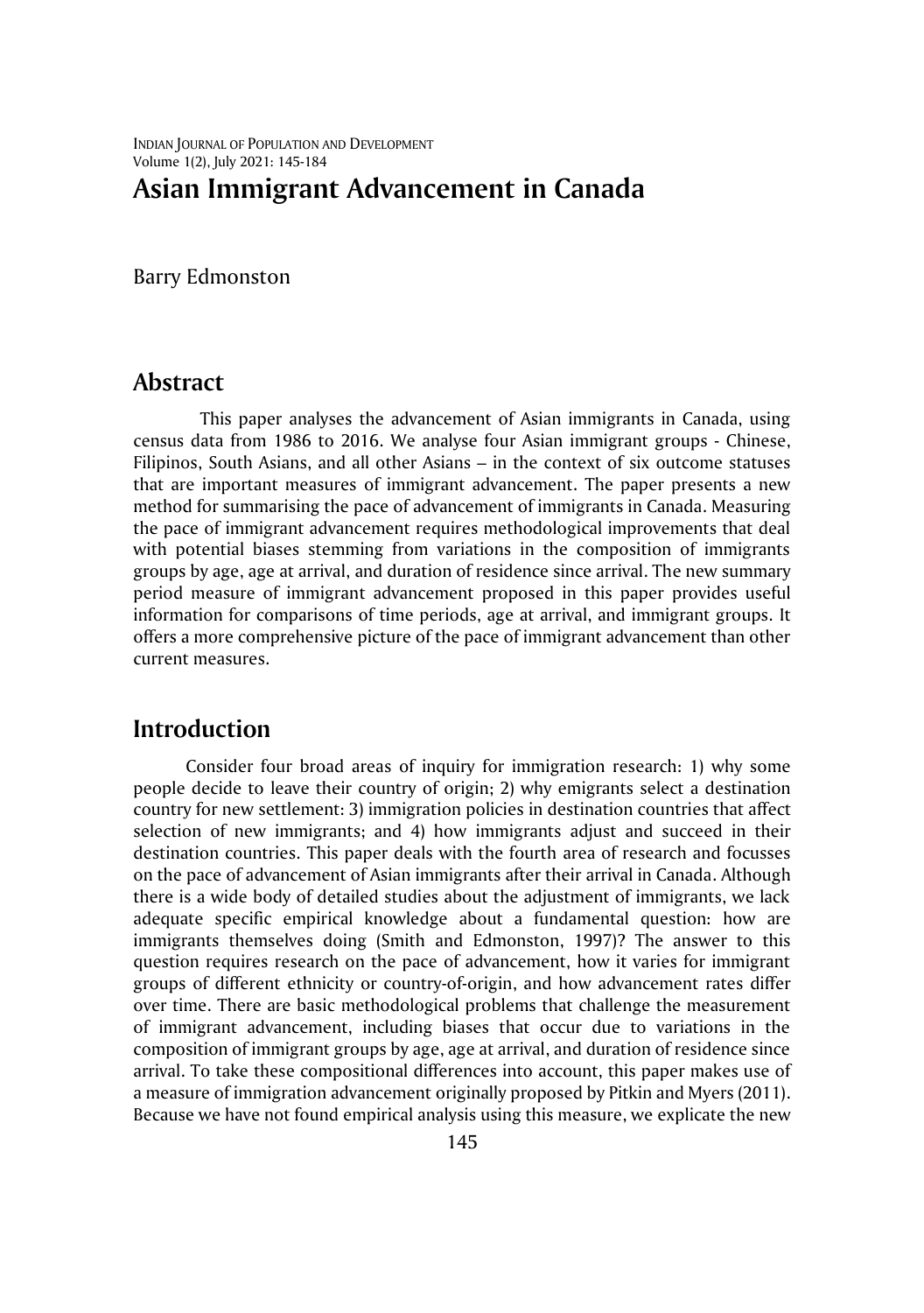measure and present examples of its use by studying advancement of Asian immigrants in Canada. There are two likely reasons that this new measure has received relatively little attention for empirical analysis earlier. First, it may be difficult for researchers to compute the new measure, which requires several detailed steps. Second, calculations are quite intensive. We have used this new measure to study of the advancement of several groups of Asian immigrants in Canada and to compare temporal changes in the advancement for three periods: 1986 to 1996; 1996 to 2006; and 2006 to 2016. The analysis is based on Canadian census microdata samples for 1986, 1996, 2006, and 2016. We examine the three ethnic groups – Chinese, Filipinos, and South Asians – that constitute the largest Asian immigrant groups in Canada and, in addition, the general group of all other Asian immigrants.

The new measure that we use in the present paper provides an index of expected lifetime advancement based on decennial changes over the past 30 years. We calculate the cohort advancement between two censuses as the difference in observed status attainment, which shows the ten-year advancement between the first and the second census for birth and arrival cohorts. We combine observed changes in attainment for different cohorts into a synthetic estimate of the expected advancement to a specific older age. The observed change in attainment per person is calculated as a hazard rate for the number of persons advancing relative to the risk population (that is, the number who have not attained the status). The total advancement to a specific older age is the cumulative hazard of advancing to that age, which is the expected lifetime attainment for the outcome measure.

The summary period measure of migration advancement used in this paper has several benefits compared to other measures. It distinguishes the initial attainments of immigrants at the time of arrival from subsequent advancements, which is an important aspect of separating immigrant selection effects from immigrant lifetime advancements (Chiswick, 2000). Moreover, it standardises age composition and duration of residence of immigrant groups, which are persistent methodological problems because attainments of immigrants differ markedly by age and duration of residence. Finally, it offers a consistent temporal measure based on the pace of change during ten-year periods – similar to the total fertility rate, a summary period measure for expected lifetime fertility – that is expressed as expected lifetime advancement.

The primary purpose of this paper is to present the new measure of immigrant advancement and to give examples of its use. While other studies have focused on explanations for variations among groups or explanations for variations in socioeconomic achievements, this paper has three more limited research purposes: 1) to consider variations in current age and age at arrival with a new summary measure of lifetime advancement; 2) to compare lifetime attainment measures; and 3) to calculate initial attainment and lifetime advancement rates for four groups of Asian immigrants on six outcome measures. Although the main aim of the paper is to describe a new method for immigration research, the paper also cites selected studies that offer analysis to explain variations in outcomes measures for groups.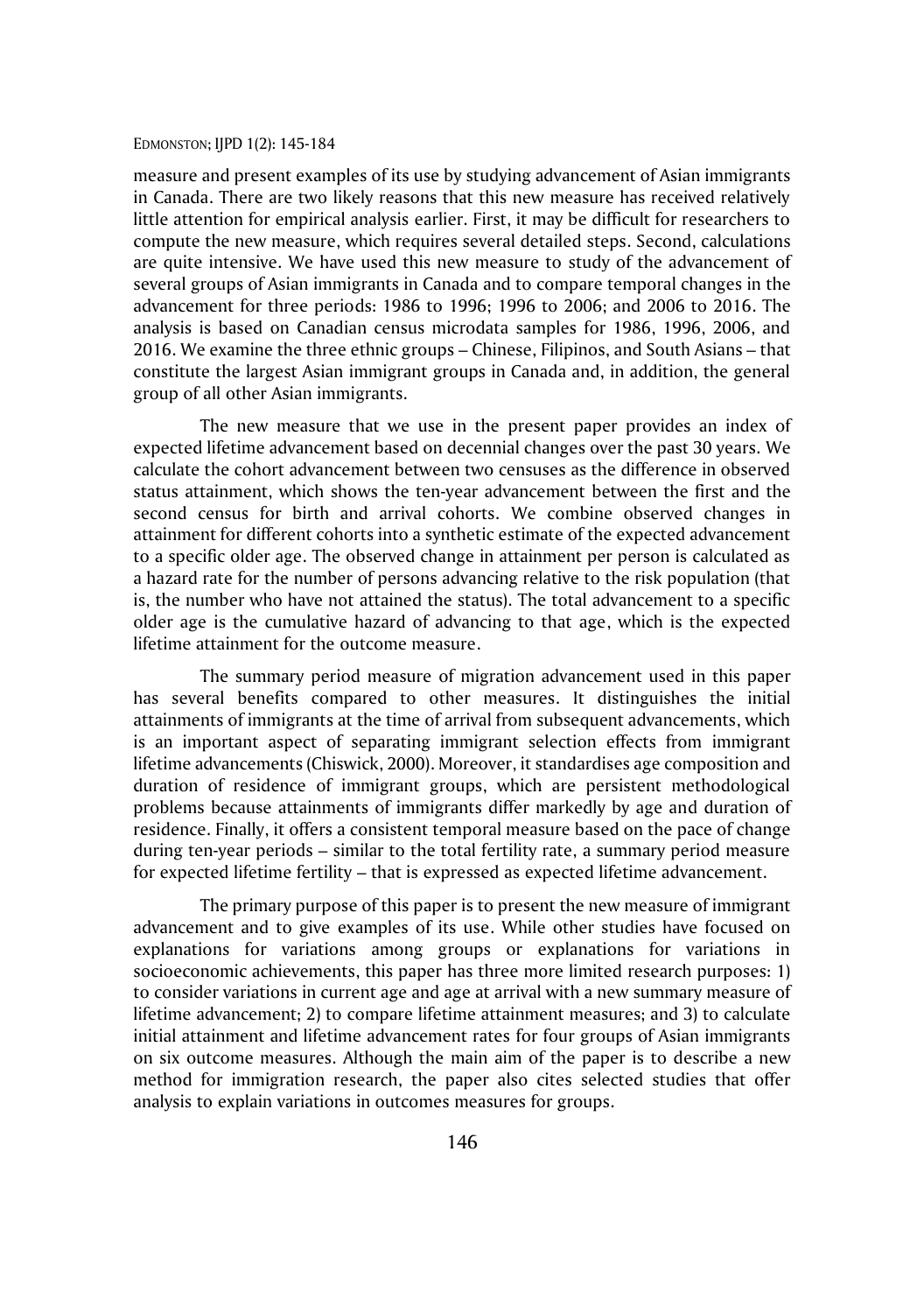# **Immigration in Canada**

Since 1851, immigration flows to Canada have averaged around 120 thousand arrivals per year, with considerable variation from peaks during the 1900s, 1910s, and 1950s to troughs of the 1890s, late 1910s, 1930s, and early 1940s (Figure 1). From 1880 to 1930 there was prolonged large-scale immigration from Europe to Canada when immigration exceeded 10 immigrants per 1,000 population, with comparatively much higher rates in the late 1880s and from 1900 to 1914 (Edmonston, 2016). The five-year period of 1909 to 1913 witnessed the largest volume of immigrants to Canada, in both absolute and relative terms, with the arrival of 1.3 million immigrants, or more than 250 thousand annually. By 1913, more than one-sixth of the Canadian population had arrived in the preceding five years. Immigration levels declined during the World War I and increased in the early 1920s. As economic conditions worsened in Europe in the 1920s, migration to Canada increased after 1918, averaging about 100 thousand immigrants annually in the early 1920s and almost 150 thousand immigrants annually in the late 1920s. In contrast, number of immigrants decreased during the 1890s, World War I, and the 1930 to 1945 period of the Great Depression and the World War II. There were only about 15 thousand immigrants per year on average in the 1930s, and the numbers decreased even further during the World War II, to a low of 7.5 thousand immigrants in 1942.



Figure 1: Number of immigrants arriving annually in Canada Source: From 1852 to 1979: Statistics Canada (2016). From 1980 to 2017: Immigration, Refugees and Citizenship Canada (2017).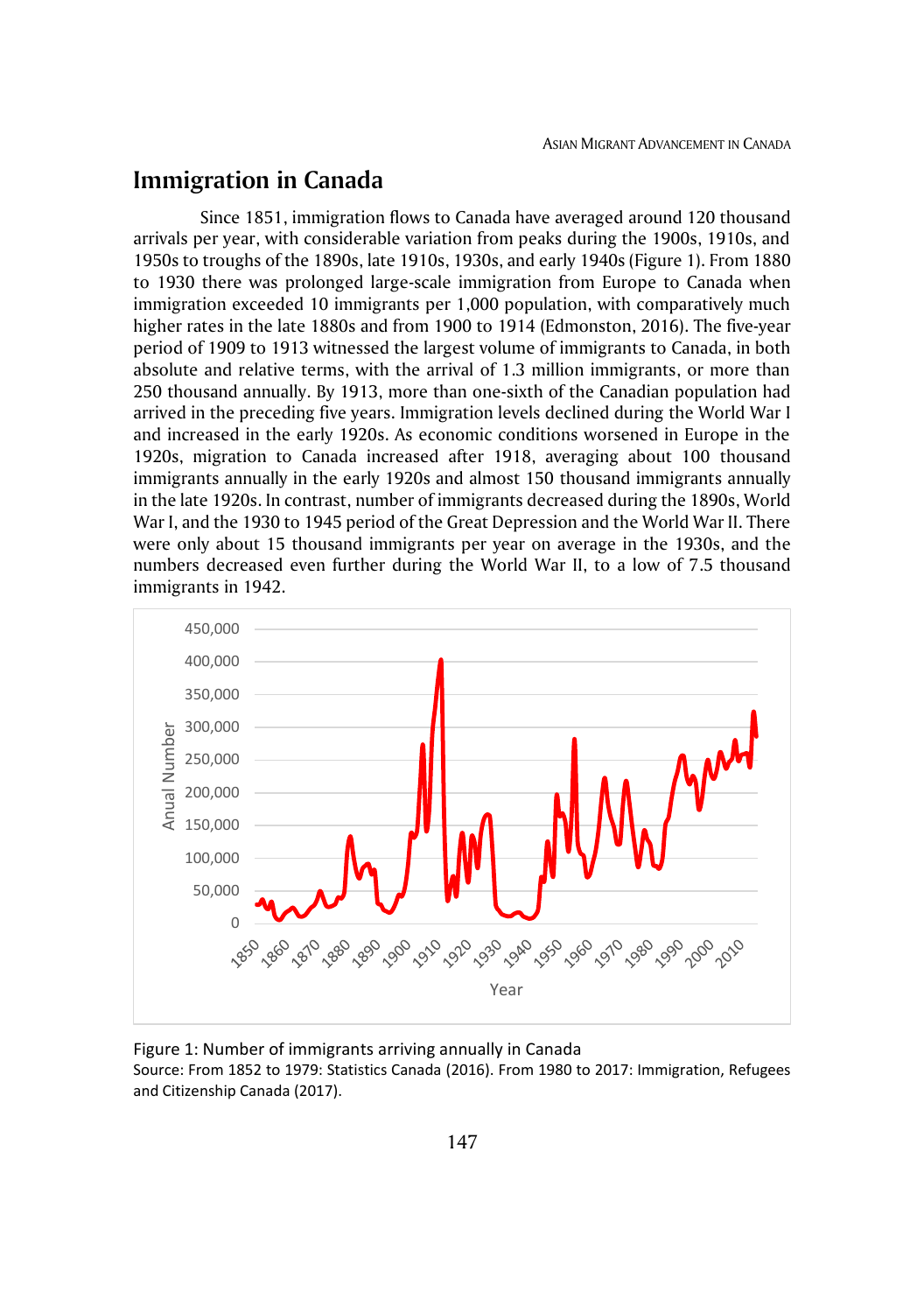After the World War II, immigration in Canada increased steadily as the country enjoyed a high degree of political freedom and economic prosperity, compared with Europe and many other parts of the world. Availability of employment in the expanding manufacturing, resource, and construction sectors of the Canadian economy gave ample opportunities for a new wave of immigrants. The 1967 changes in immigration law, especially the elimination of national preference policies that had favoured immigration from European countries, prompted further increase in immigration as Canada began to receive new immigrants from Asia and Latin America. After 1967, equal preference was given to applications from any country. In recent years, annual immigration numbers have varied between 250-300 thousand with an annual average of 270 thousand.



Figure 2: Number and Proportion of Foreign-born Population in Canada, 1871 to 2031 Remarks: For 1871 to 2016, enumerated population. For 2021 and 2031, projected population. Source: Statistics Canada, Census of Population, 1871 to 2006, 2016; National Household Survey, 2011; Immigration and Diversity: Population Projections for Canada and its Regions, 2011 to 2036 (reference scenario).

In addition to immigration statistics, it is useful to examine data on the foreign-born population in Canada because some immigrants decide to leave Canada, others may move back and forth between their country of origin and Canada, and some may have died. Periodic population censuses provide a direct measure of the effect of immigration on the population growth in Canada by counting the number of foreignborn people living in the country at a specific point in time (Figure 2). The 1871 Census enumerated approximately half a million foreign-born people, representing 16 percent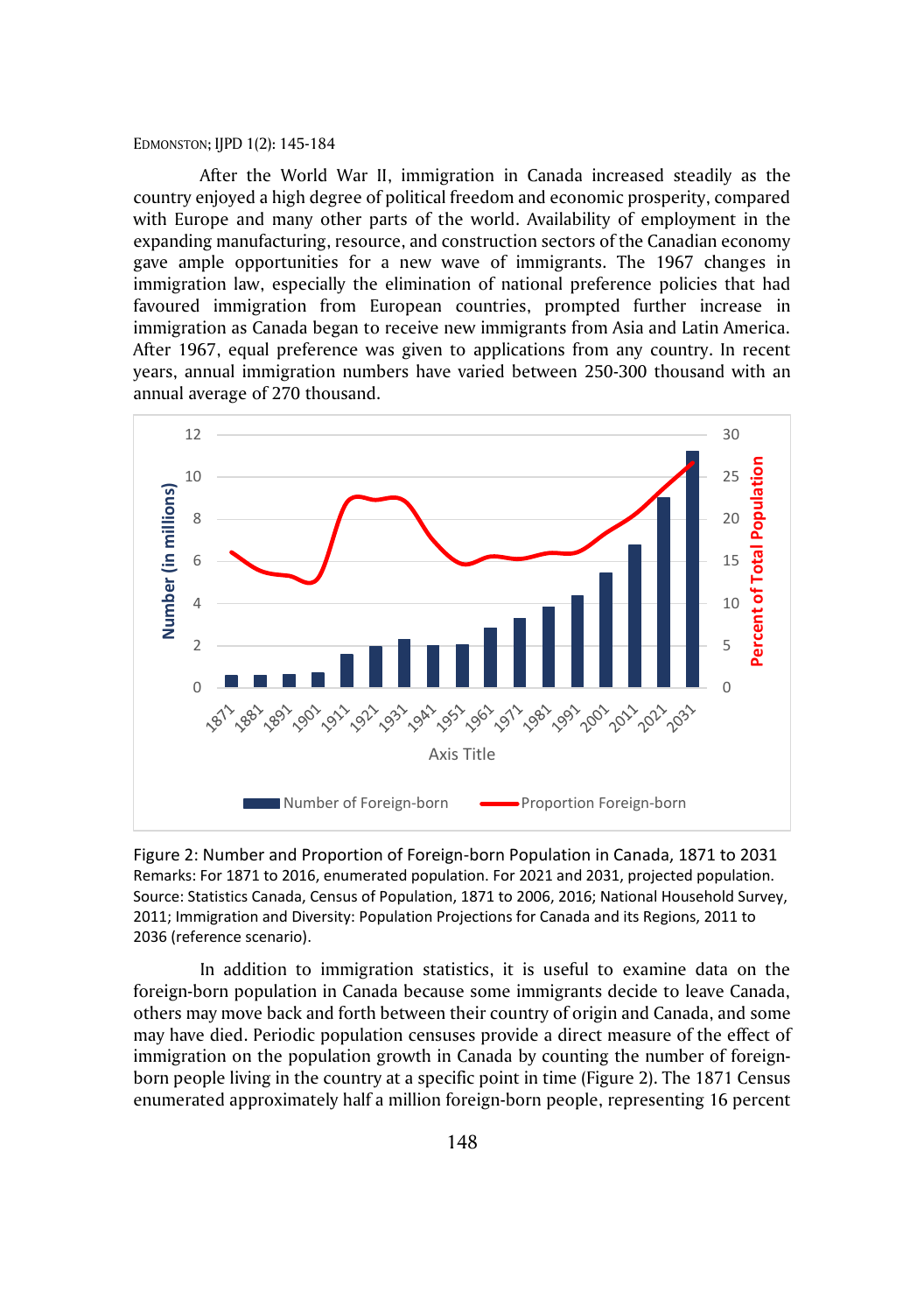#### ASIAN MIGRANT ADVANCEMENT IN CANADA

of the Canadian population. The foreign-born population continued to rise at the end of the 1800s, but at a slower pace than the population born in Canada. The 1901 Census recorded the lowest proportion of foreign-born population (13 per cent). After the considerable rise in immigration at the beginning of the 1900s, the 1931 Census counted nearly 2.3 million of foreign-born people, representing 22 per cent of the population of Canada. This influx of immigrants was followed by a significant drop to approximately 2.0 million in 1941 as a result of the Great Depression and World War II and also due to high out-migration from Canada. By contrast, since the 1950s, the foreign-born population in Canada has been steadily increasing. The 2016 population census enumerated the foreign-born population of 7,540,830 or 22 per cent of the total population enumerated. This was the largest proportion since the 1931 population census. By 2031, the foreign-born population in Canada is projected to increase to 11.4 million, or 27 per cent of the total population of the country.

The birthplace of newly arrived immigrants has also shifted in recent decades. The proportion of immigrants from Europe and the United States has decreased from 27 per cent in 1991 to 16 per cent in 2016. Immigrants born in the United Kingdom comprise about one-fourth of recent immigrants from Europe and the United States. The proportion of recently arrived immigrants from South Asia has steadily increased from 9 per cent in 1991 to 17 per cent in 2016. Immigrants from Asia make up the largest share of the recently arrived immigrants, with South Asians comprising 20 per cent of the recent Asian immigrants and 38 per cent of all Asian immigrants in Canada in 2016. Immigrants from the Philippines are the second largest group of recent Asian immigrants comprising 15 per cent of recent arrivals and 16 per cent of all Asian immigrants. Chinese immigrants comprise of 11 per cent of all recently arrived immigrants in 2016 and are the second largest group of Asian immigrants in Canada, comprising 34 per cent of Asian residents. Smaller proportions of Asian immigrants have arrived in recent years from Korea, Vietnam, Japan, and other countries.

Chinese Immigrants. Chinese immigrants have been arriving in Canada since the late 1870s. Until recent decades, the largest number of arrivals occurred from about 1870 to 1920, when Chinese labourers arrived for building most of British Columbia's portion of the trans-Canada railway. Independent Chinese immigration in Canada resumed after Canada eliminated ethnic-origin and the "place of origin" rules from its immigration policy in 1967. From 1947 to the early 1970s, Chinese immigrants to Canada came mostly from Hong Kong, Taiwan, and Southeast Asia. There was an increase in Chinese immigration from Hong Kong from 1991 to 1996, with about 30 thousand Hong Kong residents migrating annually to Canada, comprising over one-half of all Hong Kong emigrants and about 20 per cent of the total number of immigrants to Canada. The great majority of these people settled in the Toronto and Vancouver areas, where there were well-established Chinese communities.

In recent decades, mainland China has overtaken Hong Kong as the largest source of Chinese immigrants. A great number of immigrants in the past have been Cantonese speakers and a disproportionate representation of Cantonese compared to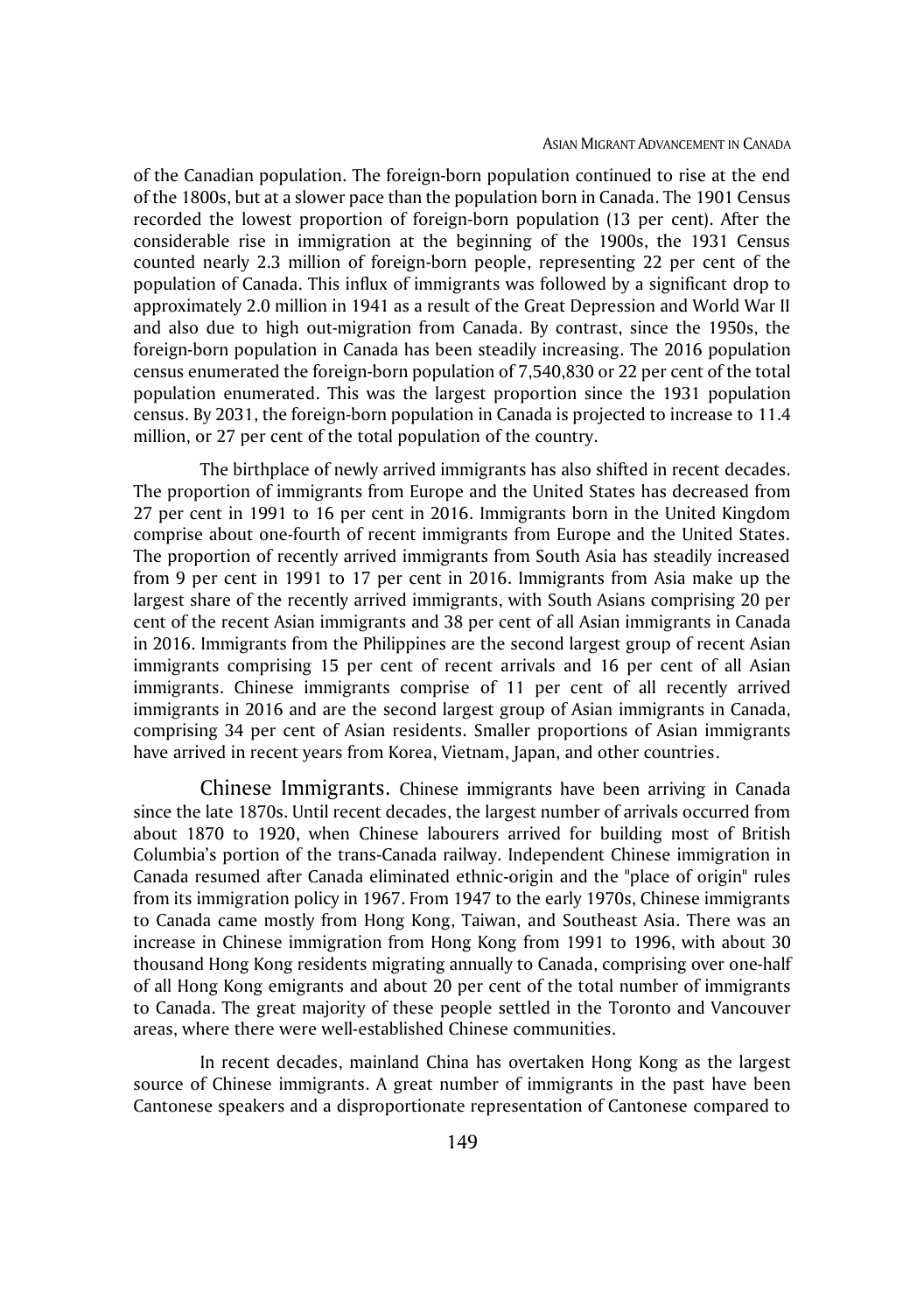other Chinese-speakers is prevalent in many Chinese communities in Canada. According to the 2016 population census, 1.4 million Chinese reside in Canada. Chinese are Canada's largest Asian ethnic group. Chinese immigrants have provided the third largest number of Canadian immigrants since 2010, averaging 30,600 immigrants per year, or 11.3 per cent of all immigrants to Canada (Immigration, Refugees, and Citizenship Canada, 2017).

South Asian Immigrants. South Asian troops from Hong Kong and the Malay States visited British Columba in 1897 on their return from London after celebrations of Queen Victoria's Diamond Jubilee in London. It is believed that they told stories to others at home about conditions in British Columbia that may have stimulated South Asian migration to Canada. By 1904, arrivals of South Asians to Vancouver began, with the first few hundred South Asian immigrants arriving from Hong Kong and other British Far Eastern settlements. From 1904 to 1908 – before Canada's immigration ban on South Asian immigration in 1908 – about 5 thousand South Asians settled in British Columbia. The majority of them were Sikh. In 1908, the federal government enacted immigration regulations that specified that immigrants had to travel to Canada with continuous-passage arrangements from their country of origin, which was not possible between India and Canada. This travel restriction ended, in practice, the immigration of South Asians to Canada in 1908. After a long period of ban on South Asian immigration to Canada after 1908, the federal government removed, partially, the continuous-passage regulation in 1951, because of the independence of India and the government perception that there should not be a total ban on South Asian immigration. The government instituted a quota system for South Asian immigration in 1951, with a modest quota of a few hundred each year. Subsequently, the Immigration Act of 1967 removed most of the racial and national restrictions from the federal immigration regulations and established a new point system for determining the eligibility for immigration. As racial and national restrictions were removed, South Asian immigration to Canada increased again and, at the same time, became much more culturally diverse. A large proportion of immigrants during the 1950s were Sikh relatives of earlier South Asian settlers, while the 1960s also saw sharp increase in immigration from other parts of India and from Pakistan. By the early 1970s, two-third of South Asian immigrant men were professionals — teachers, doctors, university professors and scientists. Canadian preference for highly skilled immigrants during the 1960s broadened the ethnic range of South Asian immigrants and decreased the proportion of Sikhs.

South Asian countries – mainly India, Pakistan, Bangladesh, and Sri Lanka – have supplied an annual average of more than 54 thousand immigrants in Canada since 2010, or around 20.1 per cent of all annual average Canadian immigrants. The migrants from the South Asian countries are the largest group of recent immigrants in Canada. In 2016, there were 1,097,000 South Asians living in Canada which is the second largest group of Asian immigrants next to China (Immigration, Refugees, and Citizenship Canada, 2017).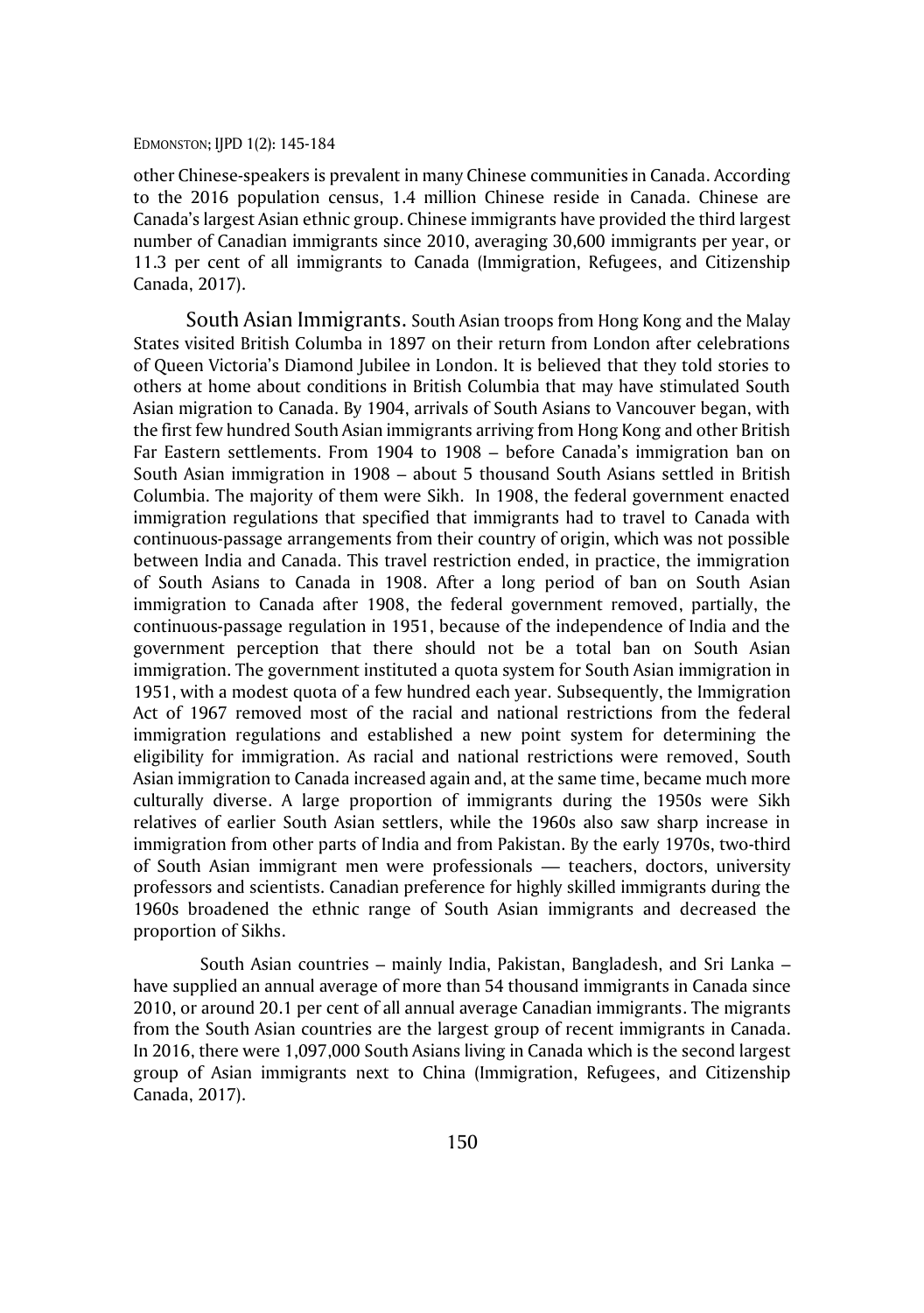Filipino Immigrants. During the 1960s, Canada began to receive workers from the Philippines who were nurses or doctors, technicians, and office workers. In the late 1960s, more Filipinos came to work in the garment industry of Canada. During the 1970s, a greater proportion of Filipinos came to work in clerical, sales, and manufacturing fields. By the late 1970s, an increasing proportion of Filipinos arrived in Canada to join their relatives under the family reunification programme. Economic and political difficulties (especially following the declaration of martial law in 1972) initiated increased emigration starting in the 1970s. During the 1980s, Canada saw an influx of Filipino contract workers, many of them found work as live-in caregivers. Many of these contract workers later became landed immigrants under the conditions of Canada's Live-In Caregiver Programme. From 1990 onward, there has been a steady flow of Filipinos entering Canada as families and independents instead of being sponsored by family or being recruited as contract workers. By 1995, more than 220 thousand Filipinos had entered Canada as landed immigrants seeking better economic opportunities for their families. The majority were young adult women, relatively well educated and proficient in English. Their intended occupations were in health, manufacturing, sales, teaching and service categories. Since the 1990s, Filipinos have consistently ranked first in the "independent immigrants" category, a group based on skills and ability to contribute quickly to Canadian society and economy. According to 2016 population census, there were 652 thousand Filipinos living in Canada, and the number has been increasing rapidly in recent years. Since 2010, the Philippines has been the second largest source of immigrants to Canada (Immigration, Refugees, and Citizenship Canada, 2017).

Other Asian Immigrants. Other Asian immigrants constitutes a diverse group of immigrants from East and Southeast Asia. The main other Asian immigrants are Korean, Vietnamese, Japanese, and Thai. Koreans make up one of the largest Asian ethnic groups in Canada. Almost all Korean immigration to Canada is from the Republic of Korea (South Korea). There are less than 10 arrivals each year from People's Democratic Republic of Korea (North Korea). It was only after 1967 that the number of Koreans arriving in Canada annually numbered in the hundreds and, after 1970, in thousands. Most Korean-Canadians, including immigrants and their children, are skilled workers or professionals – doctors, professors, or engineers – or are engaged in retail businesses such as food stores, gasoline stations, restaurants, printing shops, and realestate and insurance agencies. Most Koreans have settled in urban centres, particularly in Toronto, Vancouver, Edmonton, and Calgary. More recently, some are moving to smaller centres as economic opportunities change. Canada also receives many Korean tourists and university students. According to the 2016 population census, the population of Korean origin in Canada was 241 thousand. The population of Korean origin is concentrated in Ontario (49 per cent) and British Columbia (35 per cent), with the majority living in Toronto and Vancouver. An annual average arrival of Koreans in Canada since 2010 has been around 4,600 per year or around 1.7 per cent of all immigrants to Canadian according to official sources (Immigration, Refugees, and Citizenship Canada, 2017).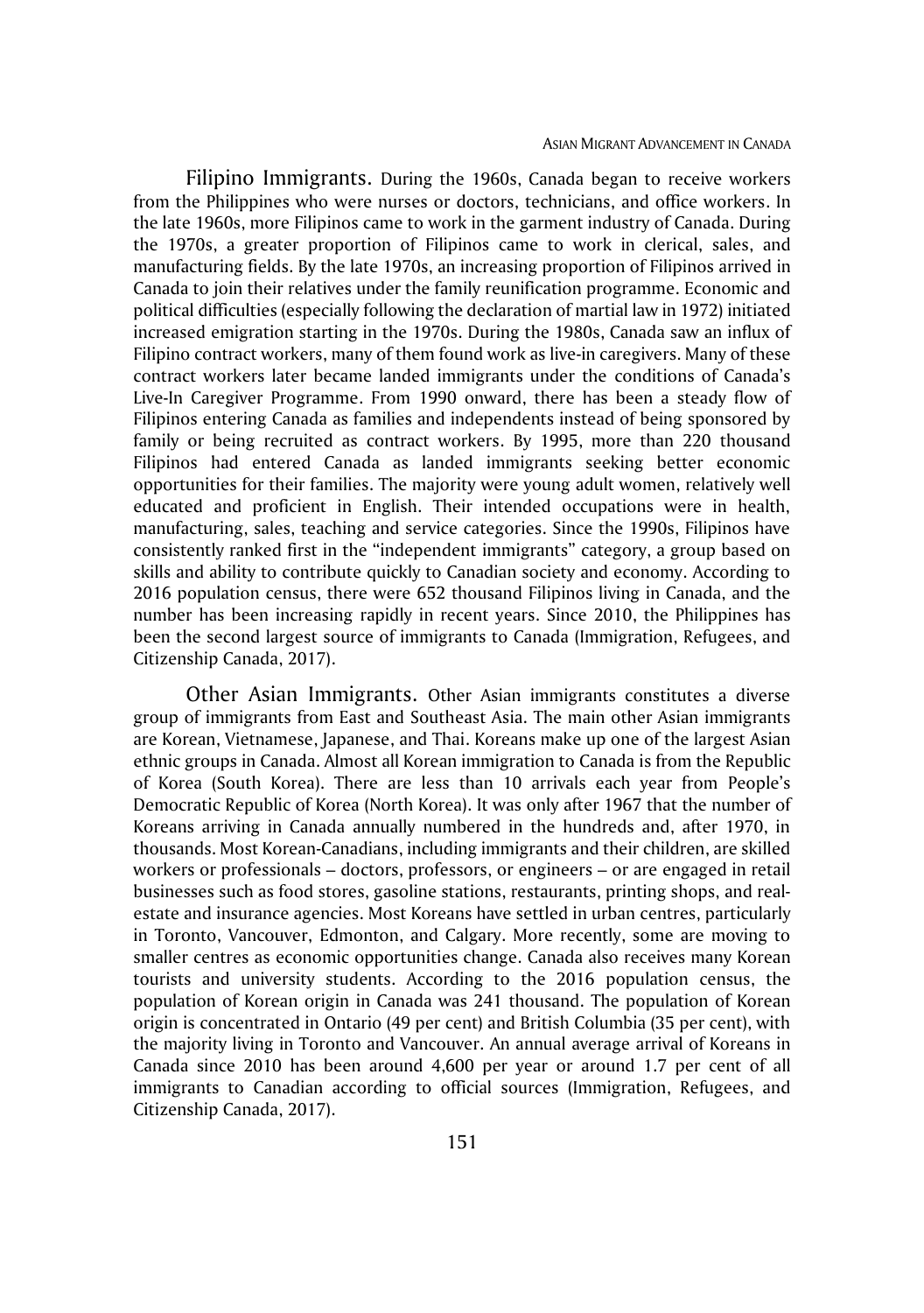On the other hand, settlement of Vietnamese in Canada is relatively recent. It resulted from two waves of immigration in the aftermath of the Vietnam War. The first wave consisted mostly of middle-class Vietnamese who arrived in Canada after the fall of Saigon in 1975. Most of these immigrants spoke French. The second wave of immigration consisted of refugees from the former South Vietnam, seeking to escape the harsh living conditions and deteriorating human-rights situation following the reunification of North and South Vietnam after 1975. These refugees were widely referred to in the media as the "boat people." Moved by the desperate plight of the hundreds of thousands who took to high seas in makeshift boats to flee Vietnam, the Government of Canada accepted 50,000 refugees from Indochina (Vietnam, Cambodia, and Laos), and later raised the figure to 60,000. According to 2016 population census, there were 241 thousand persons of Vietnamese origin in Canada. Vietnamese-Canadians live primarily in the metropolitan areas of Toronto, Montréal, Vancouver, and Calgary and the majority are first-generation Canadians (born in Vietnam or other countries of Asia). An annual average of 2,200 Vietnamese arrived in Canada per year since 2010, or 0.8 percent of all Canadian immigrants (Immigration, Refugees, and Citizenship Canada, 2017).

The recent wave of Japanese immigration to Canada began in 1967, when immigration laws were amended, and a point system of deciding the eligibility for immigration was instituted in Canada. Many Japanese that have migrated to Canada work in business and service sectors and are skilled traders. According to the 2016 population census of Canada, there were 121 thousand Japanese-Canadians. Almost one third of the Japanese immigrants in Canada are first generation immigrants; around one-third are second generation while another one-third are third or greater generation immigrants. An average of 1,100 Japanese arrived in Canada every year since 2010, or 0.4 per cent of all Canadian immigrants (Immigration, Refugees, and Citizenship Canada, 2017).

Immigration from Thailand to Canada has continued at a slow pace since the 1950s, with a brief period of increase after the 1997 financial crisis in Thailand, which resulted in more Thais looking for work and educational opportunities overseas. In contrast to the 1960s, when only about 100 immigrants from Thailand arrived annually, Canada now receives about 500 Thai immigrants every year on average, or around 0.2 per cent of all Canadian immigrants (Immigration, Refugees, and Citizenship Canada, 2017). The majority of Thai-Canadians are well-educated professionals who have migrated to Canada for the purpose of either education or business, or marriage. Educational links between Thailand and Canada are strong, and many young Thais travel to Canada for post-secondary education and return back to Thailand after completing their studies. Those immigrants who stay permanently in Canada, generally work in professional fields such as banking, medicine, engineering, and business. Some Thai immigrants also work in the restaurant industry because Thai cuisine has become popular in Canada, particularly in the urban areas. According to the 2016 population census of Canada, more than 19 thousand people in Canada were reported to be Thai origin (Immigration, Refugees, and Citizenship Canada, 2017).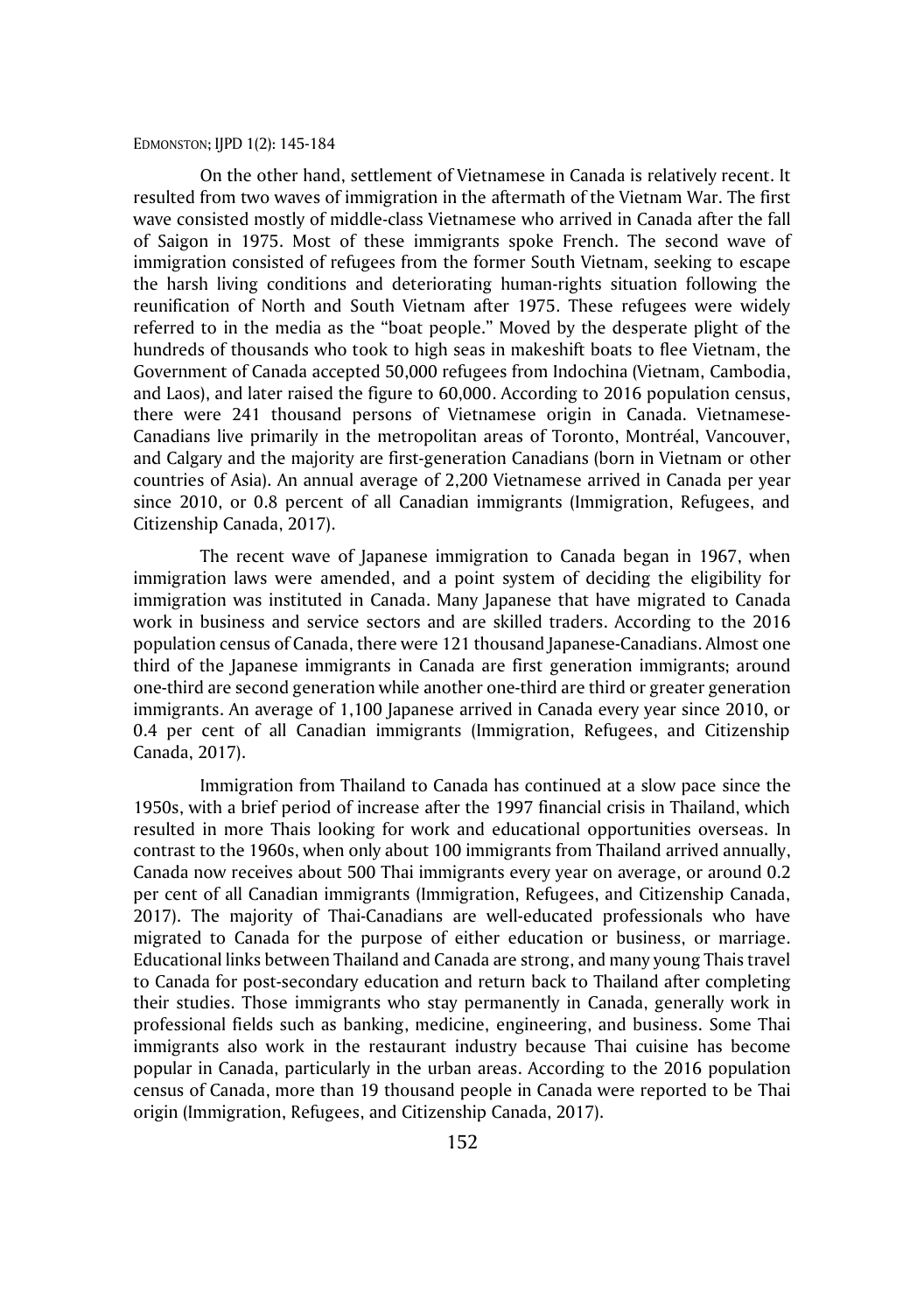| Table 1: Socioeconomic status of Asian Immigrants in Canada, 2016. |                |            |               |
|--------------------------------------------------------------------|----------------|------------|---------------|
| Group                                                              | Percent with   | Mean       | Percent       |
|                                                                    | University     | Individual | Professional  |
|                                                                    | Degree or More | Income     | or Managerial |
|                                                                    |                |            | Occupation    |
| Canadian-born adults                                               | 15.4           | \$51,100   | 26.6          |
| Foreign-born Adults                                                | 30.0           | \$44,300   | 29.6          |
| Chinese                                                            | 37.4           | \$40,300   | 37.5          |
| Filipino                                                           | 32.5           | \$37,900   | 11.8          |
| South Asian                                                        | 35.9           | \$40,000   | 28.3          |
| All Other Asian                                                    | 31.4           | \$34,000   | 27.2          |
|                                                                    |                |            |               |

ASIAN MIGRANT ADVANCEMENT IN CANADA

Source: Author's analysis based on 2016 population census data.

Table 2: Asian immigrants arriving in Canada, by age at arrival, 2006-2016.

| Age at arrival |         | All      |       |       |       |            |
|----------------|---------|----------|-------|-------|-------|------------|
| (years)        | Chinese | Filipino | South | Other | All   | Immigrants |
|                |         |          | Asian | Asian |       |            |
| $0 - 4$        | 7.3     | 4.8      | 8.8   | 6.9   | 7.1   | 8.2        |
| $5-9$          | 4.8     | 8.1      | 6.9   | 6.8   | 6.7   | 7.9        |
| $10 - 14$      | 5.9     | 10.2     | 5.5   | 8.2   | 7.2   | 7.1        |
| 15-19          | 7.0     | 8.0      | 4.7   | 8.3   | 6.6   | 6.4        |
| 20-24          | 7.7     | 5.1      | 10.9  | 6.9   | 8.1   | 8.2        |
| 25-29          | 16.6    | 9.7      | 18.7  | 11.7  | 14.9  | 14.7       |
| 30-34          | 11.2    | 14.8     | 15.0  | 14.3  | 13.9  | 14.8       |
| 35-39          | 9.7     | 13.5     | 8.8   | 11.0  | 10.6  | 11.2       |
| 40-44          | 10.4    | 9.4      | 4.7   | 9.1   | 7.9   | 7.6        |
| 45-49          | 6.5     | 6.7      | 3.4   | 5.1   | 5.3   | 4.9        |
| 50-54          | 3.2     | 3.0      | 3.4   | 2.7   | 3.2   | 2.8        |
| 55-59          | 2.4     | 1.4      | 3.6   | 2.2   | 2.5   | 2.1        |
| 60-64          | 2.8     | 2.9      | 3.0   | 2.6   | 2.9   | 1.8        |
| 65-69          | 2.5     | 1.5      | 1.5   | 2.3   | 1.8   | 1.3        |
| 70-74          | 2.1     | 1.0      | 1.0   | 2.0   | 1.4   | 1.0        |
| All Ages       | 100.0   | 100.0    | 100.0 | 100.0 | 100.0 | 100.0      |
| Median         | 31.1    | 30.9     | 28.5  | 27.7  | 29.8  | 29.2       |

Source: Author's analysis based on 2016 population census data.

Asian immigrants differ from other Canadian residents in terms of socioeconomic status. Table 2 shows educational attainment, individual income, and occupation of Canadian-born adults compared to foreign-born adults - Chinese, Filipino, South Asian, and other Asian. Compared to Canadian-born adults, Asian immigrants have almost twice as many adults with a university degree or more and are more likely to be employed in a professional or managerial occupation. On the other hand, Asian immigrants report slightly lower individual incomes than native Canadians. The reason is that Canada's point-based preference system for immigration is biased towards better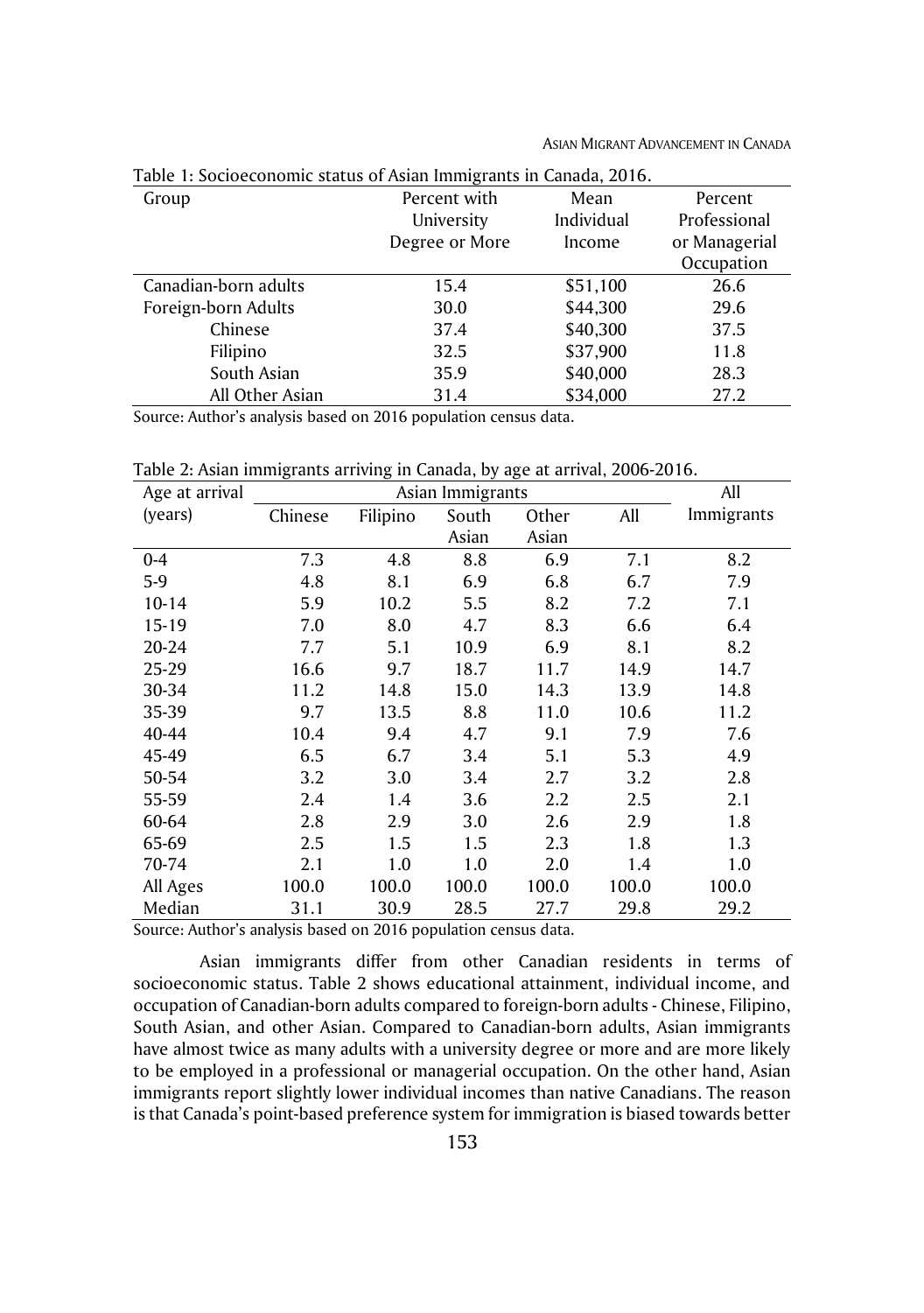educated adults as far as immigration to Canada is concerned. The educational advantages of Asian immigrants, however, are not reflected in their individual income. Asian immigrants report slightly lower individual income than all immigrants in Canada. The income of Asian immigrants is also lower than the income of native Canadian. Picot and others (2007) have analysed reasons for relatively lower individual income of Asian immigrants in Canada. Looking at the proportion of adults with professional or managerial occupations, only Chinese immigrants in Canada report higher levels of individual income as compared to all foreign-born and Canada-born adults. Filipino immigrants in Canada report relatively lower proportion of adults with professional or managerial occupations. However, Asian immigrants are relatively well-educated and reasonably represented in professional and managerial occupations but have lower individual income than other foreign-born or Canada-born adults.

## **Methods**

The paper focusses on the pace of advancement, how it varies for different immigrant groups, and how rates of advancement differ over time. There are four basic methodological problems that challenge the measurement of immigrant advancement, including biases that occur due to variations in: 1) initial level of attainment at the time of arrival; 2) composition of immigrant cohorts observed at different times; 3) composition of immigrant groups by age; and 4) composition of immigrant groups by age at arrival. We next describe each of these four biases.

One of the most common problems in comparing immigrant advancement is that the status attainments observed after arrival are heavily influenced by the initial level of attainment. Immigrants arrive with different skills and social capital. Immigrants who arrive as refugees are often poorly educated and have minimal occupational skills. Immigrants who arrive based on occupational skills frequently have professional degrees and several years employment experience. If immigrants are asked about their education, occupation, or income several years after arrival, refugees and skilled immigrants will differ greatly because of their initial attainment, and not primarily because of their advancement after arrival.

Consider four groups of immigrants: Group A: high initial attainment and high advancement after arrival; Group B: high initial attainment and low advancement after arrival; Group C: low initial attainment and high advancement after arrival; and Group D: low initial attainment and low advancement after arrival. If these four groups are observed several decades after arrival, group A would have very high observed attainment, groups B and C might have similar attainment, and group D would have low attainment. For Group A, we may infer substantial advancement and for Group D, we may suspect little advancement. For groups B and C, we may not be able to infer whether either or both have experienced similar advancement after arrival without evidence about their initial attainment. To make comparison about expected lifetime achievement of immigrants as the outcome variable, a summary period measure is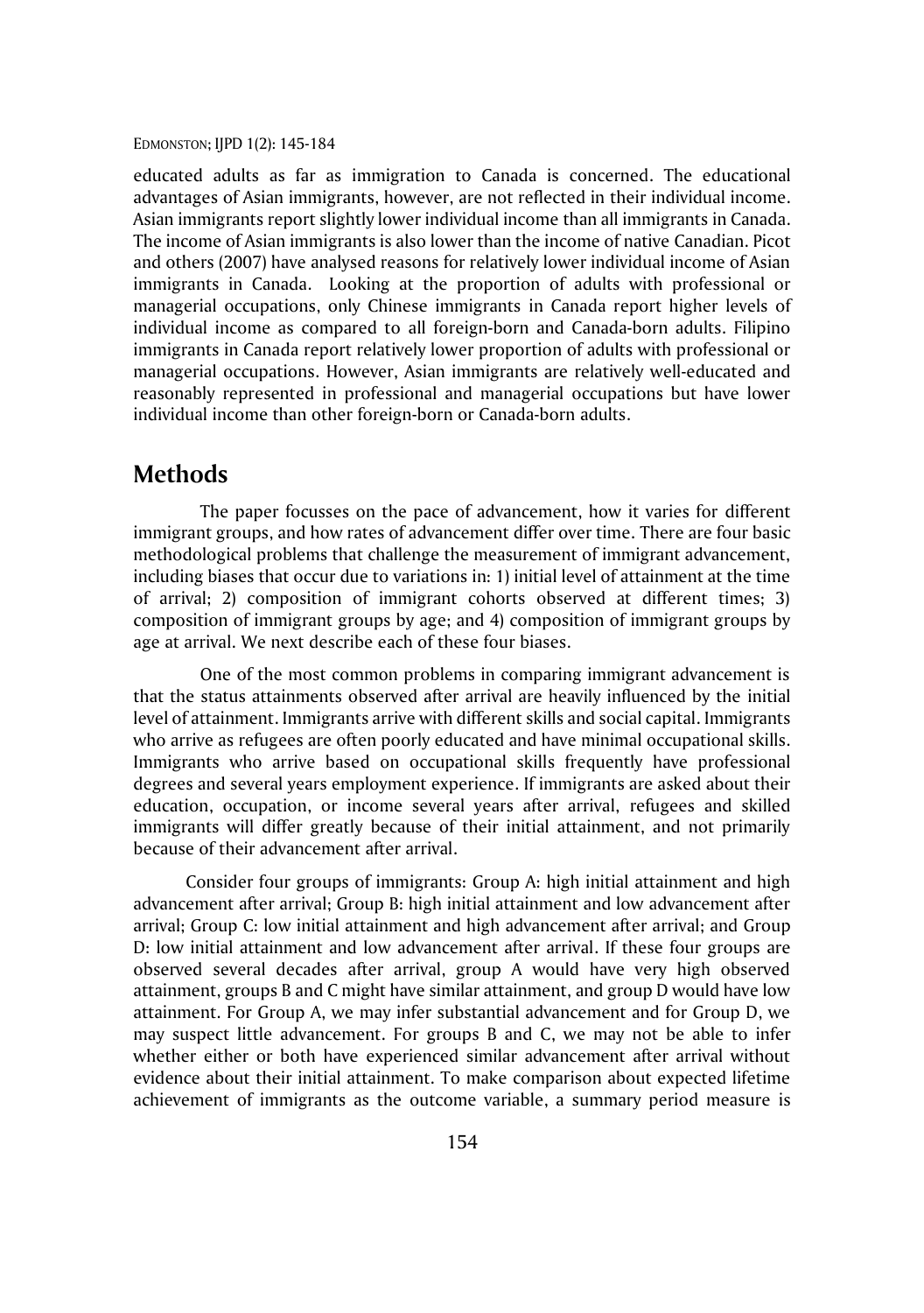needs to compare initial attainment and subsequent advancement over the lifetime of the immigrants.

A second problem of bias relates to the variations in the composition of immigrant cohorts observed at different times. The error of using cross-sectional data for a single period to infer lifetime advancement has long been recognised by immigration researchers (Borjas, 1985). The problem is that cross-sectional observations by age cannot be linked together as if they represent a longitudinal path of attainment. In cross-sectional observations, older immigrants may have had different attainments when they were young than younger immigrants. To observe changes in immigrant cohorts – a group of immigrants who arrived in the same time period – it is necessary to have observations at least two points in time.

Comparison of immigrant groups are affected by the age composition of the groups which is third type of bias. Differences in the age composition of immigrant groups are obvious and most multivariate analyses include immigrant age in order to take age differences into account. For a summary measure, it is equally important to adjust for age differences. The summary period measure used in this analysis is constructed in such a manner that differences in age composition do not influence the summary period measure.

Fourth, comparison of immigrants is also influenced by the variation in the age composition at the time of arrival. This leads to different durations of residence for immigrants of the same age (Lee and Edmonston, 2011). The duration effect on status attainment means that immigrant groups with longer residence have more time to advance than immigrant groups that have arrived only recently. The summary measure used in this analysis is based on standardised age composition at arrival so that it is not influenced by differences in the age composition at arrival.

Appendix A presents formal definitions and derivations of the summary period measure of lifetime advancement used in the present analysis. The measure proposed is similar to the total fertility rate, a summary period measure commonly used in demography. Appendix B describes the data and calculation of the summary period measure in detail, illustrating the calculation of summary period measure for Chinese immigrants arriving in Canada between 2006 and 2016. The key steps are as follows:

- Tabulate number of Chinese immigrants by age and age at arrival who are and who are not Canadian citizens for two successive censuses. Next, calculate the proportion who have or do not have Canadian citizenship for each census by age and age at arrival.
- For the time period between the two censuses, calculate the hazard rate of attaining Canadian citizenship for each age and age at arrival. The hazard rate is defined as the proportion of immigrants  $-$  by age and age at arrival  $$ attaining Canadian citizenship during the period between the two censuses. The hazard rate is calculated by dividing the number who attained Canadian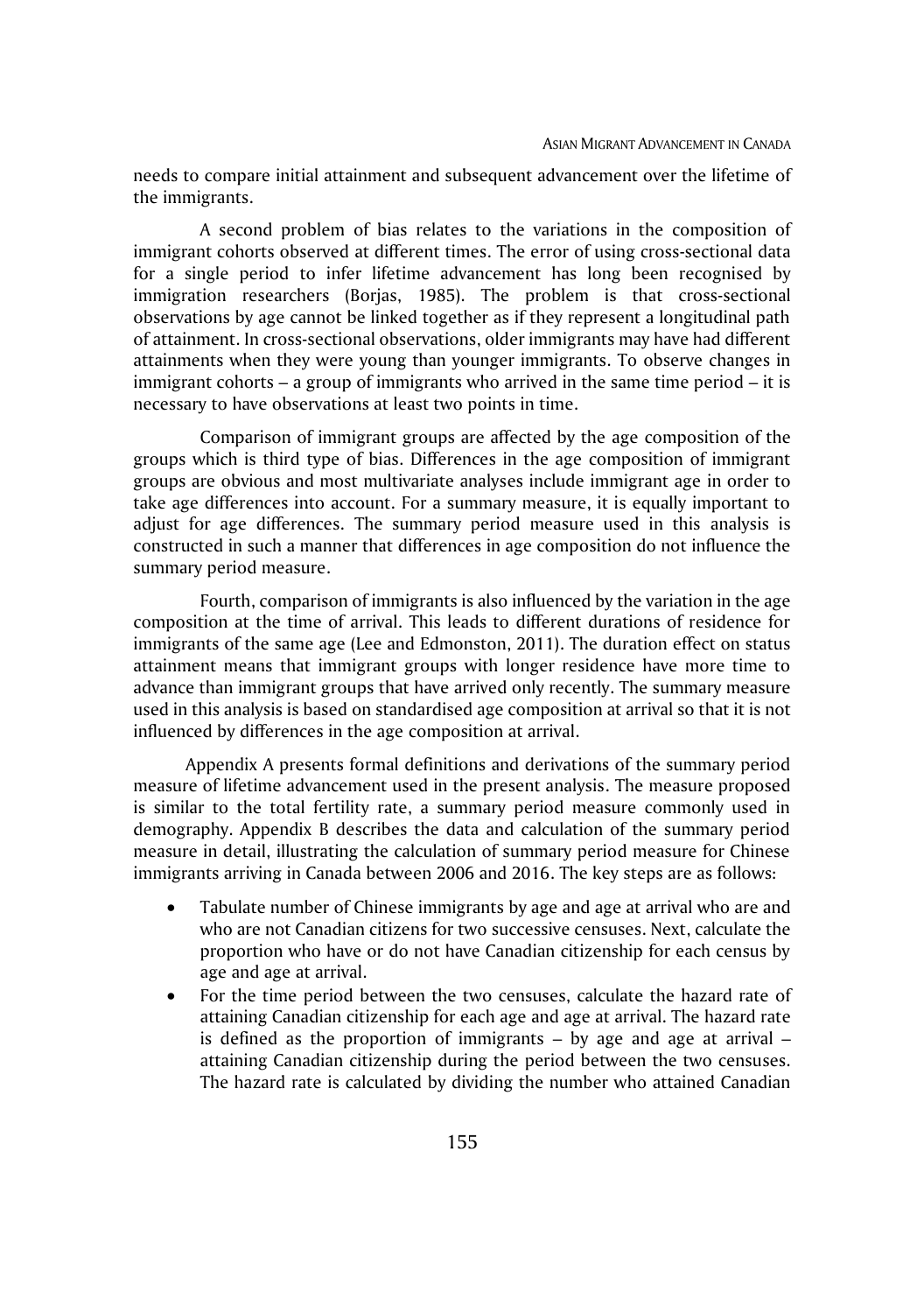citizenship during the period by the number who were not Canadian citizens in the beginning census.

- Based on the hazard rates, calculate the expected lifetime advancement for each age at arrival group. This is done by calculating the proportion of Canadian citizens observed in the first census for each age at arrival group. For immigrants arriving at age 25 to 29 years, for example, they would be 30-34 years old when observed in the first census. For this reason, a small proportion of some immigrants might already have Canadian citizenship when observed in the first census, even though new immigrants would not have Canadian citizenship at the time of initial arrival. We refer to data for the first year of observation in the census as "initial attainment". Based on the hazard rates for each age group for the age of arrival group, we calculate the advancement of attaining Canadian citizenship until an older age, which is taken to be age 75 years. The proportion attaining Canadian citizenship – for each age at arrival group – is termed "lifetime attainment*"*. The difference between initial attainment and lifetime attainment is referred to as *"*lifetime advancement*"*.
- To calculate an overall period measure, we standardise the measure using a standard age at arrival distribution. The standardisation is done by weighting the age at arrival distribution for each immigrant group for each period by the age at arrival distribution of all Asian immigrants arriving in Canada during 2006 to 2016. This means that differences in the lifetime advancement for different immigrant groups or different time periods are **not** the result in differences in the observed age or age at arrival distributions.

The standardised summary measure for immigrants complements such other methods as longitudinal studies of immigrant's achievements over time or multivariate analysis of immigrants from successive censuses or surveys. The summary period measure used in this analysis describes the experiences of a particular population over a specific period of time. It has three important advantages. First, it considers variation in age, age at arrival, and duration of residence which can distort comparison of immigrant status achievement. Second, it is calculated for specific time periods which reflect the changing social and economic conditions that immigrants experience. Third, it distinguishes separate effects of initial status attainments from subsequent advancements.

As illustrated in the analysis below, the expected lifetime achievement may vary for different time periods because the measure summarises achievements for different birth and arrival cohorts for a particular period. The social and economic conditions for immigrants may vary for different time periods, and advancement during a given period will affect the expected lifetime advancement.

There are some limitations to the summary period measure used in this analysis. First, the measure is influenced by the distribution of age at arrival. If comparison is made for periods with greatly different age at arrival distributions, it is useful to standardise the comparison with a representative distribution. For this reason, in the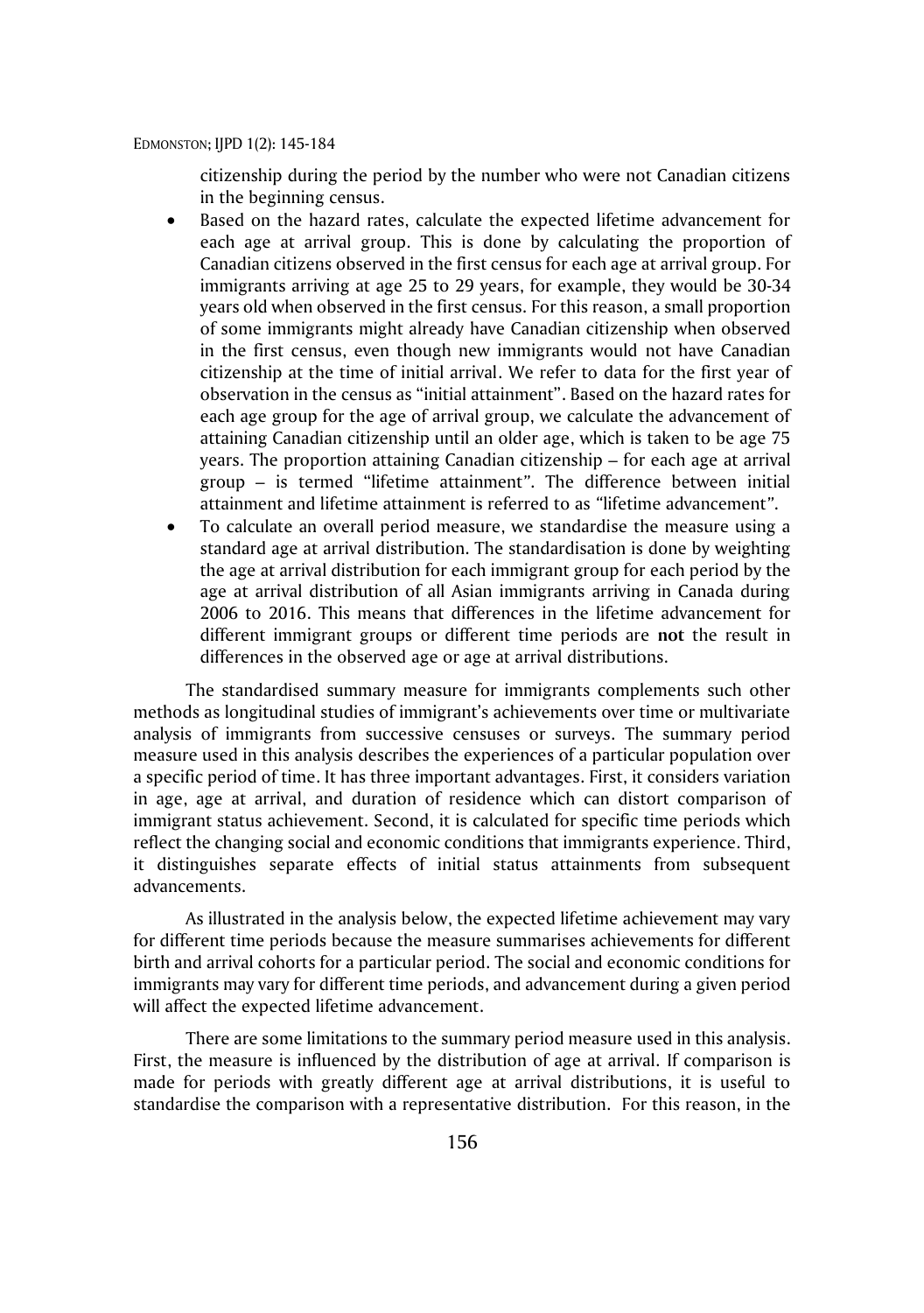analysis below, comparisons are standardised for each immigrant group for each period on the age at arrival distribution for all Asian immigrants arriving during 2006-2016.

A second limitation is that the measure considers only possible positive advances in achievement. The measure is not affected by negative or reversible changes, such as decline in homeownership or income for a birth or arrival cohort from one census to the next. If negative or reversible changes need to be considered, the lifetime measure would need to be altered.

Third, the period summary measure is designed for studying initial immigrants and considers the age at arrival and duration of residence since arrival. Analysis of second-generation immigrants - sons, and daughters of immigrants, is a topic of considerable interest. The second-generation, however, has important differences from their parents. They are Canadian citizens at birth and proficient in English, French, or both. The measure proposed here can be calculated for second-generation immigrants by treating them as a single cohort arriving at birth, all with the same category of duration of residence. It is not clear, however, that this would be a useful summary measure for research on second-generation immigrant or for possible comparison to expected lifetime achievements of immigrants.

## **Data**

We consider three broad topics for the measurement of immigrant advancement: acquisition of human capital, socioeconomic achievement, and social integration. We consider six outcome measures. For the acquisition of human capital, we include (1) knowledge of Canada's two official language, English, French, or both and (2) completion of a university degree. For socioeconomic achievements, we include (3) professional or managerial occupation, (4) above median family income; and (5) home ownership. For social integration, we include (6) Canadian citizenship.

| Census Year | <b>Total Population</b> | <b>Sampling Fraction</b> | Sample Size |
|-------------|-------------------------|--------------------------|-------------|
| 1986        | 26,100,587              | 2.0                      | 500,434     |
| 1996        | 28,846,761              | 2.7                      | 792,448     |
| 2006        | 31,612,897              | 2.7                      | 844,476     |
| 2016        | 35, 151, 728            | 2.7                      | 930,421     |

Table 3: Details of microdata files of different population census used in the analysis.

We analyse census microdata files of four recent Canadian censuses which are samples of individuals (Table 3). The Canadian census microdata excludes some residents, including persons living in institutional collective dwellings such as nursing homes and prisons; and persons living in non-institutional collective dwellings such as student dormitories, hotels and motels, and work camps.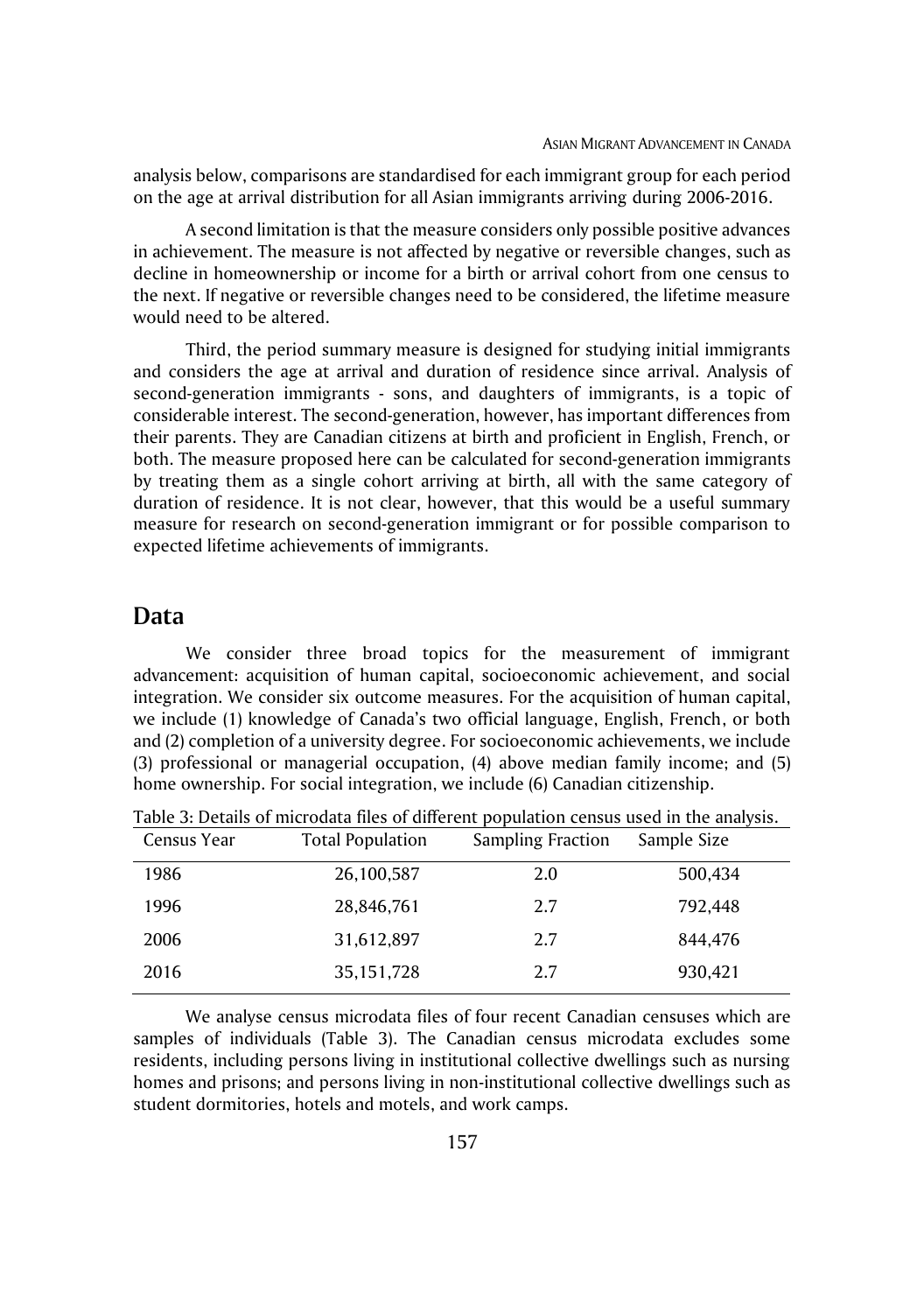The analysis is limited to foreign-born residents only who identify themselves as Chinese, Filipino, South Asian, or other Asian ethnic origins. For each of the four groups, we tabulate the number below and above the threshold level (described below) by age and duration of residence for the six outcome measures. Foreign-born residents were asked about the year in which they first obtained landed or permanent resident status. We use year of immigration to calculate the duration of residence. We calculate age at immigration, based on the person's year of birth and year of immigrant arrival.

We examine six outcome measures for the advancement of immigrant groups. The outcome measures are:

- Knowledge of official languages means whether the person can converse in English, French, or both. We code the outcome variable as either above the status threshold (the person can converse in English, French, or both) or below the threshold (the person cannot converse in either English or French).
- University degree means whether a person aged at least 15 years has completed a university (bachelor's) degree. Persons aged less than 15 years are assumed to have not completed a university degree.
- Professional or managerial occupation means a person at least 15 years of age is employed in a professional or managerial occupation. Persons below 15 years of age are assumed to be not employed in a professional or managerial occupation. Like most national statistical agencies, Statistics Canada periodically revises its occupational classifications. We code professional or managerial occupations to be as similar as possible over time, but there may be some lack of correspondence between censuses.
- Median individual income means all income received by an individual at least 15 years of age before taxes and deductions. Persons below 15 years of age are assumed to be below the median income level. We code individuals as either above or below the median income thresholds for each census year. The median individual income threshold in the current Canadian dollars is \$10, 972 in 1986, \$16,672 in 1996, \$24,000 in 2006, and \$34,000 in 2016.
- House ownership means the person owns a private dwelling if a member of the household to which the person belongs owns a dwelling even if it is not fully paid for. It does not make sense, however, to assume that all household members, including children, are homeowners if one household member (or an adult couple) is the owner. We classify a person as owning a house if the lives in a household that owns a house, and the person forms either an adult couple or is a lone parent or living alone. Otherwise, we classify the person as not owning a house. This operational definition means that all children in a household, regardless of their age, are classified as not owning a house.
- Canadian citizenship means that the person has acquired Canadian citizenship by naturalisation. Canadian citizens can have more than one citizenship, and we code immigrants (persons who were not Canadian citizens at birth) as either having or not having Canadian citizenship by naturalisation.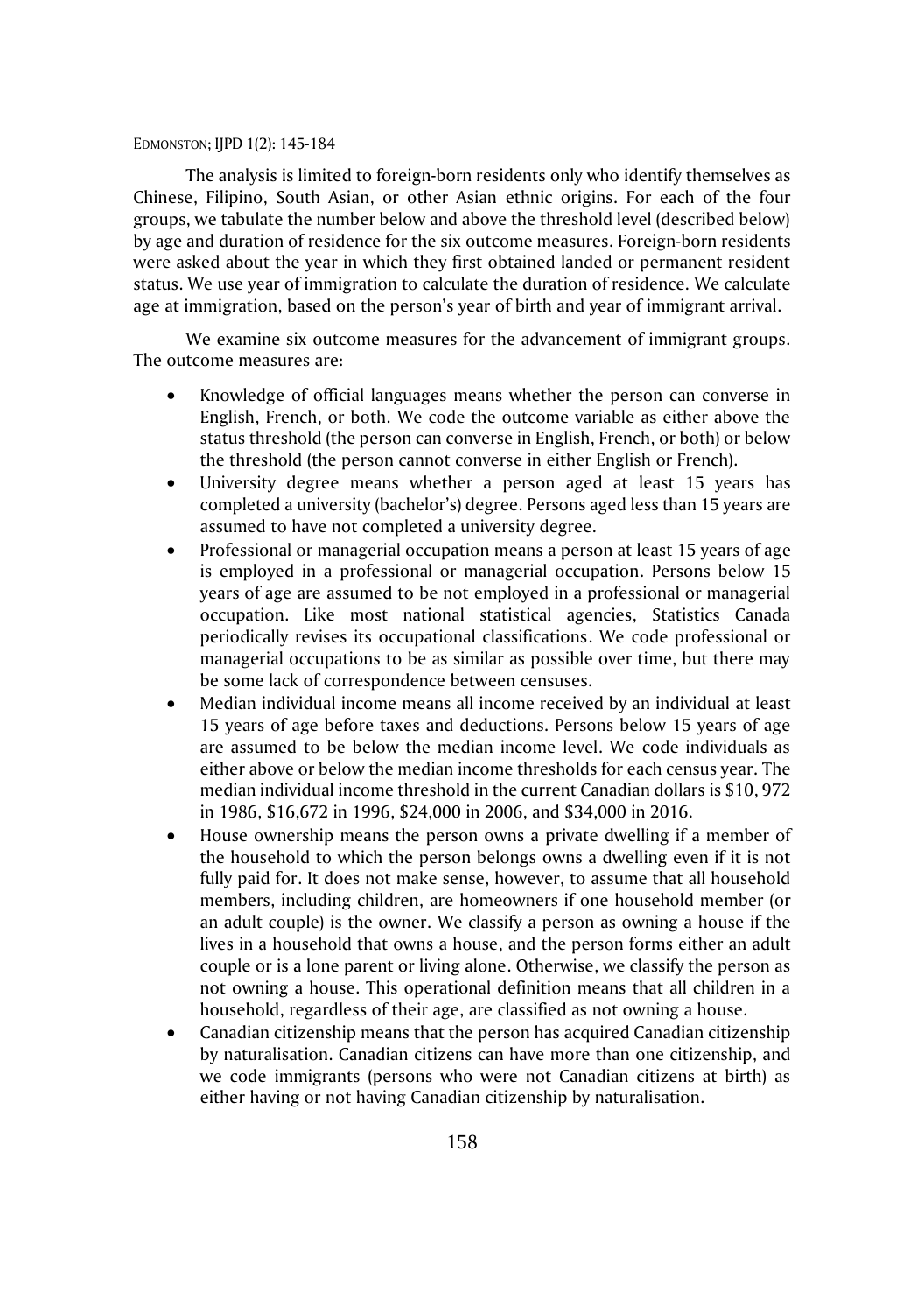The Canadian census asks respondents about their ethnic origin, which refers to the ethnic or cultural origin of person's ancestors (Lee, 2011). We limit attention to persons who report a single ethnic origin. Chinese includes persons who report Chinese as their only ethnic origin. Filipino includes persons who report Filipino as their only ethnic origin. South Asian includes persons who report one of several possible single ethnic origins, including Bangladeshi, East Indian, Gujarati, Pakistani, Punjabi, Sri Lankan, Tamil, or South Asian. We include all other single origin Asian immigrants in the analysis as a comparison group.

Canada ethnic origin data are not based on birthplace. Indeed, there is considerable variation in birthplace for Asian ethnic groups. Respondents identifying themselves as Chinese in the 2016 census report their birthplace as: mainland China (68 per cent), Hong Kong (18 per cent), Taiwan (4 per cent), Southeast Asia (3 per cent), and other places (7 per cent). Filipinos are predominantly born in the Philippines (99 per cent), with only a small number born in other places. South Asians include immigrants born in many places, including India (56 per cent), Pakistan (15 per cent) Sri Lanka (10 per cent) Bangladesh (5 per cent), Eastern Africa (3 per cent), South America (3 per cent), Middle East (2 per cent), Oceania (2 per cent), Caribbean (1 per cent), United Kingdom (1 per cent), and other places (2 per cent). Finally, all other Asian immigrants are diverse in their ethnicity and country of origin with more than 90 per cent of recent arrivals from six countries (Immigration, Refugees and Citizenship Canada, 2017), including Korea (36 per cent of all other Asian Immigrants), Vietnam (32 per cent), Japan (13 per cent), Thailand (5 per cent), Indonesia (2 per cent), and Cambodia (2 per cent). Some immigrants from these countries identify themselves as Chinese, Filipino, or South Asian. They are reported in their ethnic origin categories and not as "other Asian immigrants."

Since the 1981 population census, respondents have been allowed to report more than one ethnic origin. Over time, with ethnic intermarriages, an increasing proportion of Canadians have reported multiple ethnic origins. It is difficult to interpret data for immigrants with multiple ethnic origins. We, therefore, restrict attention to single ethnic origins. This is, however, not an important restriction as most Asian immigrants report single ethnic origin. In 2016, the proportion of Asian immigrants reporting multiple origins was 2 per cent for Chinese, 3 per cent for South Asians, 4 per cent for Filipinos, and 4 per cent for Vietnamese.

There are three types of outcome variables used in the present analysis (Table 4). The first outcome variable type involves individual-level characteristics of immigrants. These characteristics are related to the early years of life. For example, an individual can report (or have reported by someone else) Canadian citizenship from the moment of birth. If a young child arrives in Canada at one year of age, for example, he may be reported in the initial census as lacking Canadian citizenship until, after several years, he possibly acquires Canadian citizenship. The second outcome variable type involve those individual characteristics which are not usually reported in the population census until early adult years. Most population census do not ask young persons about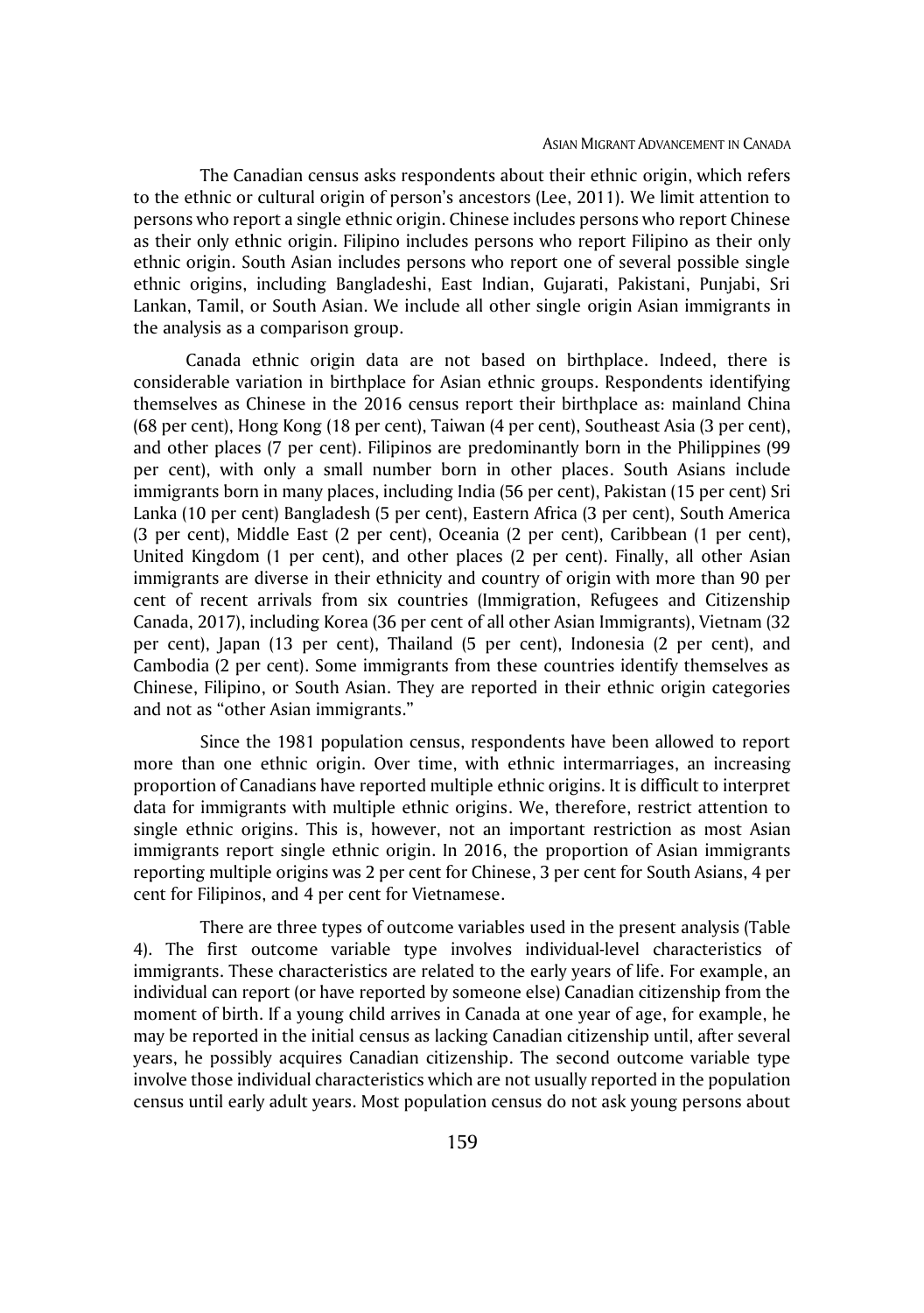their educational attainment or occupation because they are enrolled in school and have not entered the labour force. In Canadian population census, data on educational attainment and occupation are not collected for persons below 15 years of age. For the present analysis, we impute status attainment for persons below 15 years of age as follows: 1) tabulate the study population by age and age at arrival in Canada and report all persons as below status attainment; and 2) impute the proportion of persons with above status attainment as zero. After reaching age 15 years, birth cohorts advance from an age group (10-14 years) with all persons below status to an age group (15-19 years) with status attainment based on the reported census data.

| Outcome variable             | Example         | Variable coding     |                    |
|------------------------------|-----------------|---------------------|--------------------|
| type                         |                 | Aged 0 to 14        | Aged 15 or More    |
|                              |                 | Years               | Years              |
| 1. Individual level          | Citizenship     | As reported for     | As reported for    |
| with information<br>at birth |                 | the individual      | the individual     |
| 2. Individual level          | Occupation      | Impute below-       | As reported for    |
| with no                      |                 | attainment status   | the individual     |
| information for              |                 | for all individuals |                    |
| children or youth            |                 |                     |                    |
| 3. Family-level              | House ownership | Impute below-       | As reported for    |
|                              |                 | attainment status   | family if          |
|                              |                 | for all individuals | respondent is      |
|                              |                 |                     | family head,       |
|                              |                 |                     | partner, or living |
|                              |                 |                     | alone              |

Table 4: Outcome variables used in the analysis.

#### Source: Author

The third outcome variable type is more complicated because some variables are based on family characteristics. One common family-based measure is house ownership. Because house ownership is measured at the family-level, all persons of the family share the same value of this measure. Having the same family-level characteristics, however, poses a problem for interpreting individual advancement over the lifetime. A lifetime variable based on family-level data, for example, may record owning a house as an infant, not owning a house as a young adult, owning a house as an older adult, and finally not owning a house as an elderly adult living with offspring. For a summary period measure of individual advancement over the lifetime, it is, therefore, necessary to recode family-level measures. For the present analysis, we recode family-based measures to below attainment for all children and youth aged 0 to 14 years. After age 15 years, we code family-based measures as observed if the respondent is the family head or partner. In other words, we adopt a coding procedure for family-based data that presumes that individuals have the family attainment characteristics only if they are the family's primary maintainer or partner of primary maintainer.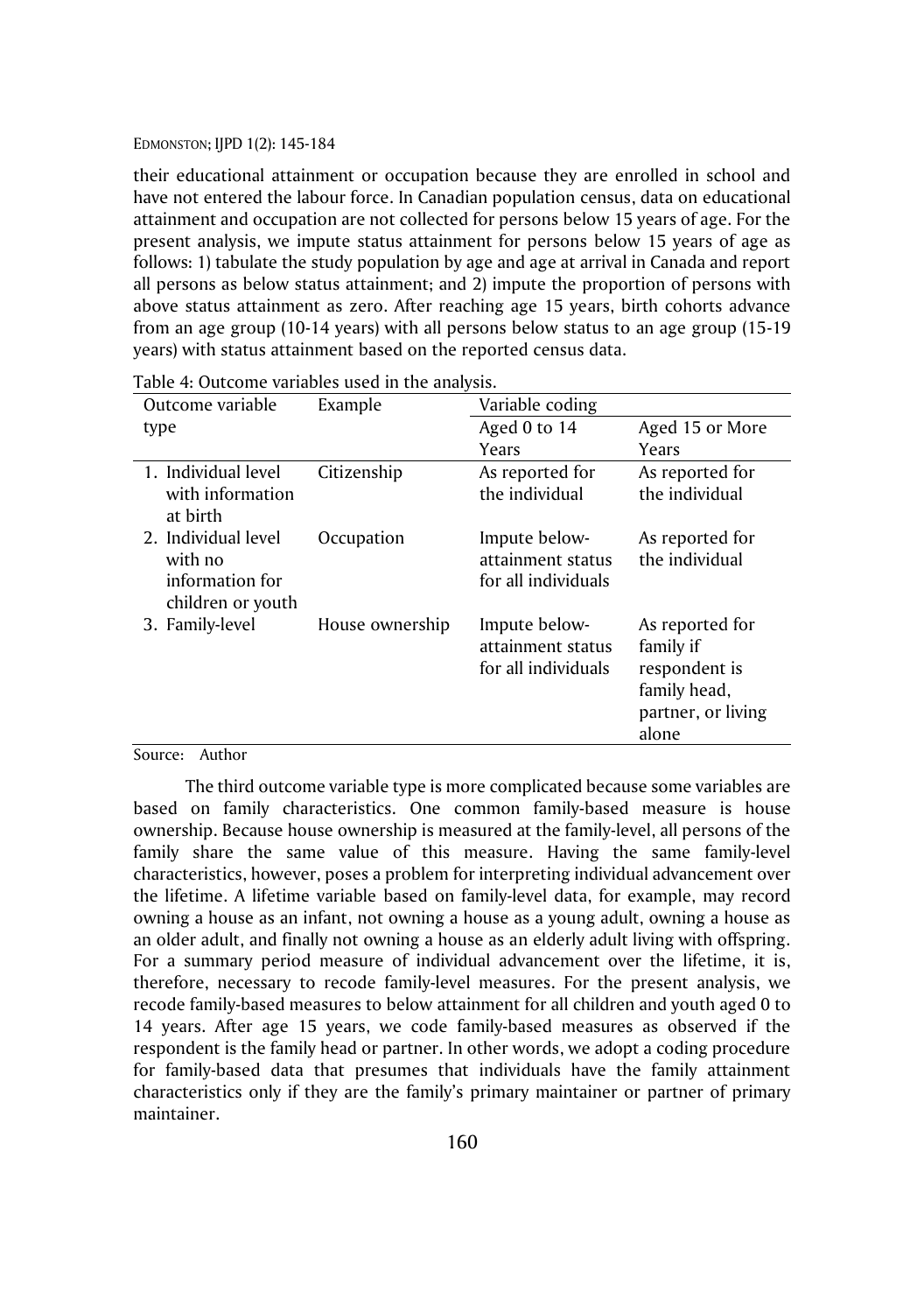The period summary measure of expected attainment (see equation 5 in Appendix A) is weighted by the number of immigrants that arrive at each age. To consider differences in the age composition at arrival for different immigrant groups and different time periods, we standardise comparison by using the same age composition at arrival for all calculations of expected lifetime attainment.



Figure 3: Age at Arrival in Canada for Asian Immigrant Groups, 2006-2016. Source: Author

Figure 3 illustrates the age composition at arrival for four Asian immigrant groups as well as all Asian immigrants. Chinese immigrants arrive at slightly older ages and display a bimodal distribution, with peak arrivals at about age 25 years and age 40 years. Filipinos, on the other hand, have the second oldest age at arrival, with a higher proportion of adults arriving with teen-age children. South Asians have the third oldest age at arrival, with a noticeable peak for adults in their late 20s and a higher proportion arriving with relatively young children. Other Asian immigrants have the youngest age at arrival with a higher proportion of adults arriving with children and youth. The black line in Figure 3 shows the age composition for all Asian immigrants at arrival which is used for standardising the summary period outcome measures.

## **Results**

Age at arrival effects. Figure 4 displays the lifetime advancement by age at arrival. There is striking contrast between the results for South Asians who arrived at 0-19 years of age and those who arrived at age at least 50 years. South Asian immigrants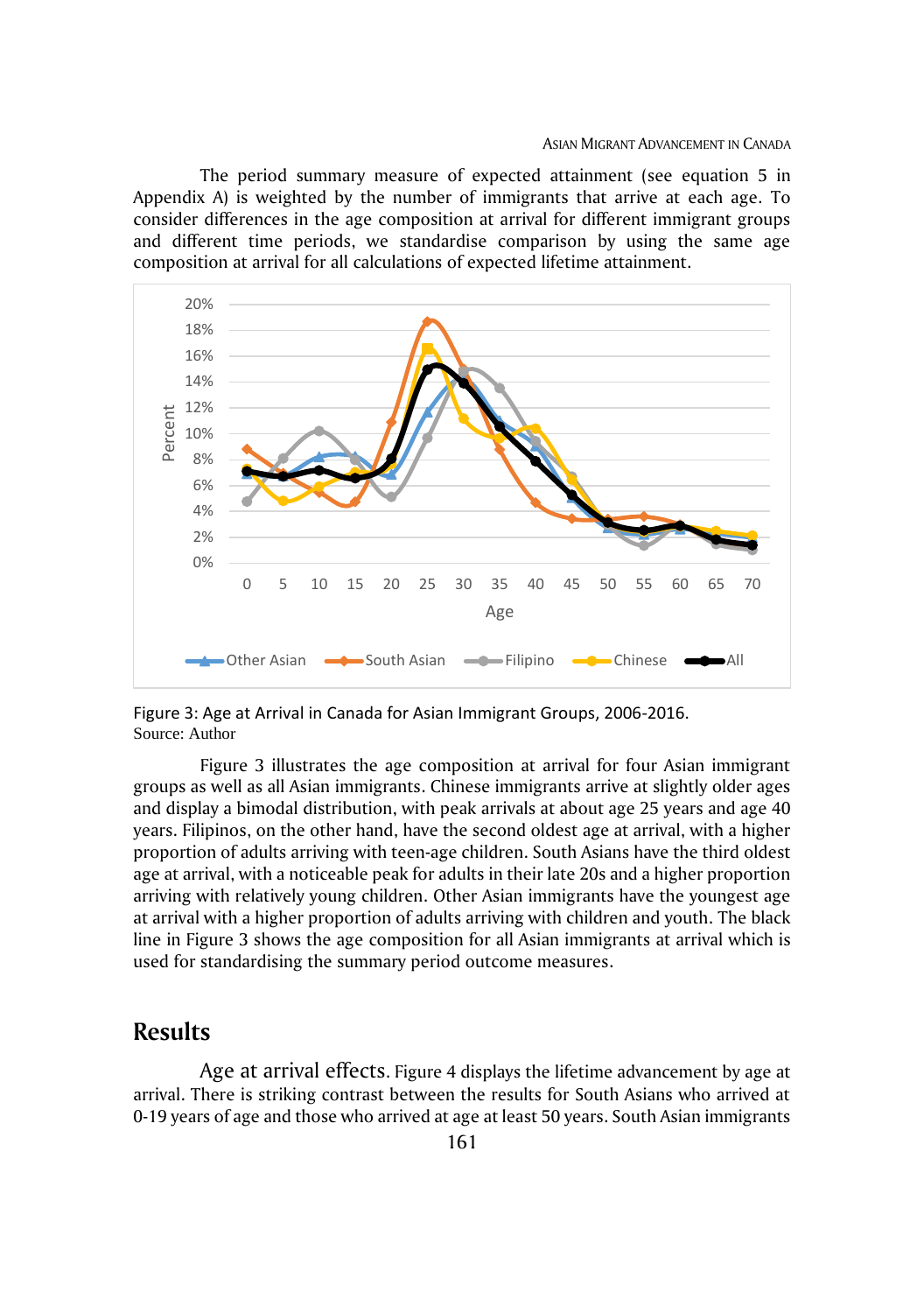who arrived before 20 years of age have relatively high rates of initial attainment of knowing one or both official languages, with 74 per cent reporting that they knew English, French, or both at their first census, compared to 54 per cent for immigrants arriving at age 50 years or older. Initial attainment levels are based on attainment rates reported in the first census after arrival. For immigrants arriving in the five years prior to the census, they are about 2.5 years prior to first census. For immigrants arriving 5- 10 years prior to the census, they are about 7.5 years prior to the first census.



Figure 4: Lifetime attainments and age at arrival. Source: Author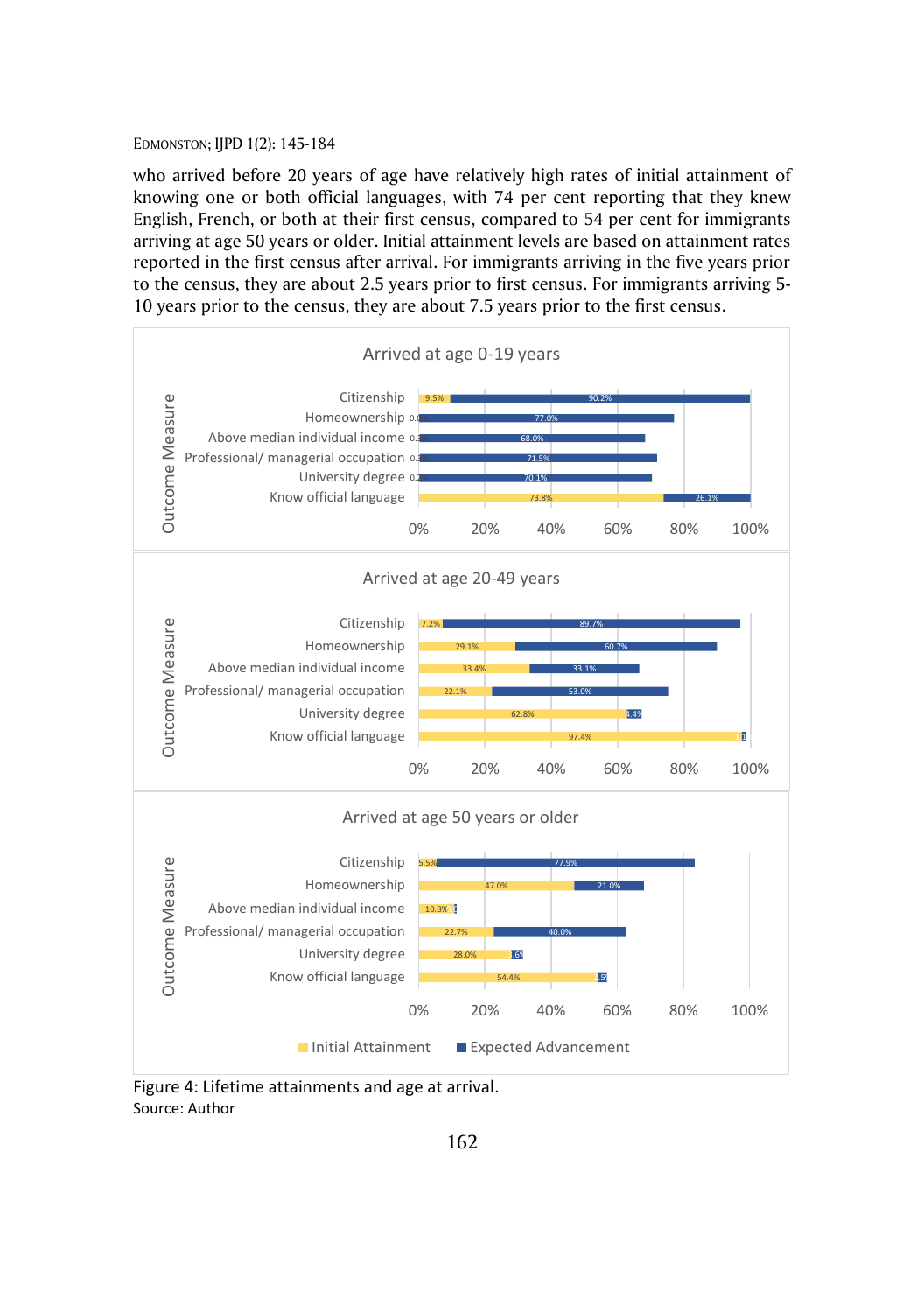#### ASIAN MIGRANT ADVANCEMENT IN CANADA

Immigrants arriving at age less than 20 years generally do not have a university degree; they are not in the labour force and do not have income. They also do not own a house. Therefore, the expected lifetime initial attainment for these immigrants is mainly dependent upon lifetime advancement. This contrasts to immigrants who arrive at age 50 years or older. They have higher initial attainment on education, occupation, income, and house ownership. Based on higher rates of lifetime advancement, South Asian immigrants who arrived in their youth have higher expected lifetime attainment rates for every outcome measure, compared to immigrants who arrived at age 50 years or older. Although South Asian immigrants arriving at age 50 or older experience some advancement for citizenship and professional/managerial occupation, yet they make little advancement in house ownership, individual income, university degree, or knowledge of official language after arrival in Canada.

South Asian immigrants who arrived at age 20-49 years have higher initial attainment levels but lower rates of advancement, compared to immigrants arriving at younger ages. Overall, South Asian immigrants arriving at younger ages have modestly higher rates of expected lifetime attainment of citizenship but lower rates of expected lifetime attainment in terms of house ownership, compared to immigrants arriving at 20-49 years of age. However, the two groups are similar for other outcome measures.

Time Period Effects. Figure 5 shows the expected advancement for Chinese immigrants for three time periods, 1986-1996, 1996-2006, and 2006-2016 in terms of knowledge of official languages, university degree, and above median income. Almost 87 per cent Chinese immigrants in 1986-1996 arrived in Canada with the knowledge of either English or French or both compared to 74 per cent in the recent period. This difference is mainly a result of the place of origin of Chinese immigrants. Immigrants who arrived before the 1990s included a higher proportion from Hong Kong, where familiarity with English is more common. In all time periods, about 9 to 11 per cent Chinese immigrants advanced their lifetime knowledge of official languages. Most of the difference in expected lifetime attainment of official languages for the three time periods results from the knowledge that they reported upon their arrival in Canada.

There has been a substantial increase in the lifetime attainment of achieving a university degree for Chinese immigrants over time, with a gain from 41 per cent in 1986-1996 to 62 per cent in 1996-2006 and 68 per cent in 2006-2016. This gain occurred due to the increase in initial attainment as well as expected lifetime advancement. In 1986-1996, 25 per cent of Chinese immigrants had an initial attainment of a university degree, which increased to 34 per cent in 1996-2006 and 35 per cent in 2006-2106. The expected lifetime advancement to a university degree also increased, from a lifetime advancement of 16 per cent in 1986-1996 to 28 per cent in 1996-2006 and 2006-2016. This means that Chinese immigrants have arrived with better education. One reason is Canada's immigration point system which gives preference for educated immigrants. At the same time, the population census data suggest that Chinese immigrants in Canada appear to have increasingly pursued a university education after arrival.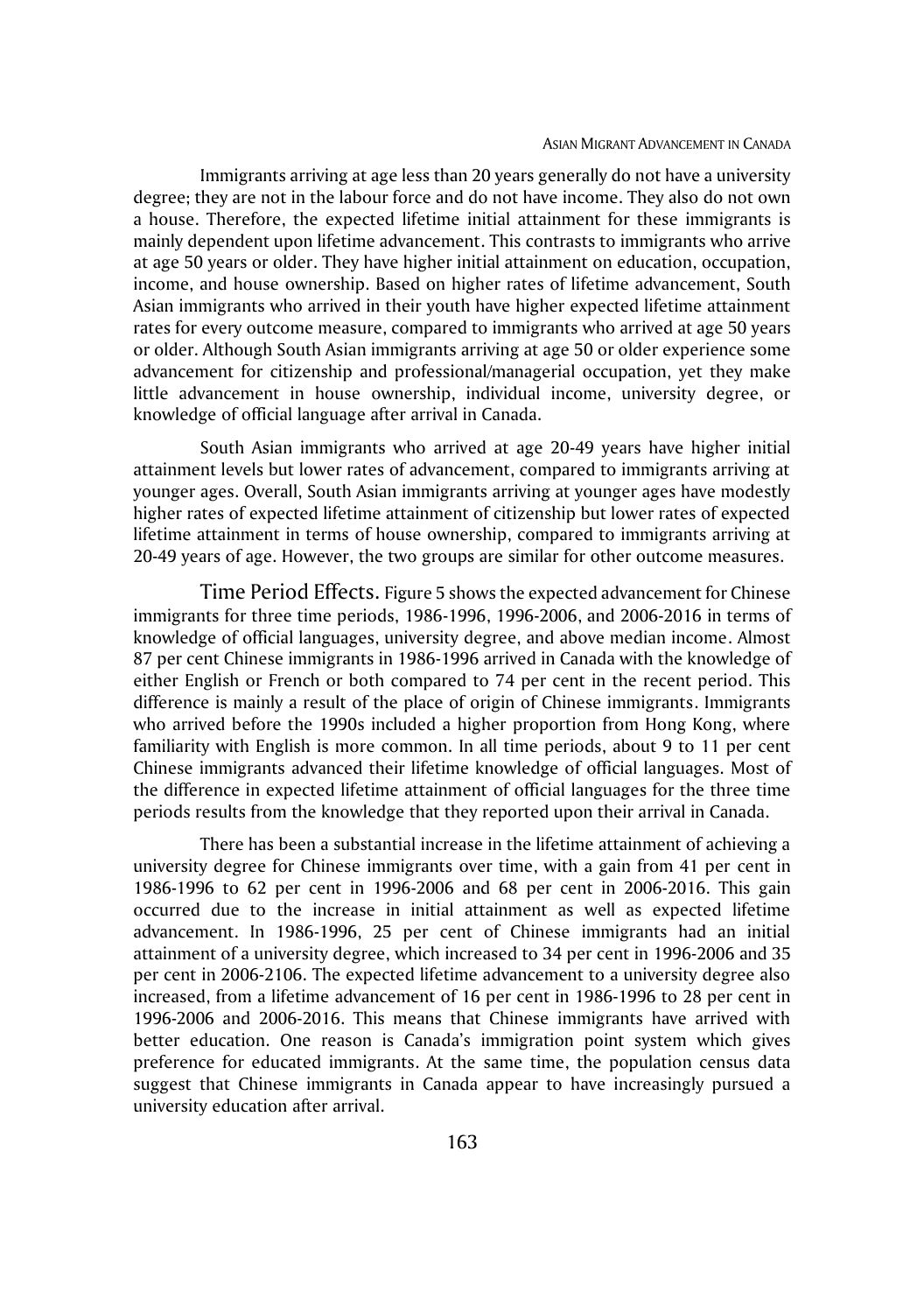

Figure 5: Period changes for expected advancement for Chinese immigrants 1986-2016 Source: Author

Chinese immigrants in recent time periods have also experienced improvement in attaining above median individual income. About 17 per cent Chinese immigrants in 1986-1996 reported an initial attainment of above median individual income, compared to 14 per cent in 1996-2006 and 16 per cent in 2006-2016. The main difference is that the two recent time periods have witnessed gains in the proportion of Chinese immigrants advancing to above median individual income, with an increase of 30 per cent in 1986-1996 and 37 per cent in both 1996-2006 and 2006-2016. As a result, more than one-half of Chinese immigrants in recent time periods have expected lifetime attainments that are above the median individual income.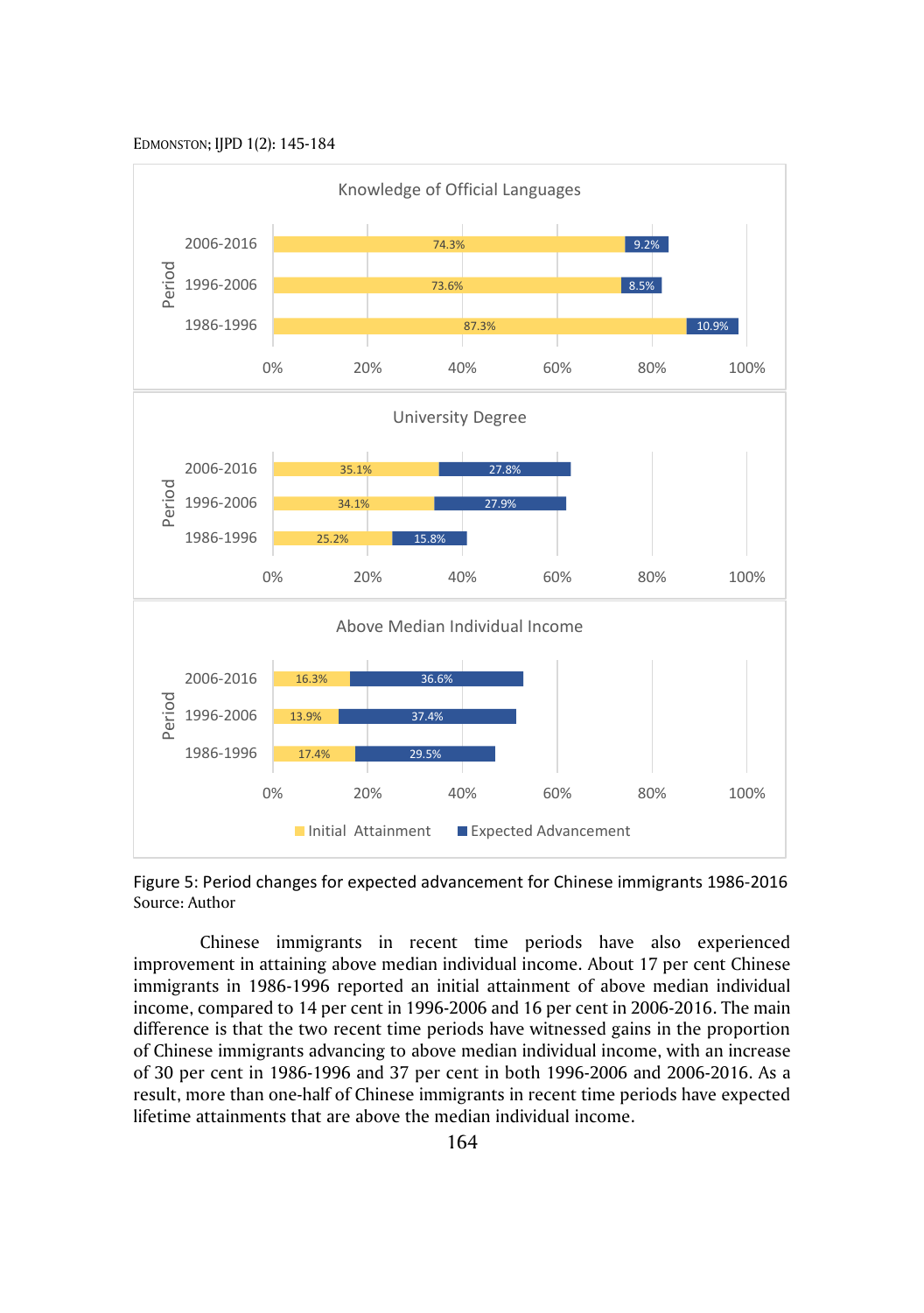Variation in Outcome Measures for Immigrant Groups. In this section, we review evidence about the expected lifetime advancement of four Asian immigrant groups for the six outcome measures. We take age at arrival into account by standardising all outcome measures for all time periods. This means that variation in outcome measures across Asian immigrant groups: 1) is not due to variation in the age composition at arrival and 2) is not due to variation in age composition at arrival in different time periods. Variation in outcome measures reflects differences in initial attainment or lifetime advancement for a particular ethnic group in a particular time period.

Figure 6 shows that the expected lifetime attainment of official languages varies across the four Asian immigrant groups. Most of the difference in lifetime attainment of official language is due to the initial attainment as 74 per cent Chinese; 83 per cent Other Asians; 87 per cent South Asians; and 93 per cent Filipinos immigrants had knowledge of official languages at initial attainment. Moreover, the expected lifetime advancement is similar and modest for all four Asian immigrant groups. All the four groups have made gains in their knowledge of official languages, but lower initial attainment of Chinese immigrants leads to expected lower lifetime attainment – given that all groups experience similar lifetime advancement.



Figure 6: Initial attainment and expected lifetime advancement in knowledge of official language

Source: Author

Figure 7 shows initial attainment and expected lifetime advancement in achieving a university degree. Filipinos have lower expected lifetime attainment of a university degree compared to Chinese, Other Asians, and South Asians. The lower lifetime attainment level for Filipinos largely results from relatively low expected lifetime advancement. These are interesting differences that deserve further analysis. It would be interesting to explore further whether these differences are related to the occupations that different groups of Asian immigrants pursue. It would also be interesting to explore the differences in the educational advancement for immigrants who arrived as children compared to those who arrived as adult.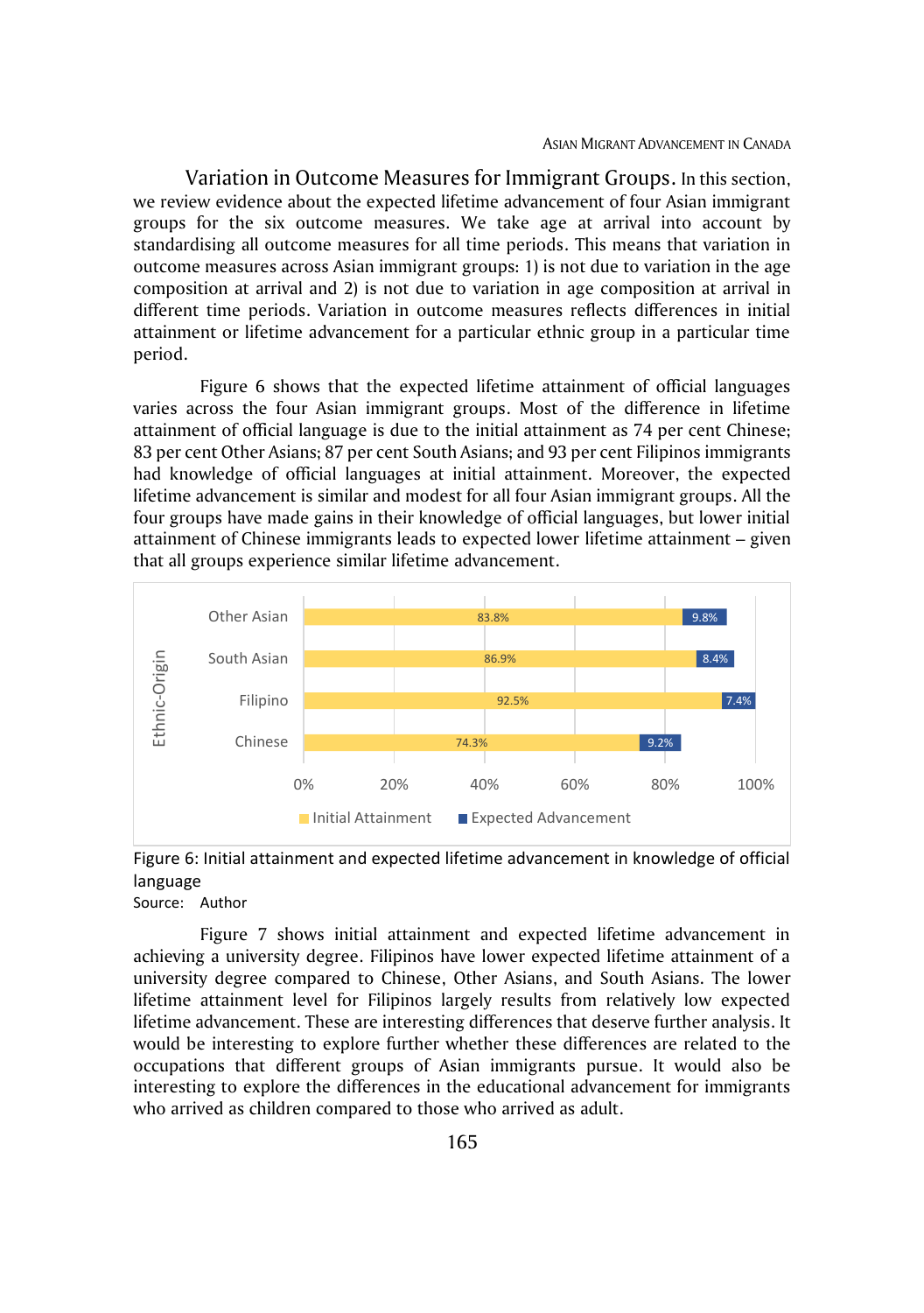

Figure 7: Initial attainment and expected lifetime advancement in achieving university degree among Asian immigrants, 2006-2016 Source: Author

Expected lifetime attainment of professional or managerial occupations has greater variation than any of the other outcome measures (Figure 8). This variation is mainly due to differences in initial attainment, but also partially influenced by differences in lifetime advancement. The lower lifetime attainment of professional or managerial occupation for Filipinos reflect the lower initial attainment and relatively low expected advancement. South Asians have relatively high lifetime advancement which helps them achieve about 20 percentage-points higher lifetime attainment than Filipinos. Chinese immigrants benefit from both higher initial attainment and high expected lifetime advancement.



Figure 8: Initial attainment and expected lifetime advancement in achieving university degree among Asian immigrants, 2006-2016 Source: Author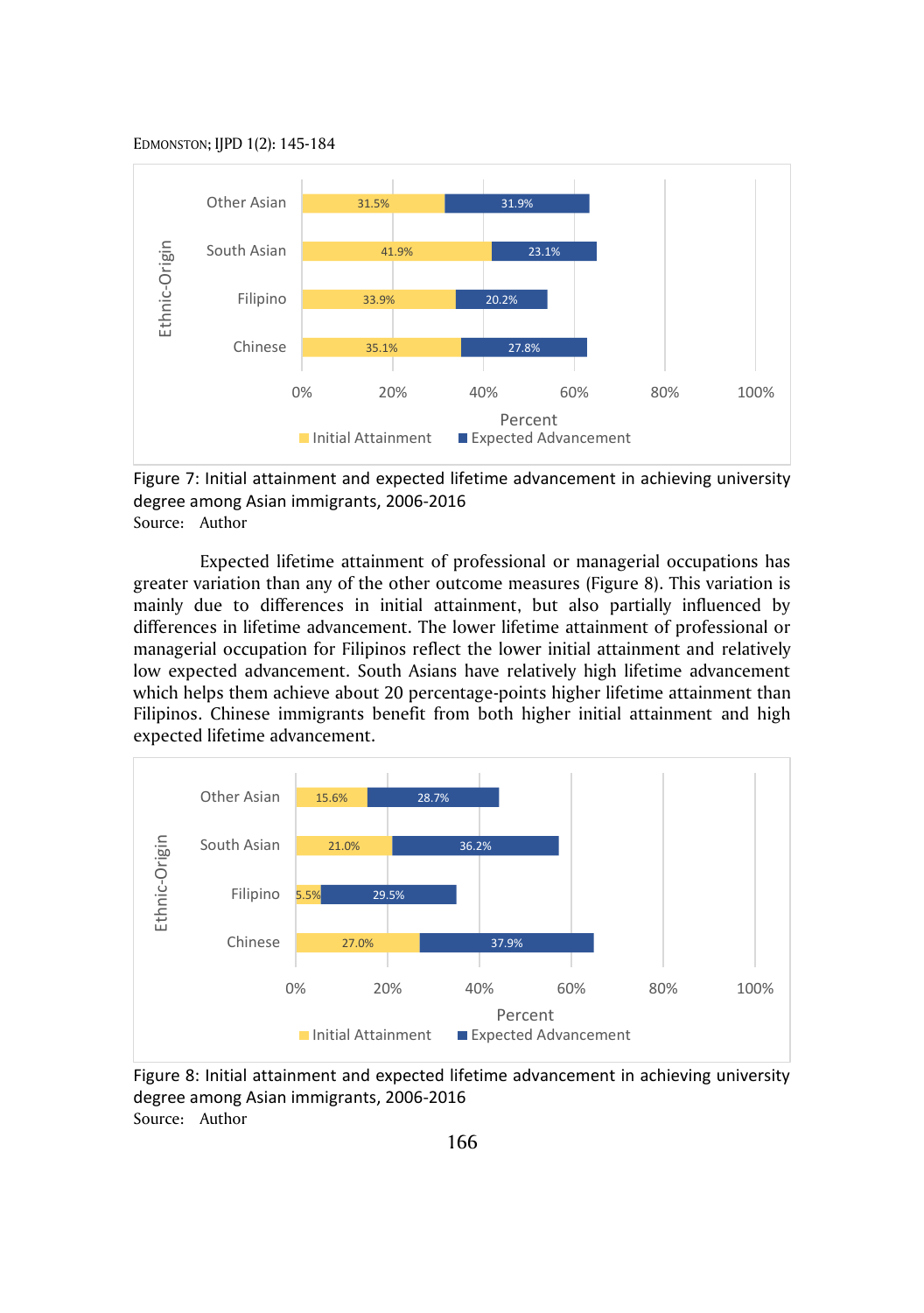Filipinos have the highest rates of expected lifetime attainment of above median individual income (Figure 9), with an expected attainment of 80 per cent above the median individual income. These results for Filipinos stem from relatively high initial attainment coupled with comparatively high expected lifetime advancement. Both initial attainment and lifetime advancement in Filipinos are much higher than for the other three Asian immigrant groups.



Figure 9: Initial attainment and expected lifetime advancement in median individual income among Asian immigrants, 2006-2016 Source: Author

The exceptionally high expected lifetime house ownership attainment in Chinese immigrants is primarily due to extraordinary high rates of initial attainment (Figure 10). About 55 per cent Chinese immigrants report house ownership at the first census after arrival. This suggests that many Chinese immigrants have a strong desire to buy a house, have some familiarity with the Canadian housing market, and have sufficient financial resources to purchase a house. Other Asian immigrant groups report lower initial levels of house ownership. All Asian immigrant groups have made major lifetime advancement in house ownership. Filipinos have the lowest expected lifetime attainment in house ownership.



Figure 10: Initial attainment and expected lifetime advancement in house ownership among Asian immigrants, 2006-2016 Source: Author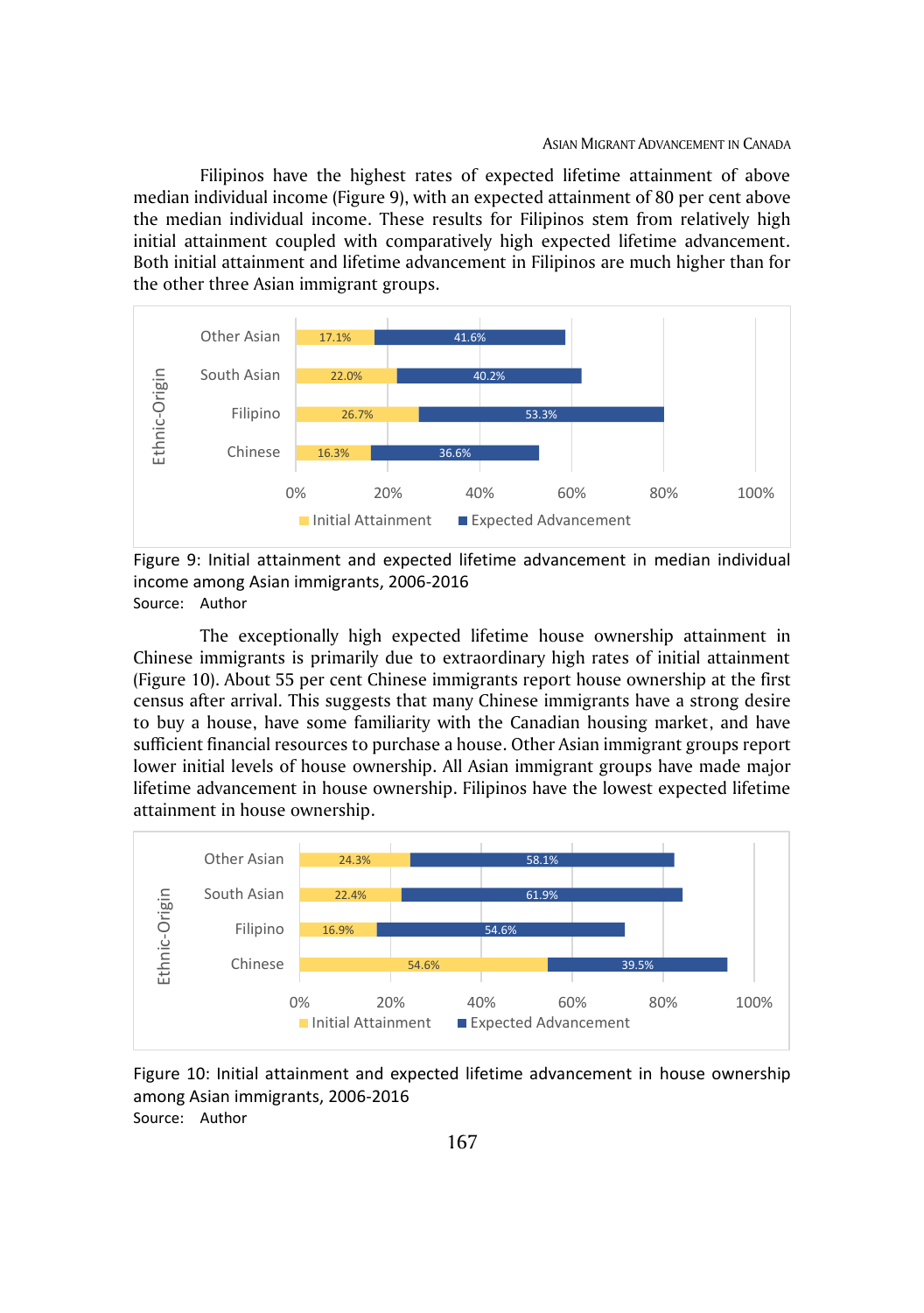Figure 11 shows differences in the expected lifetime attainment of citizenship. All the four Asian immigrant groups report similar initial attainment level of citizenship. Three groups (Filipinos, South Asians, and Other Asians) have expected lifetime advancement rate ranging from 87-91 per cent, resulting in lifetime attainment level of 94-98 per cent. Chinese immigrants have somewhat lower expected lifetime advancement which results in an expected lifetime attainment of 90 per cent.



*Figure 11:* Initial attainment and expected lifetime advancement in house ownership among Asian immigrants, 2006-2016 Source: Author

Table 5 presents the overall summary of the analysis carried out in the present paper. The table shows the increase, decrease and no change in the expected lifetime advancement in different outcome measures considered in the present analysis. A "0" indicates the average advancement in the expected lifetime advancement; a "+" indicates the more than average advancement whereas a "-" indicates less than average advancement. The expected lifetime advancement has been average in all the six outcome measures in the South Asia immigrant group whereas volatility in the expected lifetime advancement has been the maximum in Filipino immigrants. In Chinese immigrants, expected lifetime advancement has been below average in case of the knowledge of official languages.

| Outcome Measure                |         |          | Immigrant group |                         |
|--------------------------------|---------|----------|-----------------|-------------------------|
|                                | Chinese | Filipino |                 | South Asian Other Asian |
| Know Official Languages        |         |          |                 |                         |
| <b>University Degree</b>       |         |          |                 |                         |
| Professional/Managerial        |         |          |                 |                         |
| Occupation                     |         |          |                 |                         |
| Above Median Individual Income | 0       |          |                 |                         |
| House ownership                |         |          |                 |                         |
| Canadian citizenship           |         |          |                 |                         |

| Table 5: Summary of expected lifetime advancement levels for Asian immigrant groups, |  |
|--------------------------------------------------------------------------------------|--|
| 2006-2016                                                                            |  |

Source: Author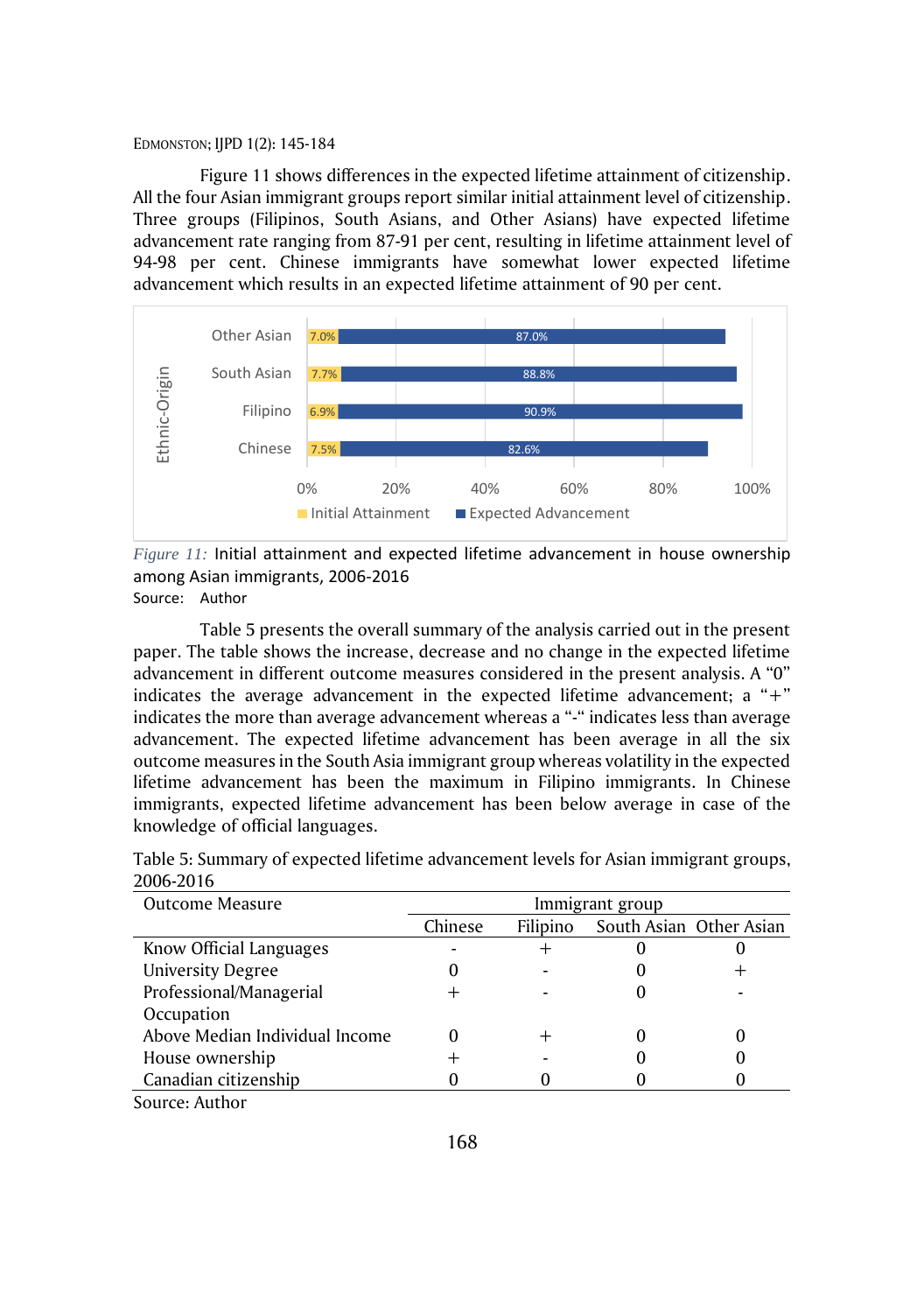# **Discussions and Conclusions**

This paper has argued that measuring the pace of immigrant advancement requires methodological improvements that deal with potential biases stemming from variation in the composition of immigrants groups by age, age at arrival, and duration of residence since arrival. We described a new summary period measure of advancement that provides useful information for comparisons of time periods, age at arrival, and immigrant groups. The new measure offers a more comprehensive indicator of the pace of immigrant advancement than other measures. Our analysis reveals that initial attainment accounts for some differences in expected lifetime attainment, especially for knowledge of official languages for all immigrant groups; house ownership for Chinese immigrants; and for professional or managerial occupations and above median individual income for Filipino immigrants. The contribution of expected lifetime advancement to lifetime attainment – the focus of the present analysis shows interesting variation for Asian immigrant groups for the six outcome measures:

- Chinese immigrants do well on entering managerial or professional occupations and house ownership but have lower advancement for learning official languages.
- Filipino immigrants are noteworthy for higher advancement for knowing official languages and above median individual income, but they have lower advancement in attaining university degree, professional or managerial occupation, and house ownership.
- South Asian immigrants have average advancement levels, compared to other Asian immigrants, on all outcome measures.
- Other Asian immigrants are noticeable for higher advancement in achieving university degree, but they have lower advancement for professional or managerial occupations.

This paper makes two theoretical contributions to previous research on immigrant advancement. First, it demonstrates the important distinction between initial attainment and lifetime advancement for several outcome measures of immigrant achievements. Previous work by Chiswick (2000) and others have emphasised the significance of immigrant selection effects, at the time of arrival, from the advances made by immigrants after arrival. Borjas (2014) has emphasised that interpreting changes in the initial attainment of immigrant-arrival cohorts is challenging. Changes in initial attainment, such as entry wages, may be due to differences in immigrant characteristics, labour force demands, or immigration selection policy. It is difficult in empirical research to measure links between types of immigration policies and the resulting skill composition of immigrants. Lifetime advancement needs to track a particular cohort across censuses or surveys, observing relative changes as the cohort ages over time and considering labour market conditions.

An alternative approach for measuring initial attainment and lifetime advancement is a double-cohort method, which nests immigrant cohorts within birth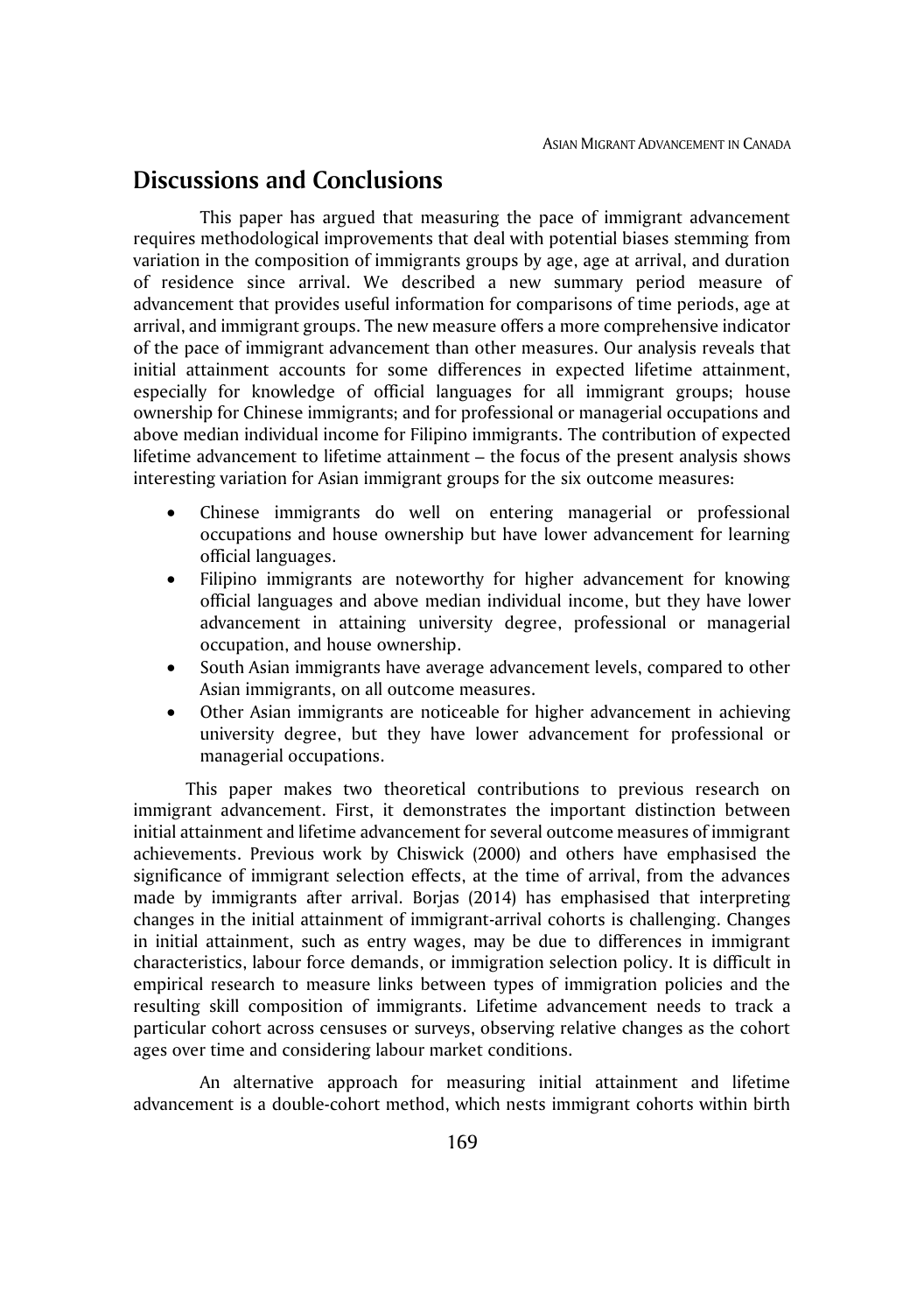cohorts (Edmonston and Lee, 2013). The double-cohort method includes both immigrants and native population for the same time period for two or more censuses or surveys. All persons have the same period changes, so differences can be interpreted as net of period effects, with the initial attainment of immigrants on arrival compared to Canadian-born residents of the same age. Changes in the native population represent lifetime advancement and provide a reference group for comparison of changes over time for immigrants. Differences between natives and immigrants of the same birth cohort, therefore, represent changes for immigrants due to duration of residence, net of period and age effects.

Longitudinal data offers a third approach for the study of immigrant arrivals and lifetime advancement. Several types of longitudinal data are potentially useful for immigration research (Edmonston, 1996). Retrospective data can be used, either by selecting respondents and asking about changes in the past or by studying synthetic cohorts in successive censuses or surveys. Prospective data requires new data collection in which respondents are surveyed and followed regularly over time. Such surveys have been conducted in several countries, including Canada and the United States. These surveys, however, have a heavy respondent burden, are expensive, take a long time to collect data, and require several new surveys over time to have comparative immigrant arrival cohorts.

The second theoretical contribution of this paper is to confirm the importance of considering variation in age, age at arrival, and duration of residence. A fundamental problem for analysis of immigrant advancement is that groups of immigrants observed at a single point vary in their age distribution, age at arrival, and duration of residence. Because age, age and arrival, and duration of residence are potentially related to initial attainment and lifetime advancement, empirical analysis needs to take all three demographic factors into account and make assumption to permit estimation of their separate effects.

There are other statistical methods to estimate changes over time for a particular response variable, such a house ownership or wages, where we need to deal with the identification problem that there are no separately identifiable age, cohort, and time effects. For multivariate analysis, one restriction that deals with the perfect collinearity built into the age-cohort-time relationship is that period effects are the same for immigrants and natives Borjas (2014). This restriction, stated differently, is the assumption that economic or social conditions affect immigrants and natives by the same proportionate amount. The double-cohort method makes a similar assumption (Edmonston and Lee, 2013).

This paper suggests four policy implications. First, the initial attainment levels for Asian immigrants indicate that Canada's point-based admission system has been relatively successful in selecting immigrants with higher levels of education and labour market skills. Second, although Asian immigrants with relatively high levels of educations are likely to have higher levels of professional or managerial occupations in their lifetime attainment, their individual income is not correspondingly high. This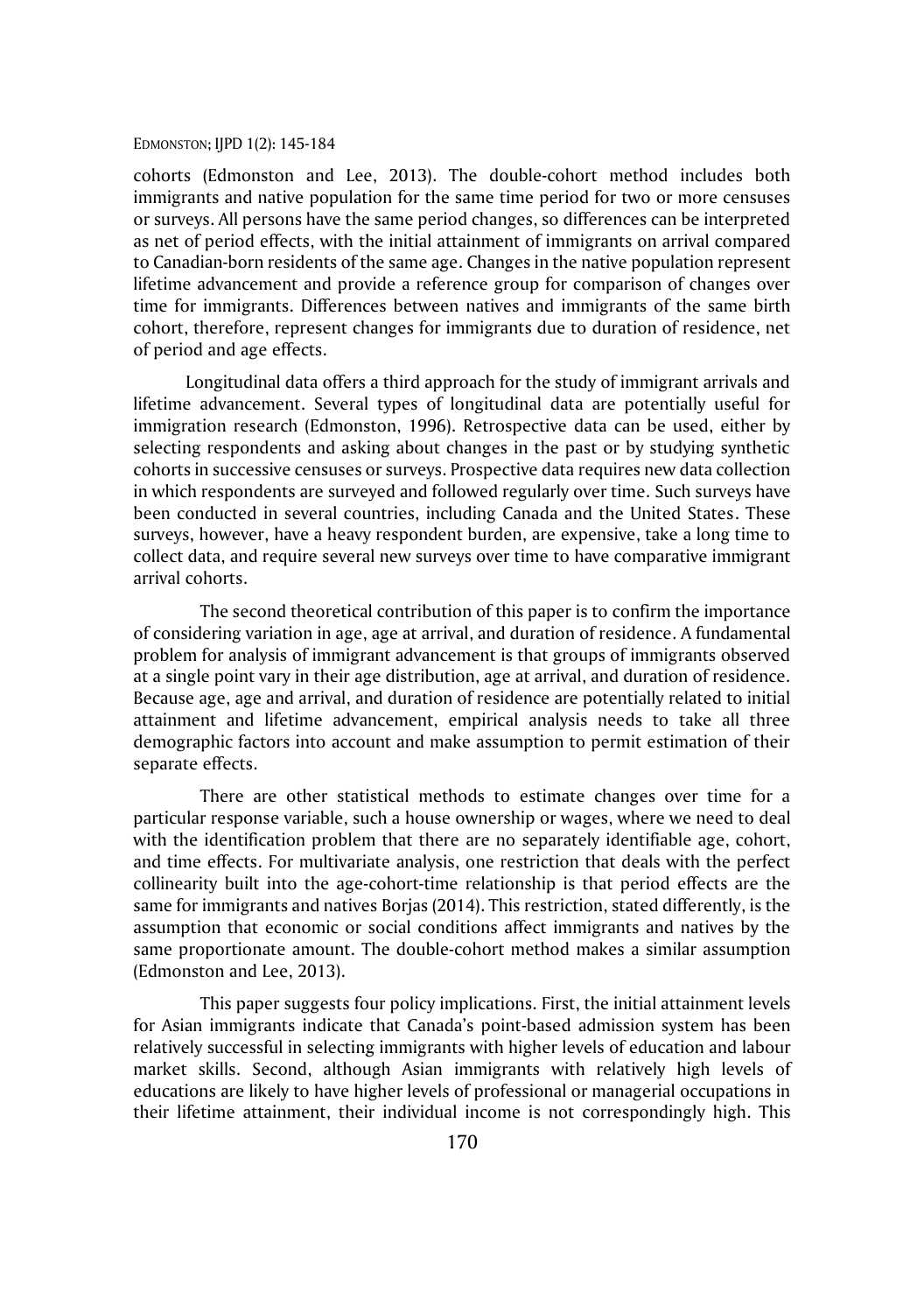suggests that education and labour market experience by Asian immigrants may be undervalued in the Canadian context, which accords with previous studies (Lewin-Epstein, et al., 2003; Picot, et al., 2007; Wu, et al., 2018).

Third, Asian immigrants display relatively large gains in lifetime advancement for occupational status, individual income, house ownership, and citizenship. Although it is noteworthy that Asian immigrants report high levels of English or French language skills upon arrival in Canada, there is relatively small improvement in official language skills, particularly for Chinese immigrants, after arrival. Lack of official language skills hinder social integration and stymies socioeconomic advancement and is worth further study in search of possible improvements. Finally, older Asian immigrants do well in improving their occupational skills and in acquiring Canadian citizenship with the passage of time. Older arrivals, however, do not advance their educational attainment but display two indicators of policy concern: 1) little improvement in official language skills after arrival; and 2) lower than median income.

Although this paper primarily offers descriptive analysis, the findings raise questions about explanation for differences seen for the four Asian immigrant groups. First, the differences in expected lifetime attainment of knowledge of official languages is mostly due to initial attainment. Previous useful analysis of language acquisition by Canadian immigrants using 1991 census data (Chiswick and Miller, 2001) suggests that there is greater knowledge of English or French for immigrants who arrive at younger ages, who have resided longer in Canada, have higher educational attainment, are from countries closer to Canada, have mother tongue that is linguistically closer to English or French, and from a former British, French, or American colony. This suggests that it may be useful to replicate the previous Chiswick and Miller study with more recent data to examine knowledge of English or French at the time of arrival for Asian immigrant groups. Second, analysis of the initial attainment and expected lifetime advancement for a university degree reveals interested differences that need further analysis, especially in the context of how much of the overall gains for Other Asians and Chinese are possibly due to higher advancement rate of immigrants who arrived as children and youth. Third, analysis of attainment of professional or managerial occupation and attainment of median individual income reveals a peculiar situation for Filipinos that needs to be investigated further in terms of the relationship between occupation and other labour force characteristics for Filipino immigrants, compared to other Asian immigrants. Fourth, analysis of above median individual income shows that Filipino immigrants have both a relatively high initial attainment and a comparatively high expected lifetime advancement. There is a need to undercover reasons for these variations in individual income for Asian immigrants, with a focus of uncovering possible explanations for the higher levels of Filipino immigrants. Wang and Lo (2005) provide analysis for Chinese immigrants in Canada. Wu and others (2018) present a related study of income of Chinese immigrants in Canada and the United States). Fifth, although Asian immigrants are expected to achieve relatively high lifetime levels of house ownership, this paper does not analyse how Asian immigrants responded to fluctuations in housing markets in recent decades. Edmonston and Lee (2013) present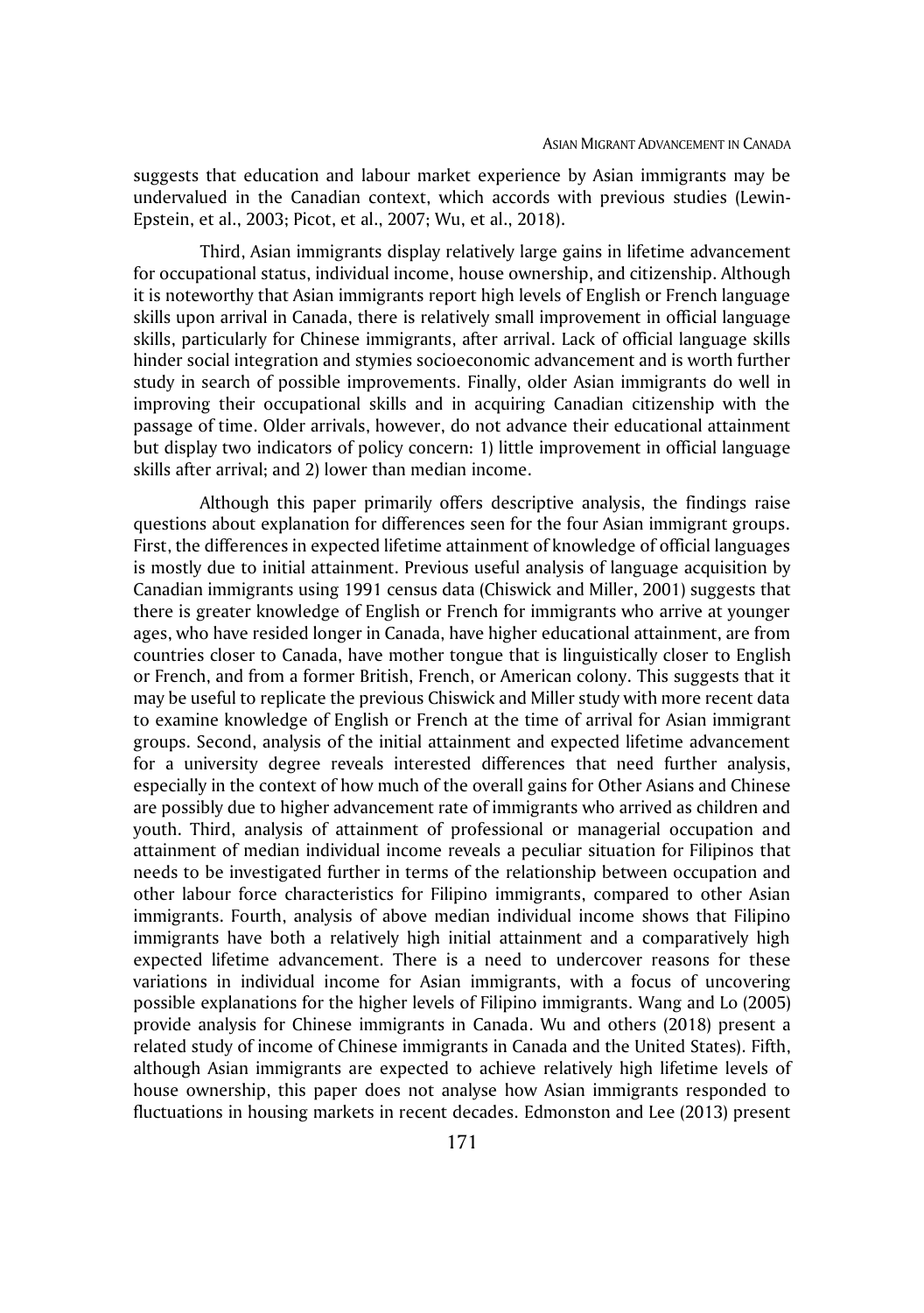a related study of homeownership trends for immigrants in Canada. An unusually high proportion of Asian immigrants live in Canada's two most expensive metropolitan areas – Toronto and Vancouver. Finally, the analysis of citizenship acquisition revealed variations for Asian immigrant groups that warrant further study. The eligibility for acquiring Canadian citizenship has changed in recent decades, and these changes may have affected the timing of acquisition of Canadian citizenship. Several conditions affect the acquisition of citizenship, including individual characteristics as well as factors at the country of origin and country of destination. Individual differences in language competence, years of residence, age, and education have been found to be important predictors (Dronkers and Vink, 2012). Factors at the country of origin affect naturalization rates. In addition, some origin countries may prohibit dual citizenship and the loss of citizenship may prohibit land ownership or restrict inheritance of property. Factors at the destination country also influence naturalization. Destination countries often institute rules for citizenship, including several years of residence; exhibiting knowledge of the official language(s); demonstrating knowledge of social, political, and economic institutions; be willing to do military service; or renouncing citizenship in other countries. Research on explanations of naturalization rates in Canada should not only consider institutional conditions but also other destination and origin country factors and individual characteristics of immigrants. Further study is needed to examine the factors affecting citizenship acquisition.

## Acknowledgements

A preliminary version of this paper was presented at the Workshop on "Migration, Wellbeing, and Policy: An Interdisciplinary Approach" at Xi'an Jiaotong University, Xi'an, China, 7-8 December 2019. I appreciate suggestions on earlier versions of this paper from Thomas Burch, Eric Fong, Rebecca Gan, Sharon Lee, Kenton Siu, and the late Zheng Wu. My thanks to colleagues and to the workshop organisers and participants for comments on the paper.

## References

- Borjas GJ (1985) Assimilation, changes in cohort quality, and the earnings of immigrants. *Journal of Labour Economics* 3(4): 463-489.
- Borjas GJ (2014) *Immigration Economics*. Cambridge, MA, Harvard University Press.
- Chiswick BR (2000) Are immigrants favorably self-selected? An economic analysis. Bonn, Germany, Forschungsinstitut zur Zukunft der Arbeit GmbH (IZA). IZA Discussion Paper No. 131.
- Chiswick BR, Miller PW (2001) A model of destination-language acquisition: application to male immigrants in Canada. *Demography* 38(3): 391-409.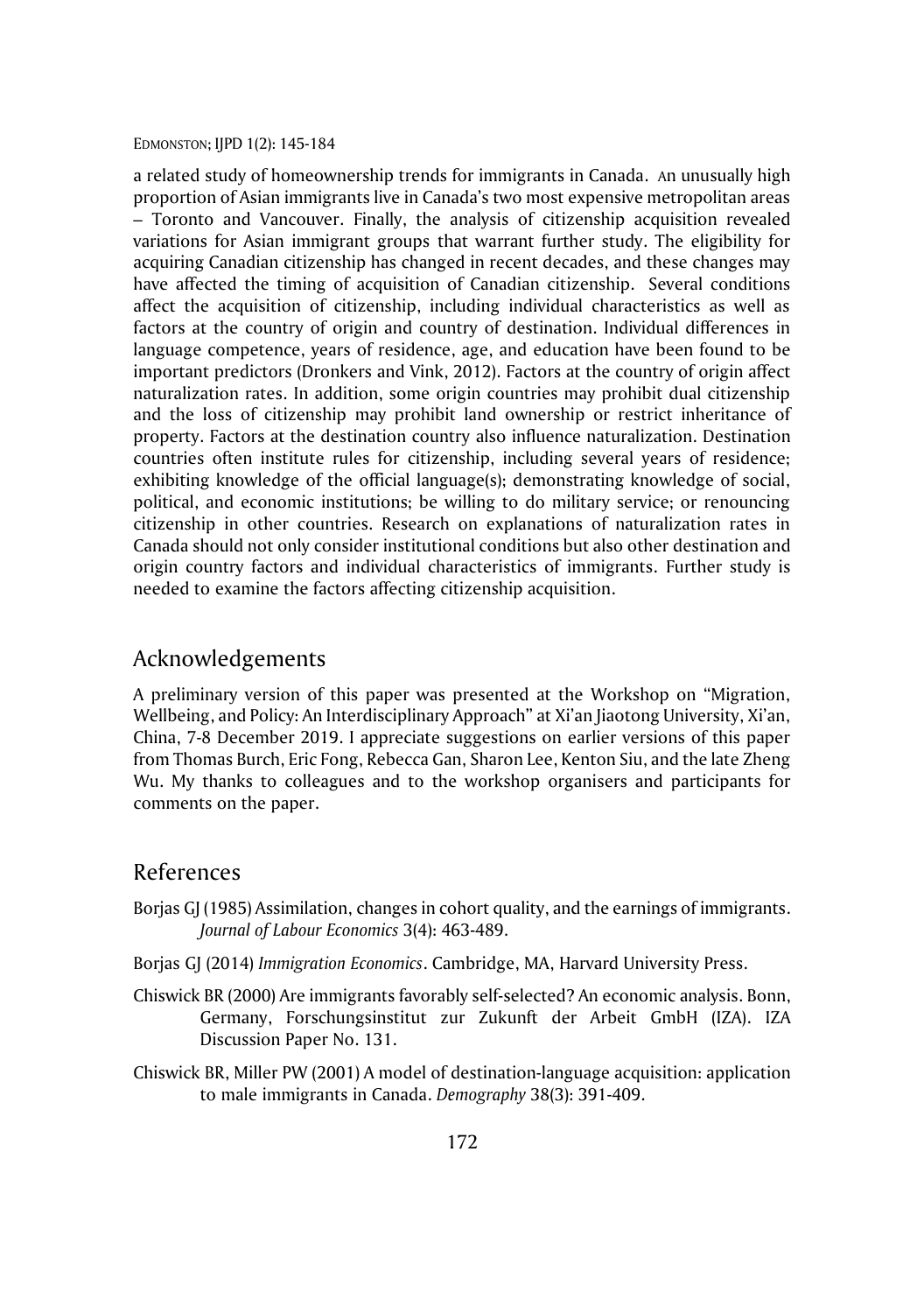- Dronkers J, Vink MP (2012) Explaining access to citizenship in Europe: how citizenship policies affect naturalization rates. *European Union Politics* 13 (3): 390–412.
- Edmonston B (1996) *Statistics on U.S. Immigration*. Washington, DC, National Academy Press.
- Edmonston B (2016) Canadian immigration trends and patterns. *Canadian Studies in Population* 43(1-2): 78-116. Special Issue on Demographic Trends in Canada and Australia.
- Edmonston B, Lee SM (2013) Immigrants' transition to homeownership, 1991 to 2006. *Canadian Studies in Population* 40(1-2): 57-74. Special Issue on Lifecourse Perspectives on Immigration.
- Immigration, Refugees and Citizenship Canada (2017) *Facts and Figures 2017: Immigration Overview - Permanent Residents*. Data set IRCC\_FF\_PR\_2017\_15\_E. Downloaded 29 September 2019.
- Lee SM (2011) Ethnic origins of Canadians. In B Edmonston, E Fong (Eds), *The Changing Canadian Population*. Montreal and Kingston: McGill-Queen's University Press.
- Lee SM (2021) Canada's immigrant families: growth, diversity, and socioeconomic wellbeing. Victoria, University of Victoria, Department of Sociology. Unpublished conference paper.
- Lee SM, Edmonston B (2011) Age at immigration effects on socioeconomic outcome measures: a comparative study of Asian Immigrants in Canada and the United States. *International Migration Review* 45 (3): 527-561.
- Lewin-Epstein N, Semyonov M, Kogan I, Wanner RA (2003) Institutional structure and immigrant integration: a comparative study of immigrants' labour market attainment in Canada and Israel. *International Migration Review* 37(2): 389-420.
- Picot G, Hou F, Coulombe S (2007) Chronic low income and low-income dynamics among recent immigrants. Statistics Canada. Canadian Labour Market and Skills Researcher Network, Working Paper Number, 26.
- Pitkin J, Myers D (2011) A summary period measure of immigrant advancement in the U.S. *Demographic Research* 24: 257-292.
- Smith J, Edmonston B (1997) *The New Americans: Economic, Demographic, and Fiscal Effects of Immigration*. Washington, DC, National Academy Press.
- Wang S, Lo L (2005) Chinese immigrants in Canada: their changing composition and economic performance. *International Migration* 43(3): 35-71.
- Wu Z, Lee SM, Hou F, Edmonston B, Carmichael A (2018) Earning gaps for Chinese immigrants in Canada and the United States. *International Migration* 56(2):18- 36.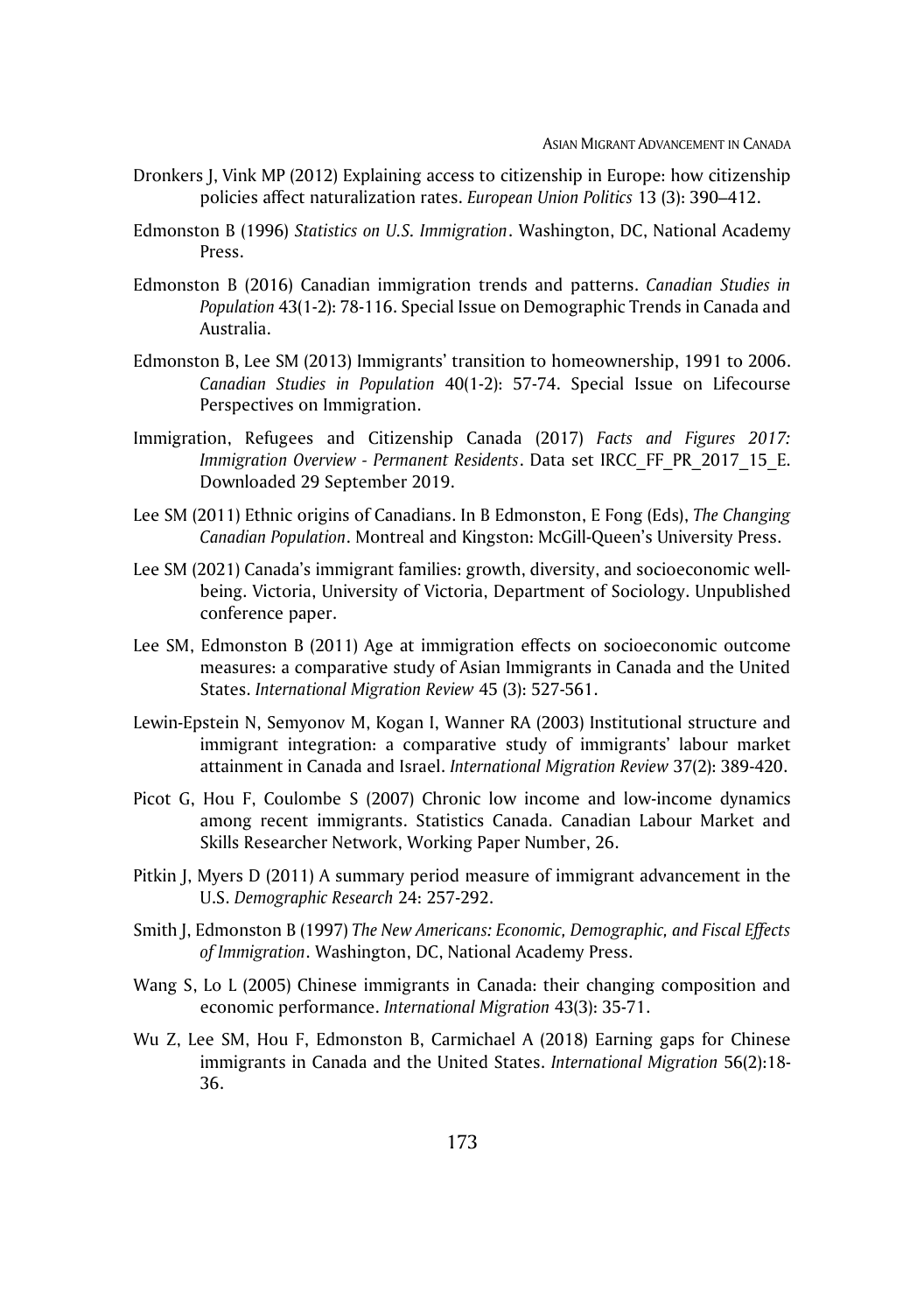## **Appendix A**

## **A Summary Period Measure of Lifetime Advancement**

This appendix describes the definition and derivation of a summary period measure that is applied to the calculation of lifetime advancement of status attainment variables for immigrants. The calculation of the new summary period measure is described below, based on the original formulation of Pitkin and Myers (2011).

For an outcome measure for attainment in a census year, we write:

 $x_{age, duration}^{year}$ 

where age is a five-year age group and duration is a five-year group since arrival in Canada. If the outcome measure is Canadian citizenship, for example, then the tabulation is the number who do not have citizenship and the number that have citizenship, with both tabulations by age and duration of residence. If two censuses are 10 years apart, then the 10-year change for the outcome measure is defined for any birth-arrival cohort as:

$$
\Delta age = age2 - age1
$$

where *age1* is the age group in the first census and *age2* (10 years older than *age1*) is the age group in second census, and:

$$
\Delta duration = duration2 - duration1
$$

where, again, *duration2* is 10 years more than *duration1*.

We also define 5-year age at arrival groups for 0-4 to 70-74 years of age for analysis, *arrival*, where *arrival1* are immigrants who arrived at age 0-4 years, *arrival2* are immigrants who arrived at age 5-9 years, and incremented to *arrival15* for age 70-74 years.

We describe the cohort advancement between two censuses, *year1* and *year2*, as the difference, *change*, in the observed status attainment as:

 $change_{age1+\Delta age, duration1+\Delta duration}^{year2} = \chi_{age1+\Delta age, duration1+\Delta duration1+\Delta duration}^{year1} - \chi_{age1, duration1}^{year1}$  (1)

which shows the ten-year advancement of the outcome measures between *year1* and *year2* for birth and arrival cohorts in *year2* in which *age1*>0 or *duration1*>0.

We combine observed changes in attainment for different cohorts into a synthetic estimate of the expected advancement to a particular older age, called *AGE*. Such a synthetic measure – similar to the demographic calculation of the total fertility rate from an observed set of age-specific fertility rates – uses observed changes for cohorts at each age, *agei*, and observed changes by duration of residence, *durationi*, during the census period *year1* to *year2*. The observed change in attainment per person is calculated as a hazard rate for the number of persons advancing, *change*, relative to the risk population (that is, the number who have not attained the status), or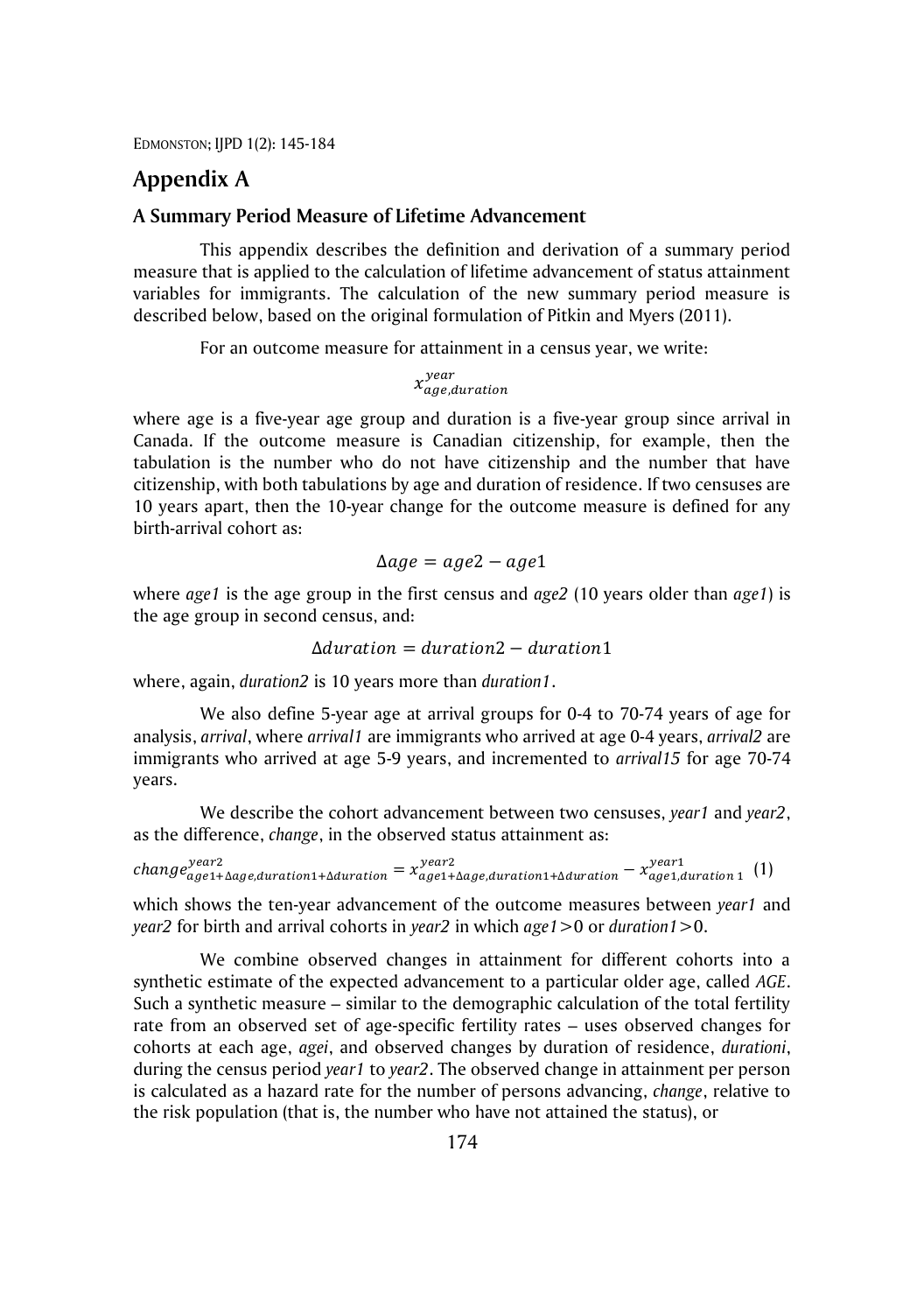ASIAN MIGRANT ADVANCEMENT IN CANADA

$$
hazard_{age1+\Delta age, duration1+\Delta duration}^{year2} = \frac{change_{age1+\Delta age, duration1+\Delta duration1+\Delta duration}}{1-x_{age1, duration1}^{year1}} \tag{2}
$$

Then, the total advancing to an older age,  $l_{agei\rightarrow AGE}^{year2}$ , is the cumulative hazard of advancing, or:

$$
l_{agei \rightarrow AGE}^{year2} = 1 - \left[ (1 - x_{agei,0}^{year1}) * \prod_{k=1 \ to} \frac{(AGE - agei)}{\Delta age} (1 - hazard_{agei + k\Delta age, k\Delta age}) \right] (3)
$$

for each age at arrival group, *arrivalj*. Because of smaller numbers of older immigrants and immigrants who arrived many years ago, it is reasonable to calculate a cumulative hazard up to age 75 years and to assume that the longest duration of residence is 30 years. The effect of ignoring advancement after age 75 years or after 30 years of residence is negligible.

Because some measures of advancement reach a peak before maximum age 75 years, and then decline, we define the peak advancement for each age at arrival group as  $L_{agei}^{year2}$ , at age *agei* as:

$$
L_{arrival}^{year2} = \max(l_{arrival \rightarrow arrivalj + \Delta arrival'}^{year2} \dots, l_{arrival \rightarrow 75}^{year2})
$$
\n(4)

Equation (4) shows the lifetime expected advancements selected for the maximum lifetime value for each age at arrival. All ages at arrival can be combined in a summary expected value as an average weighted by the number of immigrants that arrive at each age for year *yearT*, or  $n_{arrivalj}^{yearT}$ :

$$
\overline{L}^{yearT} = \frac{\sum_{arrivalj=0 \ to \ 74} L^{year2}_{arrivalj} \cdot n^{yearT}_{arrivalj}}{\sum_{arrivalj=0 \ to \ 74} n^{yearT}_{arrivalj}} \tag{5}
$$

which offers a synthetic lifetime measure of changes for the outcome measure. In order to consider possible differences in the age at arrival composition of different periods or different immigrant groups, it is preferable to standardize comparisons by using a common age at arrival distribution. For this paper's analysis, we standardize comparisons by using the age at arrival distribution for Asian immigrants arriving in Canada during 2006 to 2016 as common distribution for all immigrant groups and time periods.

This measure combines all age groups, however, and includes immigrants who arrive at younger ages and have different experiences over their lifetimes compared to immigrants arriving at older ages (Lee and Edmonston, 2011). Immigrants arriving at ages 0 to 4 years, for example, receive all their schooling in Canada and have higher language fluency in English, French, or both than immigrants arriving at older ages. It is useful to compute expected lifetime advances for three general age groups: immigrants arriving before age 20 years, immigrants arriving as adults at ages 20 to 49 years, and immigrants arriving at ages 50 to 74 years. Other age groups could also be defined. For immigrants arriving before age 20 years, we compute: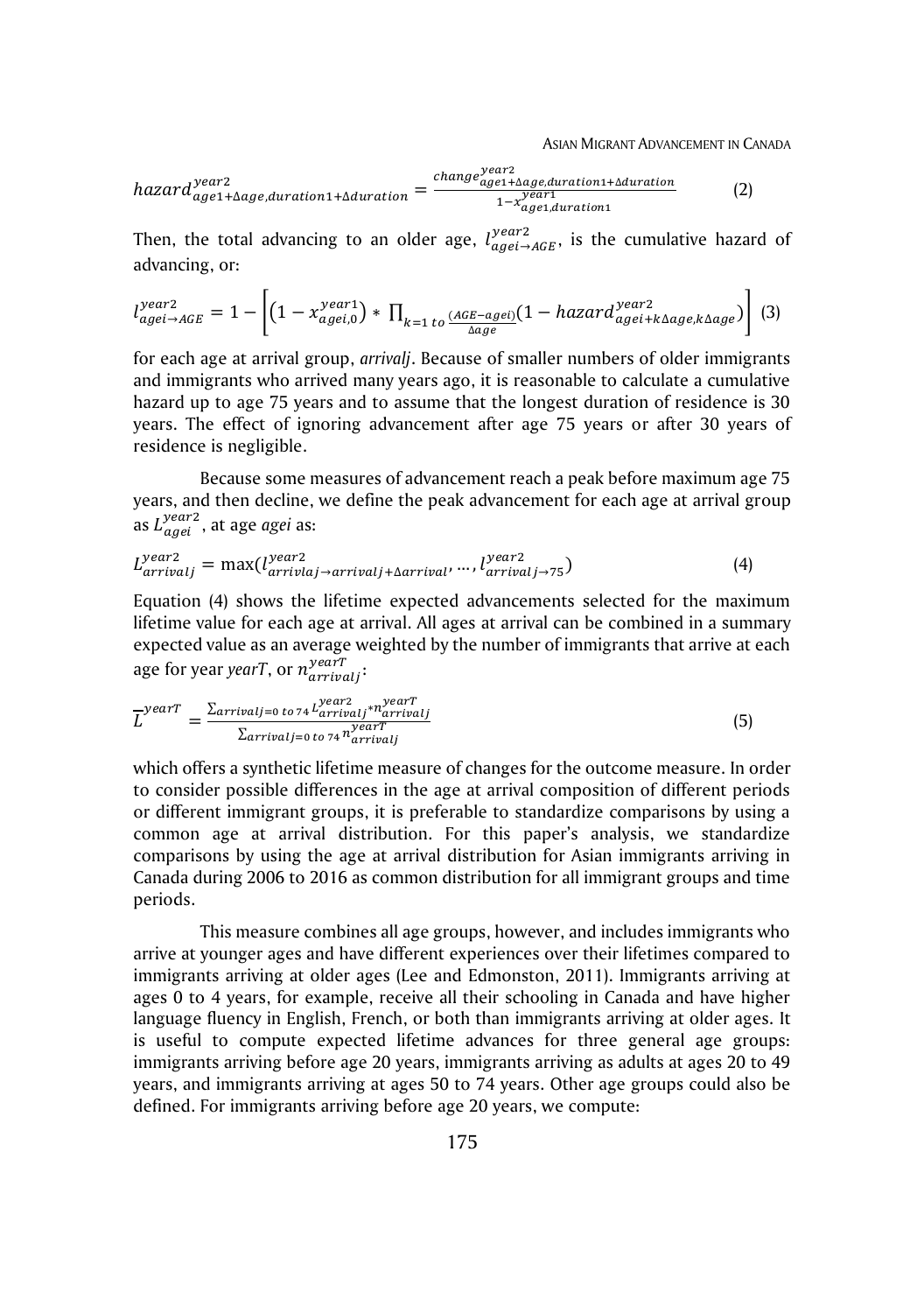$$
\overline{L}_{<20}^{year2} = \frac{\sum_{arrival j=0 \ to 19} L_{arrival j}^{year2} \cdot \overline{L}_{arrival j}^{year4} \cdot \overline{L}_{arrival j}^{year7}}{\sum_{arrival j=0 \ to 19} n_{arrival j}^{year7}} \tag{6}
$$

For immigrants arriving between ages 20 to 49 years, we have:

$$
\overline{L}_{20-49}^{year2} = \frac{\sum_{arrivalj=20 \text{ to } 49} L_{arrivalj}^{year2} \cdot n_{arrivalj}^{\text{year}}}{\sum_{arrivalj=20 \text{ to } 49} n_{arrivalj}^{\text{year}}} \tag{7}
$$

And for immigrants arriving between ages 50 and 74 years, we compute:

$$
\overline{L}_{50-74}^{year2} = \frac{\sum_{arrival j=50 \text{ to } 74} L_{arrival j}^{year2} n_{arrival j}^{yearT}}{\sum_{arrival j=50 \text{ to } 74} n_{arrival j}^{yearT}}
$$
(8)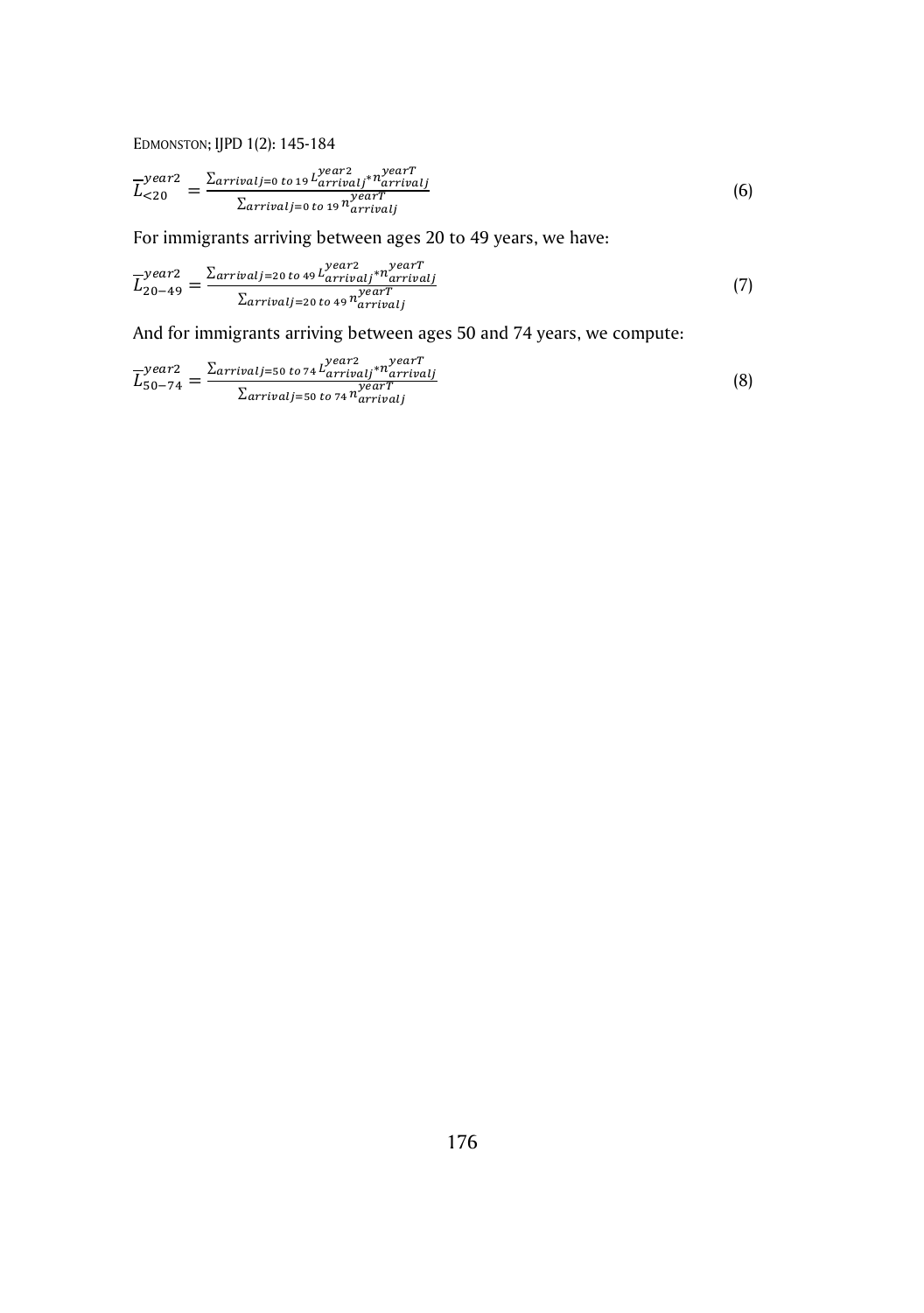## **Appendix B**

## **Calculation of Lifetime Advancement**

This appendix describes the tabulation of census data on attainment thresholds and the calculation of lifetime advancement and attainment. Tabulations and calculations are illustrated for Chinese-origin immigrants for Canadian citizenship attainment between the censuses of 2006 and 2016. The appendix includes three tables. Table B.1 displays the share of the Chinese immigrants at or above the attainment threshold – meaning that they have become Canadian citizens – by age and time of entry to Canada for 2006 and 2016. Table B.2 organizes the tabulations to show the proportion of immigrant cohorts, by age at the end of decade and age at arrival, that have attained Canadian citizenship at the beginning and end of the 2006-2016 decade. Finally, Table B.3 presents (a) the calculation of hazard rates for changes in the attainment of Canadian citizenship for arrival cohorts by age; (b) shows the initial attainment, expected lifetime attainment, and expected lifetime advancement for arrival cohorts; (c) notes the standard distribution of immigrants arrivals by age based on 2006 to 2016 data on age at arrivals for all Asian immigrants to Canada; and (d) shows summary results for initial attainment, expected lifetime attainment, and expected lifetime advancement for all ages and for three selected age at arrival groups.

The data required for the calculation of initial attainment, expected lifetime attainment, and expected lifetime advancement are tabulations of an immigrant group at the beginning and end of a decade. For Chinese immigrants advancing to Canadian citizenship during 2006 to 2016, we tabulate foreign-born Chinese, by age and time of entry, using Canadian microdata census samples for 2006 and 2016. Two tabulations by age and time of entry are required for 2006 and another two for 2016: one for individuals who do not have Canadian citizenship and another for individuals who report having Canadian citizenship. Population censuses vary in the type of questions asked of foreign-born residents. If a census does not ask "when did you arrive", the census may ask "how long have you lived here since arriving as an immigrant" or "how old were you when you arrived" that can be used to calculate the time of entry.

The first calculation made from the tabulated data are the shares of the immigrant group that are at or above the attainment threshold for the two censuses. In this case, we calculate the proportion who are report that they are Canadian citizens by age and time of entry for 2006 and 2016 (see Table B.1). As expected, immigrants report lower levels of Canadian citizenship soon after arrival and higher levels of Canadian citizenship with longer residence in Canada.

An intermediate step is needed to calculate the number of immigrants who have attained Canadian citizenship by age and age at arrival, based on their age at the end of the decade (see Table B.2). There is a peculiar feature in the top panel of Table B.2 for 2006: individuals aged 0 to 9 years at the end of the decade were not yet born at the beginning of the decade. Children less than 10 years of age, however, do arrive during the decade and are observed in the 2016 census.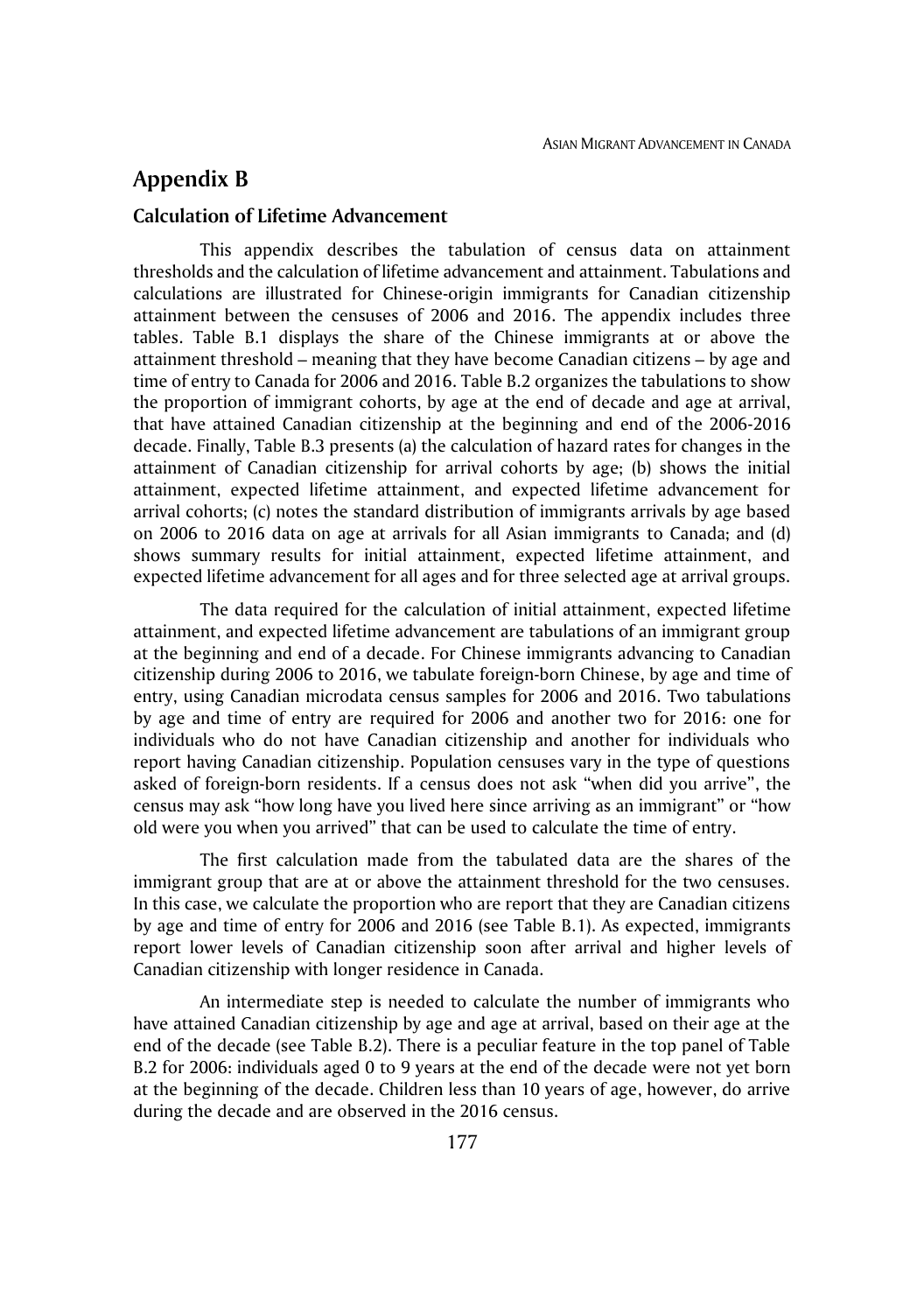For status attainment during a decade, a distinction needs to be made for whether individuals arrived in the first half or second half of the decade. Immigrants who arrived in the first half of the decade (years ending in 6, 7, 8, 9, or 0 for these census data) are observed for more than 5 years after arrival. Immigrants who arrived in the second half of the decade (years ending in 1, 2, 3, 4, 5), on the other hand are observed for no more than 5 years. To make comparable estimates for the "first-half" and "second-half" immigrant arrivals, five-year advances for the first-half arrivals need to be estimated. Following Pitkin and Myers (2011: footnote 25), a synthesized estimate of the five-year advance for the first-half arrivals can be made from the difference between the end-of-decade attainment at the first observed age and the mid-decade attainment at the reported age at arrival.

Based on Table B.1 and B.2, we can calculate the summary period measures in several steps shown in Table B.3. In panel A of Table B.3, we calculate the proportional decrease in the hazard of non-attainment for the 10-year advance between 2006 and 2016, underlining cohorts who arrived in the first half of the decade so that we make separate calculations for the first half and second-half cohorts. Next, in panel B of Table B.3, we calculate the expected lifetime attainment at age 75 years based on the cumulative proportional decreases in the hazard of non-attainment, separately for the first half, and second half cohorts. The two estimates are combined into a single mean estimate for lifetime attainment to age 75 years.

Panel C of Table B.3 displays the initial attainment and expected lifetime attainment for age-at-arrival cohorts. Estimates of expected lifetime advancement are calculated as the difference between expected lifetime attainment and initial attainment.

In order to obtain comparable weighted estimates for different immigrant groups and different time periods, the observed age-at-arrival data are weighted by the age-at-arrival distribution for Asian immigrants arriving in Canada during 2006 to 2016, shown in panel D of Table B.3.

Panel E of Table B.3 shows weighted estimates for initial attainment, expected lifetime advancement, and expected lifetime attainment for all ages as well as ages less than 20 years, 20 to 49 years, and 50 years and older.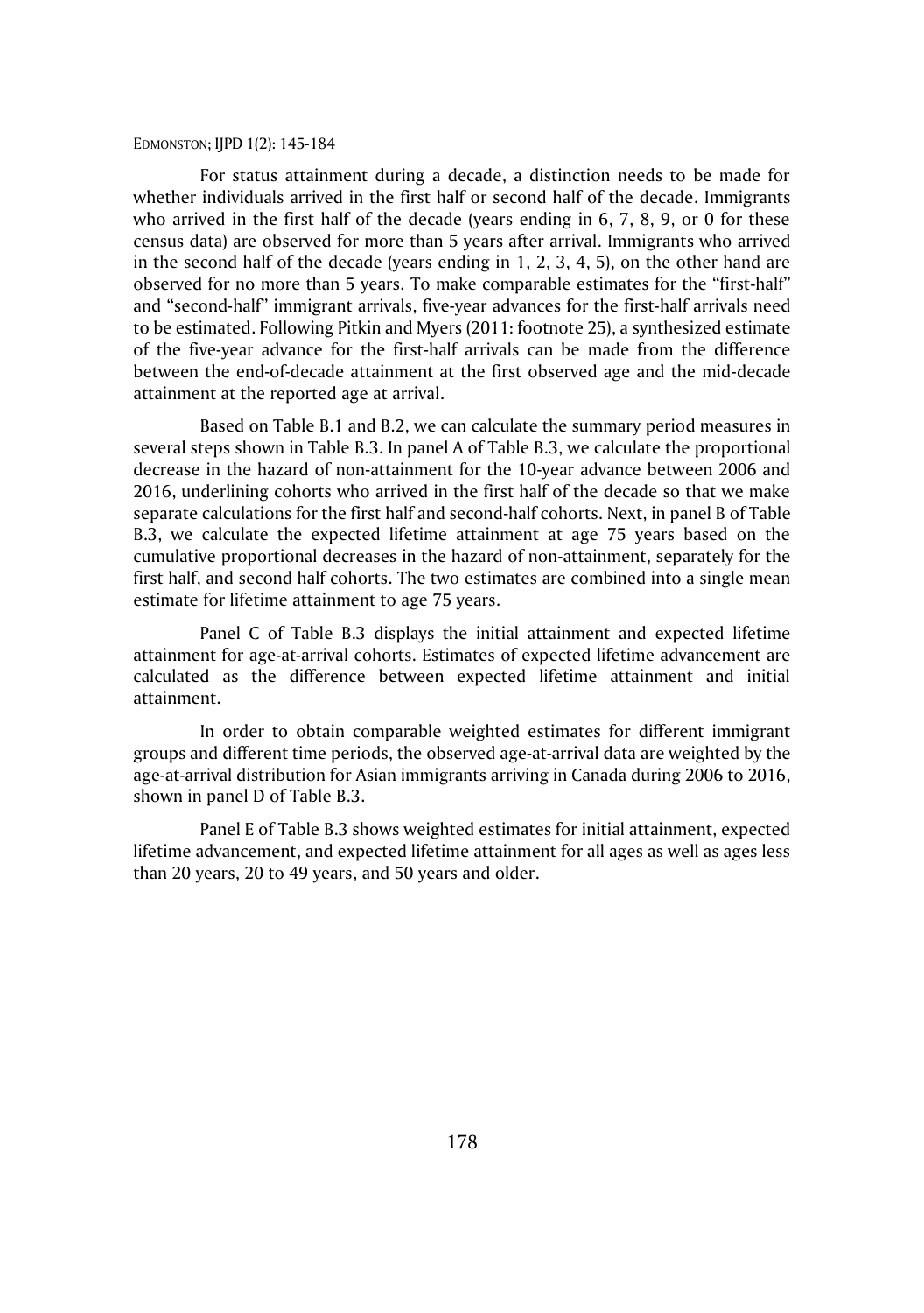| Age       |             |              |        |        | Time of entry in Canada |                                                             |                |            |
|-----------|-------------|--------------|--------|--------|-------------------------|-------------------------------------------------------------|----------------|------------|
| (Years)   | Less than 5 | 5 to 9 years |        |        |                         | 10 to 14 years 15 to 19 years 20 to 24 years 25 to 29 years | 30 to 39 years | 40 or more |
|           | years ago   | ago          | ago    | ago    | ago                     | ago                                                         | ago            | years ago  |
|           |             |              |        |        | 2006                    |                                                             |                |            |
| $<$ 5     | 0.0859      |              |        |        |                         |                                                             |                |            |
| $5-9$     | 0.1498      | 0.7782       |        |        |                         |                                                             |                |            |
| $10 - 14$ | 0.0569      | 0.7968       | 0.9253 |        |                         |                                                             |                |            |
| 15-19     | 0.0873      | 0.8062       | 0.9303 | 0.9459 |                         |                                                             |                |            |
| 20-24     | 0.0727      | 0.8173       | 0.9595 | 0.9751 | 0.9999                  |                                                             |                |            |
| 25-29     | 0.0640      | 0.7979       | 0.9605 | 0.9781 | 0.9900                  | 0.9999                                                      |                |            |
| 30-34     | 0.0991      | 0.7523       | 0.9262 | 0.9780 | 0.9836                  | 0.9843                                                      | 0.9999         |            |
| 35-39     | 0.0626      | 0.7995       | 0.9394 | 0.9727 | 0.9781                  | 0.9774                                                      | 0.9999         |            |
| 40-44     | 0.0690      | 0.7401       | 0.9439 | 0.9454 | 0.9774                  | 0.9747                                                      | 0.9762         | 0.9999     |
| 45-49     | 0.0733      | 0.7371       | 0.9091 | 0.9442 | 0.9635                  | 0.9891                                                      | 0.9868         | 0.9999     |
| 50-54     | 0.1284      | 0.7341       | 0.9178 | 0.9734 | 0.9717                  | 0.9875                                                      | 0.9715         | 0.9048     |
| 55-59     | 0.1324      | 0.6194       | 0.9045 | 0.9650 | 0.9632                  | 0.9803                                                      | 0.9789         | 0.9999     |
| 60-64     | 0.0541      | 0.7108       | 0.8919 | 0.9481 | 0.9481                  | 0.9929                                                      | 0.9856         | 0.9999     |
| 65-69     | 0.0633      | 0.7711       | 0.9358 | 0.9921 | 0.9846                  | 0.9888                                                      | 0.9827         | 0.9999     |
| 70-74     | 0.0635      | 0.6447       | 0.9187 | 0.9612 | 0.9886                  | 0.9899                                                      | 0.9918         | 0.9999     |

Table B1: Share of the Chinese immigrants at or above the attainment threshold for Canadian citizenship, by age and year of entry in Canada, 2006 and 2016.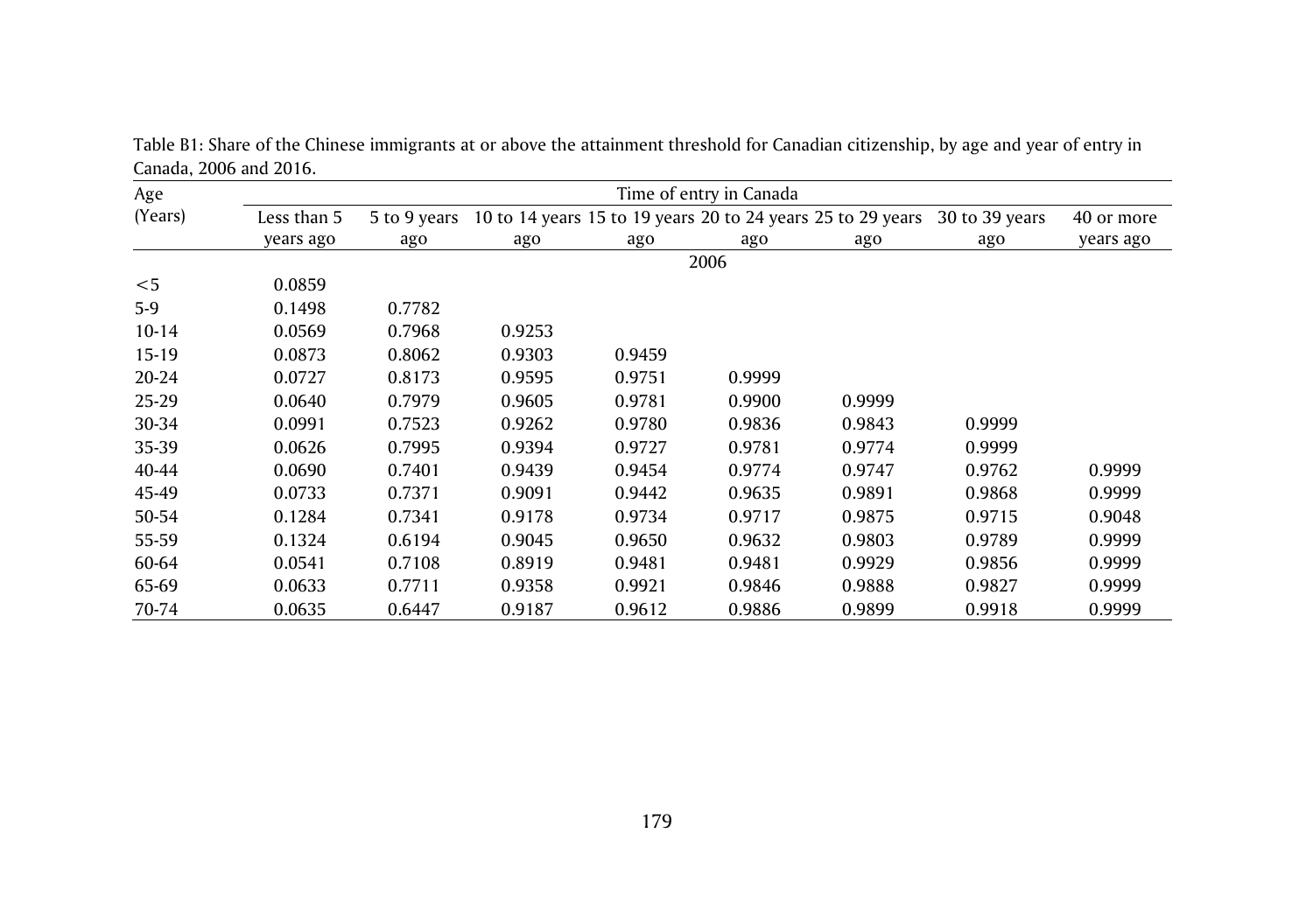| Age       |             | Time of entry in Canada |        |        |        |        |                                                             |        |                |            |  |  |  |  |
|-----------|-------------|-------------------------|--------|--------|--------|--------|-------------------------------------------------------------|--------|----------------|------------|--|--|--|--|
| (Years)   | Less than 5 | 5 to 9 years            |        |        |        |        | 10 to 14 years 15 to 19 years 20 to 24 years 25 to 29 years |        | 30 to 39 years | 40 or more |  |  |  |  |
|           | years ago   | ago                     |        | ago    | ago    | ago    | ago                                                         |        | ago            | years ago  |  |  |  |  |
|           |             |                         |        |        |        | 2016   |                                                             |        |                |            |  |  |  |  |
| $<$ 5     | 0.0435      |                         |        |        |        |        |                                                             |        |                |            |  |  |  |  |
| $5-9$     | 0.1881      | 0.7440                  |        |        |        |        |                                                             |        |                |            |  |  |  |  |
| $10 - 14$ | 0.0979      | 0.6652                  | 0.8982 |        |        |        |                                                             |        |                |            |  |  |  |  |
| $15 - 19$ | 0.0921      | 0.6103                  | 0.8667 | 0.9552 |        |        |                                                             |        |                |            |  |  |  |  |
| 20-24     | 0.0872      | 0.7178                  | 0.8472 | 0.9760 | 0.9655 |        |                                                             |        |                |            |  |  |  |  |
| 25-29     | 0.0481      | 0.6599                  | 0.9083 | 0.9668 | 0.9548 | 0.9605 |                                                             |        |                |            |  |  |  |  |
| 30-34     | 0.0643      | 0.5726                  | 0.8690 | 0.9462 | 0.9917 | 0.9893 | 0.9999                                                      |        |                |            |  |  |  |  |
| 35-39     | 0.0872      | 0.5301                  | 0.8115 | 0.9221 | 0.9786 | 0.9781 | 0.9999                                                      | 0.8261 |                |            |  |  |  |  |
| 40-44     | 0.0784      | 0.5025                  | 0.8246 | 0.9333 | 0.9424 | 0.9660 | 0.9999                                                      | 0.9885 | 0.9999         |            |  |  |  |  |
| 45-49     | 0.0714      | 0.4686                  | 0.7717 | 0.9504 | 0.9317 | 0.9528 | 0.9779                                                      | 0.9900 | 0.9518         |            |  |  |  |  |
| 50-54     | 0.0428      | 0.3278                  | 0.6998 | 0.9124 | 0.9531 | 0.9763 | 0.9507                                                      | 0.9912 | 0.9911         | 0.9999     |  |  |  |  |
| 55-59     | 0.0704      | 0.3333                  | 0.6447 | 0.9036 | 0.9575 | 0.9564 | 0.9781                                                      | 0.9679 | 0.9718         | 0.8889     |  |  |  |  |
| 60-64     | 0.0331      | 0.4639                  | 0.6944 | 0.9327 | 0.9544 | 0.9688 | 0.9821                                                      | 0.9956 | 0.9680         | 0.9999     |  |  |  |  |
| 65-69     | 0.0049      | 0.5079                  | 0.6860 | 0.9180 | 0.9431 | 0.9554 | 0.9809                                                      | 0.9749 | 0.9837         | 0.9821     |  |  |  |  |
| 70-74     | 0.0054      | 0.2239                  | 0.5303 | 0.8286 | 0.9388 | 0.9680 | 0.9487                                                      | 0.9740 | 0.9792         | 0.9667     |  |  |  |  |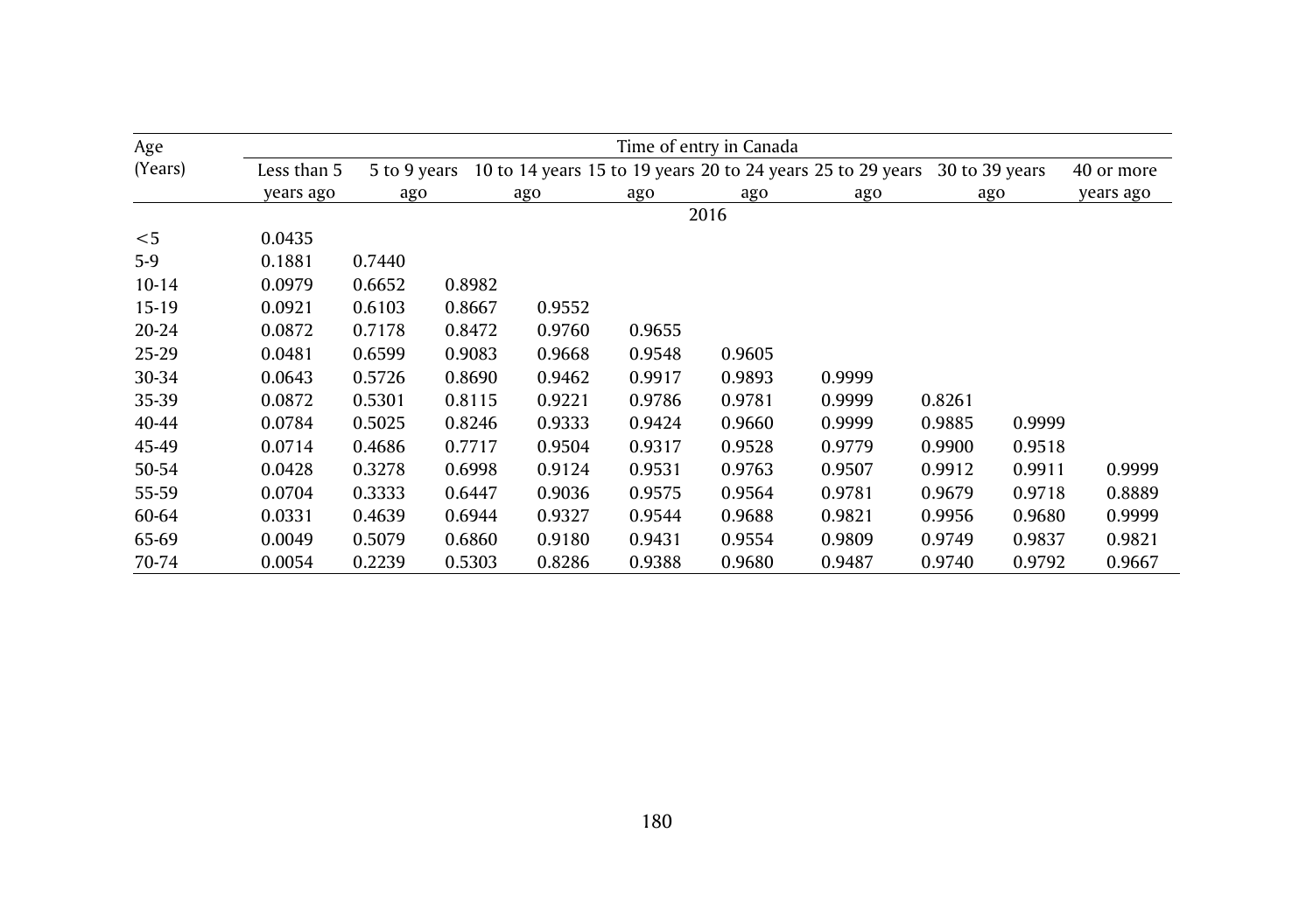| Age in 2016 |        |        |           |        |        |        | Age at arrival (Years) |        |        |        |        |        |        |
|-------------|--------|--------|-----------|--------|--------|--------|------------------------|--------|--------|--------|--------|--------|--------|
| (Years)     | $<$ 5  | $5-9$  | $10 - 14$ | 15-19  | 20-24  | 25-29  | 30-34                  | 35-39  | 40-44  | 45-49  | 50-54  | 55-59  | 60-64  |
|             |        |        |           |        |        |        | 2006                   |        |        |        |        |        |        |
| $<$ 5       |        |        |           |        |        |        |                        |        |        |        |        |        |        |
| $5-9$       |        |        |           |        |        |        |                        |        |        |        |        |        |        |
| $10-14$     | 0.0859 |        |           |        |        |        |                        |        |        |        |        |        |        |
| 15-19       | 0.7782 | 0.1498 |           |        |        |        |                        |        |        |        |        |        |        |
| 20-24       | 0.9253 | 0.7968 | 0.0569    |        |        |        |                        |        |        |        |        |        |        |
| 25-29       | 0.9459 | 0.9303 | 0.8062    | 0.0873 |        |        |                        |        |        |        |        |        |        |
| 30-34       | 0.9999 | 0.9751 | 0.9595    | 0.8173 | 0.0727 |        |                        |        |        |        |        |        |        |
| 35-39       | 0.9999 | 0.9900 | 0.9781    | 0.9605 | 0.7979 | 0.0640 |                        |        |        |        |        |        |        |
| 40-44       | 0.9999 | 0.9843 | 0.9836    | 0.9780 | 0.9262 | 0.7523 | 0.0991                 |        |        |        |        |        |        |
| 45-49       | 0.9999 | 0.9999 | 0.9774    | 0.9781 | 0.9727 | 0.9394 | 0.7995                 | 0.0626 |        |        |        |        |        |
| 50-54       | 0.9999 | 0.9762 | 0.9762    | 0.9747 | 0.9774 | 0.9454 | 0.9439                 | 0.7401 | 0.0690 |        |        |        |        |
| 55-59       | 0.9999 | 0.9999 | 0.9868    | 0.9868 | 0.9891 | 0.9635 | 0.9442                 | 0.9091 | 0.7371 | 0.0733 |        |        |        |
| 60-64       | 0.9048 | 0.9048 | 0.9048    | 0.9715 | 0.9715 | 0.9875 | 0.9717                 | 0.9734 | 0.9178 | 0.7341 | 0.1284 |        |        |
| 65-69       | 0.9999 | 0.9999 | 0.9999    | 0.9999 | 0.9789 | 0.9789 | 0.9803                 | 0.9632 | 0.9650 | 0.9045 | 0.6194 | 0.1324 |        |
| 70-74       | 0.9999 | 0.9999 | 0.9999    | 0.9999 | 0.9999 | 0.9856 | 0.9856                 | 0.9929 | 0.9481 | 0.9481 | 0.8919 | 0.7108 | 0.0541 |

Table B2: Proportion of Chinese immigrant cohorts, by age at the end of the decade (2016) and age at arrival who have attained Canadian citizenship at the beginning (2006) and at the end (2016)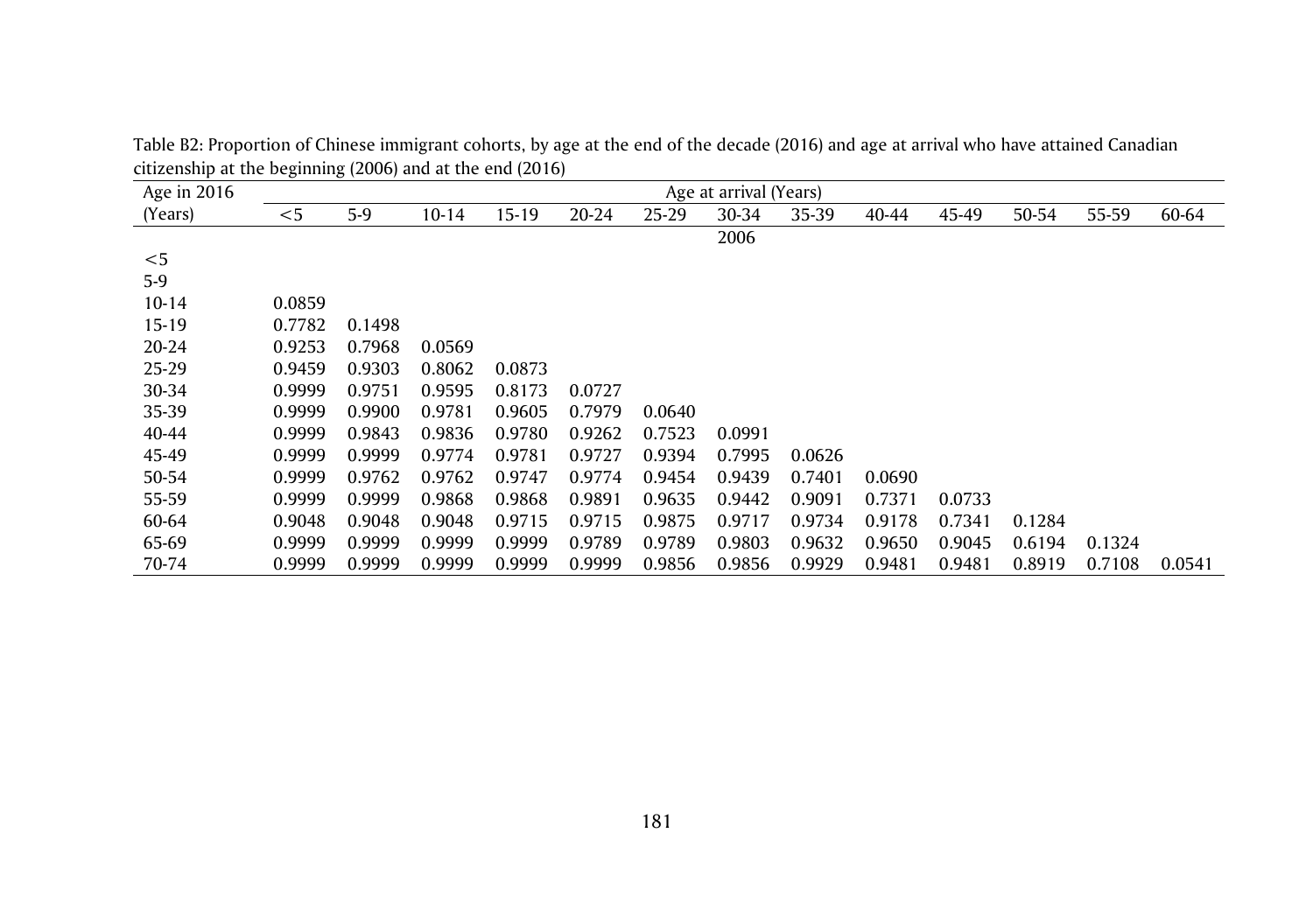| Age in 2016 |        |        |        |        |        |        | Age at arrival (Years) |        |        |        |        |        |        |
|-------------|--------|--------|--------|--------|--------|--------|------------------------|--------|--------|--------|--------|--------|--------|
| (Years)     | $<$ 5  | $5-9$  | 10-14  | 15-19  | 20-24  | 25-29  | 30-34                  | 35-39  | 40-44  | 45-49  | 50-54  | 55-59  | 60-64  |
|             |        |        |        |        |        |        | 2016                   |        |        |        |        |        |        |
| $<$ 5       |        |        |        |        |        |        |                        |        |        |        |        |        |        |
| $5-9$       | 0.7440 | 0.1881 |        |        |        |        |                        |        |        |        |        |        |        |
| $10-14$     | 0.8982 | 0.6652 | 0.0979 |        |        |        |                        |        |        |        |        |        |        |
| $15-19$     | 0.9552 | 0.8667 | 0.6103 | 0.0921 |        |        |                        |        |        |        |        |        |        |
| 20-24       | 0.9655 | 0.9760 | 0.8472 | 0.7178 | 0.0872 |        |                        |        |        |        |        |        |        |
| 25-29       | 0.9605 | 0.9548 | 0.9668 | 0.9083 | 0.6599 | 0.0481 |                        |        |        |        |        |        |        |
| 30-34       | 0.9999 | 0.9893 | 0.9917 | 0.9462 | 0.8690 | 0.5726 | 0.0643                 |        |        |        |        |        |        |
| 35-39       | 0.8261 | 0.9999 | 0.9781 | 0.9786 | 0.9221 | 0.8115 | 0.5301                 | 0.0872 |        |        |        |        |        |
| 40-44       | 0.9999 | 0.9885 | 0.9999 | 0.9660 | 0.9424 | 0.9333 | 0.8246                 | 0.5025 | 0.0784 |        |        |        |        |
| 45-49       | 0.9518 | 0.9518 | 0.9900 | 0.9779 | 0.9528 | 0.9317 | 0.9504                 | 0.7717 | 0.4686 | 0.0714 |        |        |        |
| 50-54       | 0.9999 | 0.9911 | 0.9911 | 0.9912 | 0.9507 | 0.9763 | 0.9531                 | 0.9124 | 0.6998 | 0.3278 | 0.0428 |        |        |
| 55-59       | 0.8889 | 0.8889 | 0.9718 | 0.9718 | 0.9679 | 0.9781 | 0.9564                 | 0.9575 | 0.9036 | 0.6447 | 0.3333 | 0.0704 |        |
| 60-64       | 0.9999 | 0.9999 | 0.9999 | 0.9680 | 0.9680 | 0.9956 | 0.9821                 | 0.9688 | 0.9544 | 0.9327 | 0.6944 | 0.4639 | 0.0331 |
| 65-69       | 0.9821 | 0.9821 | 0.9821 | 0.9821 | 0.9837 | 0.9837 | 0.9749                 | 0.9809 | 0.9554 | 0.9431 | 0.9180 | 0.6860 | 0.5079 |
| 70-74       | 0.9667 | 0.9667 | 0.9667 | 0.9667 | 0.9667 | 0.9792 | 0.9792                 | 0.9740 | 0.9487 | 0.9680 | 0.9388 | 0.8286 | 0.5303 |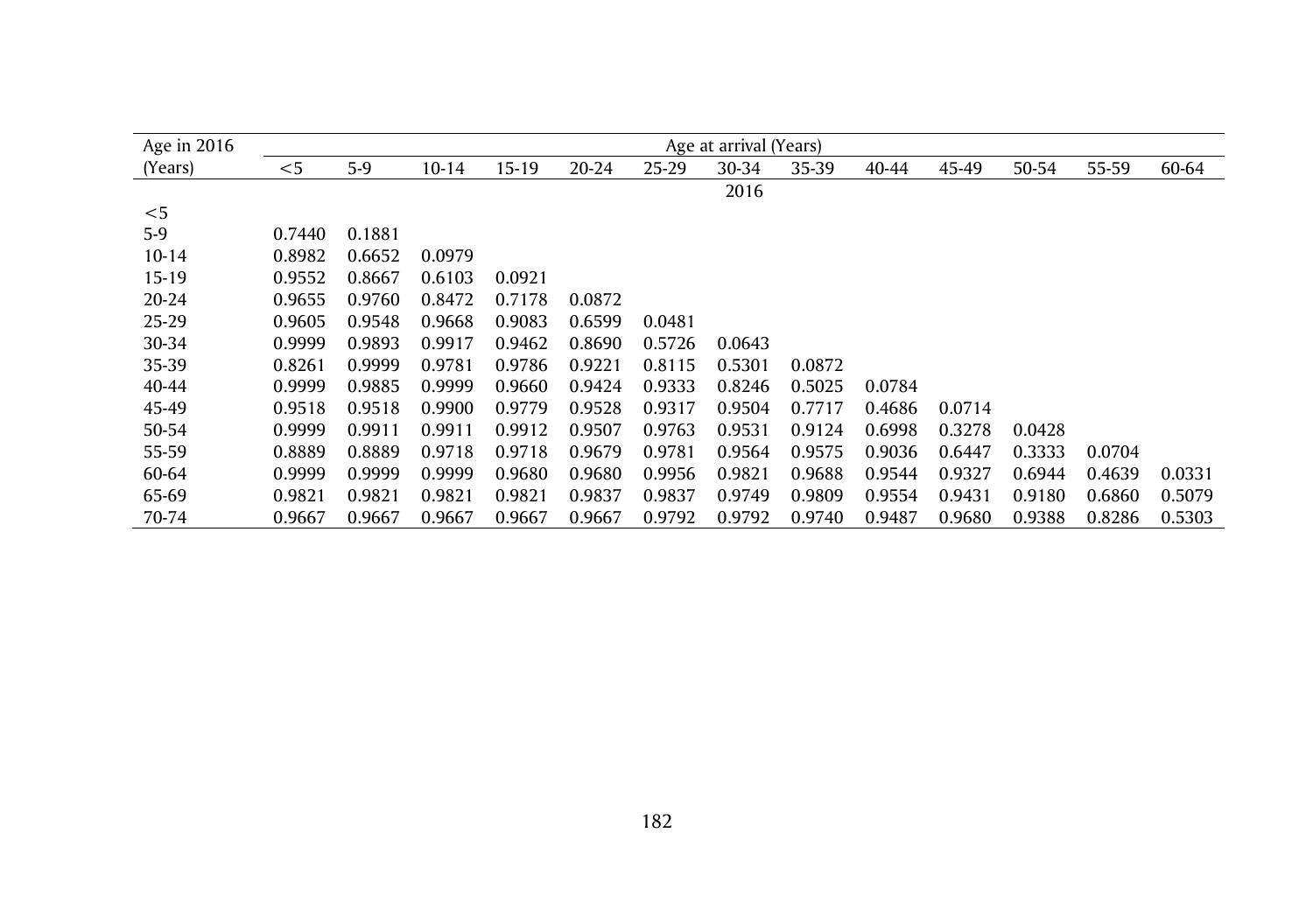Table B3: Increase in synthetic immigrant cohort in the share of attainment of Canadian citizenship up to age 75 years for 2006-2016. (Cohorts arriving in the first half of the decade are <u>underlined</u>. Separate calculations are made for the first half and the second half of the decade as described in the text)

|           | accauc as acsembed in the text |        |         |                                                                                                         |        |        |                           |        |        |        |        |        |        |
|-----------|--------------------------------|--------|---------|---------------------------------------------------------------------------------------------------------|--------|--------|---------------------------|--------|--------|--------|--------|--------|--------|
| Age in    |                                |        |         |                                                                                                         |        |        | Age at arrival (in years) |        |        |        |        |        |        |
| 2006      | $<$ 5                          | 5-9    | $10-14$ | $15-19$                                                                                                 | 20-24  | 25-29  | 30-34                     | 35-39  | 40-44  | 45-49  | 50-54  | 55-59  | 60-64  |
| (Years)   |                                |        |         |                                                                                                         |        |        |                           |        |        |        |        |        |        |
|           |                                |        |         | A. Proportional decrease in the hazard of non-attainment for the 10 years advance between 2006 and 2016 |        |        |                           |        |        |        |        |        |        |
| $10 - 14$ | 0.8982                         |        |         |                                                                                                         |        |        |                           |        |        |        |        |        |        |
| 15-19     | 0.7981                         | 0.8432 |         |                                                                                                         |        |        |                           |        |        |        |        |        |        |
| 20-24     | 0.5385                         | 0.8820 | 0.8380  |                                                                                                         |        |        |                           |        |        |        |        |        |        |
| 25-29     | 0.2697                         | 0.3508 | 0.8286  | 0.8995                                                                                                  |        |        |                           |        |        |        |        |        |        |
| 30-34     | 0.0000                         | 0.5704 | 0.7951  | 0.7054                                                                                                  | 0.8588 |        |                           |        |        |        |        |        |        |
| 35-39     | 0.0000                         | 0.9900 | 0.0033  | 0.4592                                                                                                  | 0.6144 | 0.7986 |                           |        |        |        |        |        |        |
| 40-44     | 0.0000                         | 0.2701 | 0.9939  | 0.0000                                                                                                  | 0.2193 | 0.7308 | 0.8054                    |        |        |        |        |        |        |
| 45-49     | 0.0000                         | 0.0000 | 0.5567  | 0.0000                                                                                                  | 0.0000 | 0.0000 | 0.7528                    | 0.7565 |        |        |        |        |        |
| 50-54     | 0.0000                         | 0.6250 | 0.6250  | 0.6496                                                                                                  | 0.0000 | 0.5654 | 0.1643                    | 0.6629 | 0.6776 |        |        |        |        |
| 55-59     | 0.0000                         | 0.0000 | 0.0000  | 0.0000                                                                                                  | 0.0000 | 0.4000 | 0.2189                    | 0.5329 | 0.6333 | 0.6166 |        |        |        |
| 60-64     | 0.9990                         | 0.9990 | 0.9990  | 0.0000                                                                                                  | 0.0000 | 0.6507 | 0.3662                    | 0.0000 | 0.4458 | 0.7470 | 0.6494 |        |        |
| 65-69     | 0.0000                         | 0.0000 | 0.0000  | 0.0000                                                                                                  | 0.2288 | 0.2288 | 0.0000                    | 0.4803 | 0.0000 | 0.4039 | 0.7846 | 0.6382 |        |
| 70-74     | 0.0000                         | 0.0000 | 0.0000  | 0.0000                                                                                                  | 0.0000 | 0.0000 | 0.0000                    | 0.0000 | 0.0128 | 0.3840 | 0.4337 | 0.4071 | 0.5035 |